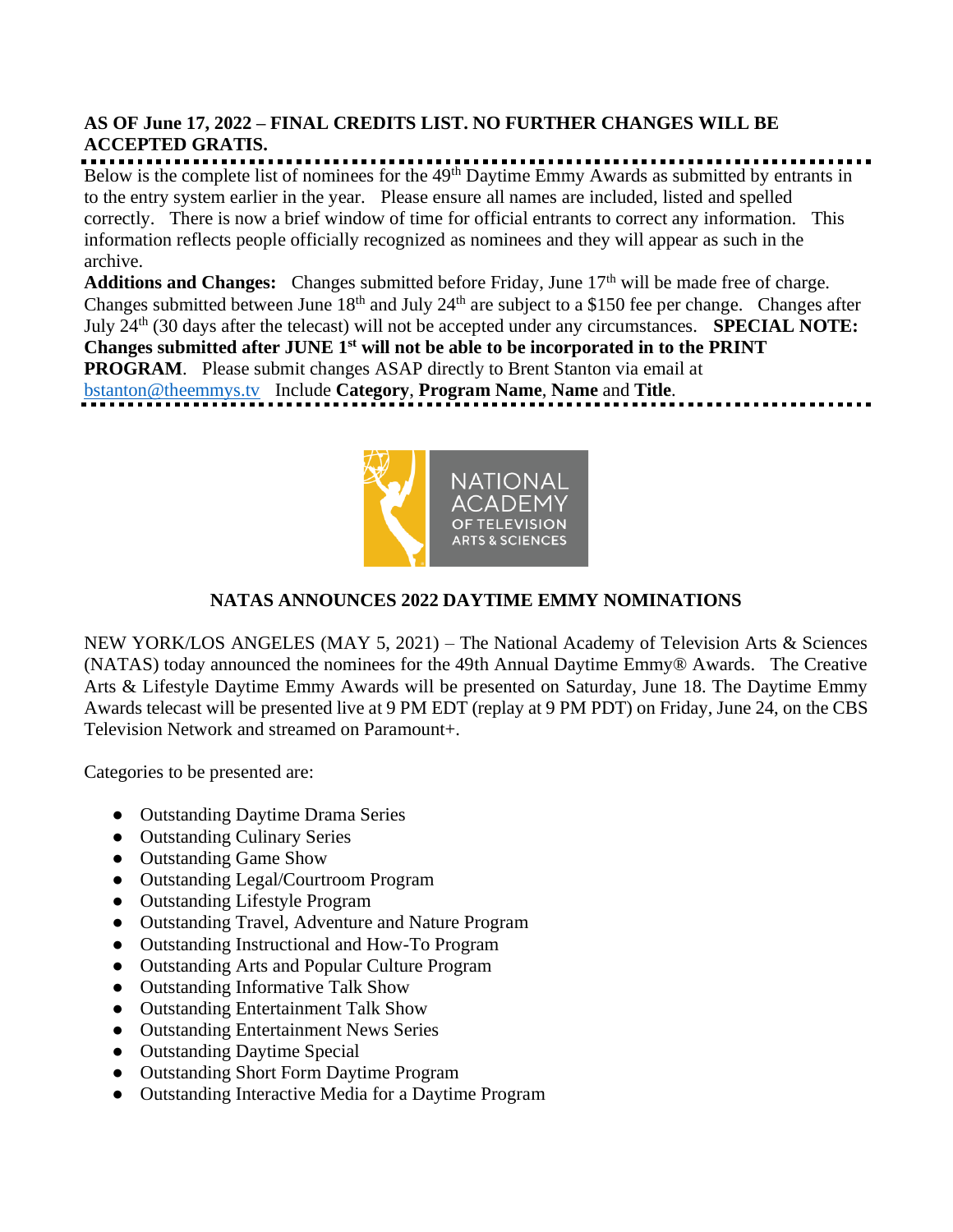- Outstanding Daytime Promotional Announcement
- Outstanding Lead Performance in a Daytime Drama Series: Actress
- Outstanding Lead Performance in a Daytime Drama Series: Actor
- Outstanding Supporting Performance in a Daytime Drama Series: Actress
- Outstanding Supporting Performance in a Daytime Drama Series: Actor
- Outstanding Younger Performer in a Daytime Drama Series
- Outstanding Guest Performance in a Daytime Drama Series
- Outstanding Culinary Host
- Outstanding Game Show Host
- Outstanding Informative Talk Show Host
- Outstanding Entertainment Talk Show Host
- Outstanding Daytime Program Host
- Outstanding Writing Team for a Daytime Drama Series
- Outstanding Writing Team for a Daytime Non-Fiction Program
- Outstanding Directing Team for a Daytime Drama Series
- Outstanding Directing Team for a Single Camera Daytime Non-Fiction Program
- Outstanding Directing Team for a Multiple Camera Daytime Non-Fiction Program
- Outstanding Music Direction and Composition
- Outstanding Original Song
- Outstanding Lighting Direction
- Outstanding Technical Team, Camera Work, Video
- Outstanding Cinematography
- Outstanding Single Camera Editing
- Outstanding Multiple Camera Editing
- Outstanding Live Sound Mixing and Sound Editing
- Outstanding Sound Mixing and Sound Editing
- Outstanding Main Title and Graphic Design
- Outstanding Casting
- Outstanding Art Direction/Set Decoration/Scenic Design
- Outstanding Costume Design/Styling
- Outstanding Hairstyling
- Outstanding Makeup
- Outstanding Special Effects Costumes, Makeup and Hairstyling

The June 24th telecast will mark the 16th time CBS has broadcast the Daytime Emmys®, more than any other network. The Creative Arts and Lifestyle Emmy ceremony will stream live at 9 PM ET/6 PM PT on Saturday, June 18 at watch.TheEmmys.tv and via The Emmys apps for iOS, tvOS, Android, FireTV, and Roku (full list at apps.theemmys.tv). The final determination of categories presented on the CBS broadcast vs. Creative Arts ceremony will be announced closer to the respective airdates.

The Daytime Emmy Awards have recognized outstanding achievement in television programming and crafts since 1974, honoring work in a variety of categories, including daytime dramas, talk shows, instructional programming, hosting, and legal/courtroom programs. In 2021, the National Academy of Television Arts & Sciences (NATAS) and the Television Academy jointly announced plans to realign the Daytime and Primetime Emmy Awards to be organized by content genre, as opposed to program airtime. In addition, in recognition of the marked increase in content and entries for children's programming, 2022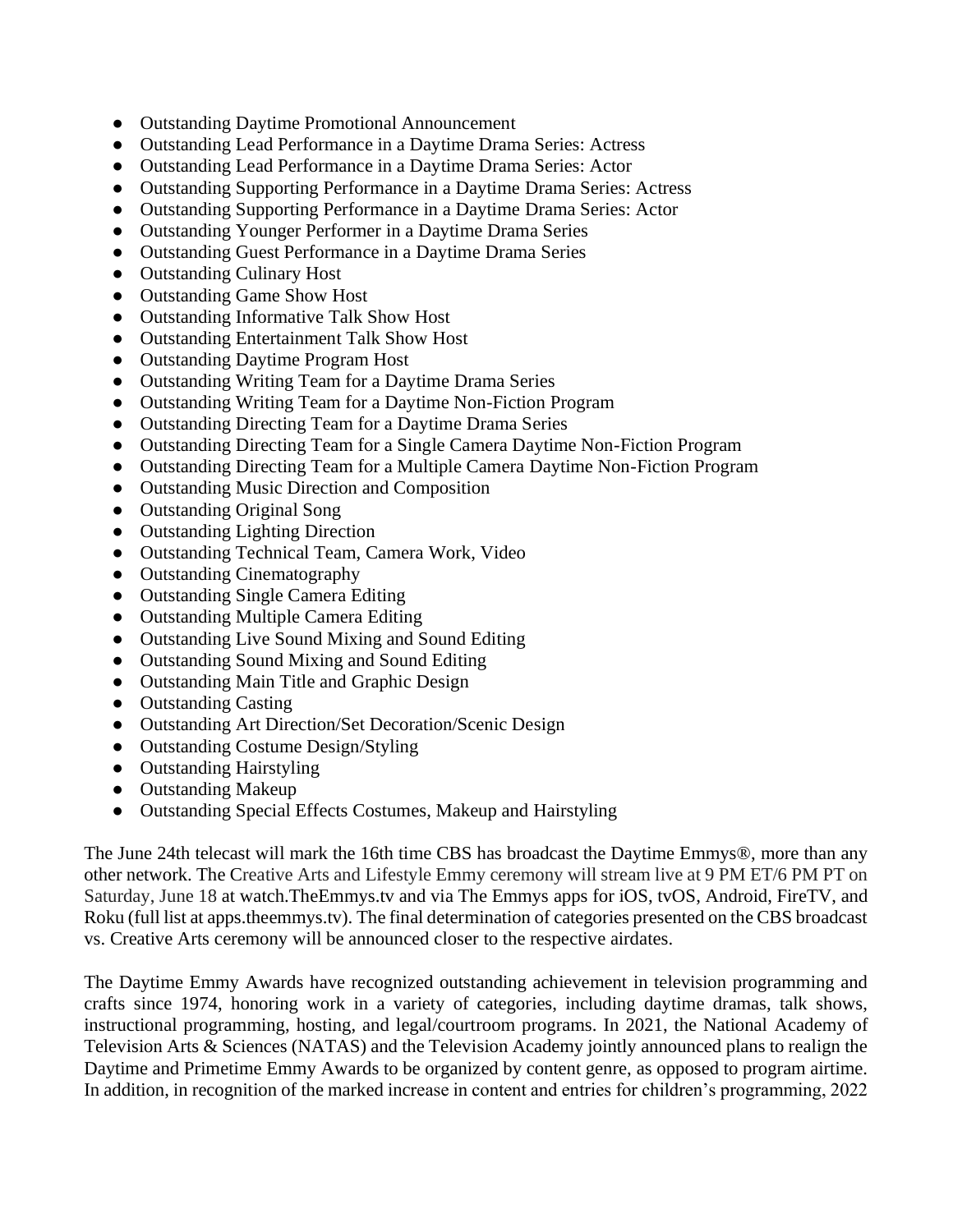will mark the first annual Children's & Family Emmy Awards, with relevant categories separating from the Daytime Emmys into their own competition and ceremony.

All awards are judged by a pool of more than 1,000 peer professionals from across the television industry, whose confidential ballots were then tabulated by the independent accounting firm of Lutz & Carr, LLP.

The 49TH ANNUAL DAYTIME EMMY AWARDS is produced by NATAS and Associated Television International (ATI), which produced Daytime Emmy Award ceremonies on The CW in 2009 and on CBS in 2010, 2011, 2020 and 2021. Adam Sharp and Steve Ulrich are executive producers from NATAS, while David McKenzie is executive producer from ATI.

### **About NATAS**

The National Academy of Television Arts & Sciences (NATAS) is a service organization dedicated to the advancement of the arts and sciences of television and the promotion of creative leadership for artistic, educational, and technical achievements within the television industry. It recognizes excellence in television with the coveted Emmy Awards for News & Documentary, Sports, Daytime, and Children's & Family programming, as well as achievements in television Technology & Engineering.

NATAS membership consists of more than 18,000 broadcast and media professionals represented in 19 regional chapters across the country. Beyond awards, NATAS has extensive educational programs including regional student television and its Student Award for Excellence and the National Student Production Awards for outstanding journalistic work by high school students, as well as scholarships, publications, and major activities for both industry professionals and the viewing public.

**CONTACTS** Paul Pillitteri, NATAS [ppillitteri@emmyonline.tv](mailto:ppillitteri@emmyonline.tv)

B. Harlan Boll, NATAS PR [harlan@bhbpr.com](mailto:harlan@bhbpr.com)

SMITHHOUSE for NATAS [NATAS@smithhousestrategy.com](mailto:NATAS@smithhousestrategy.com)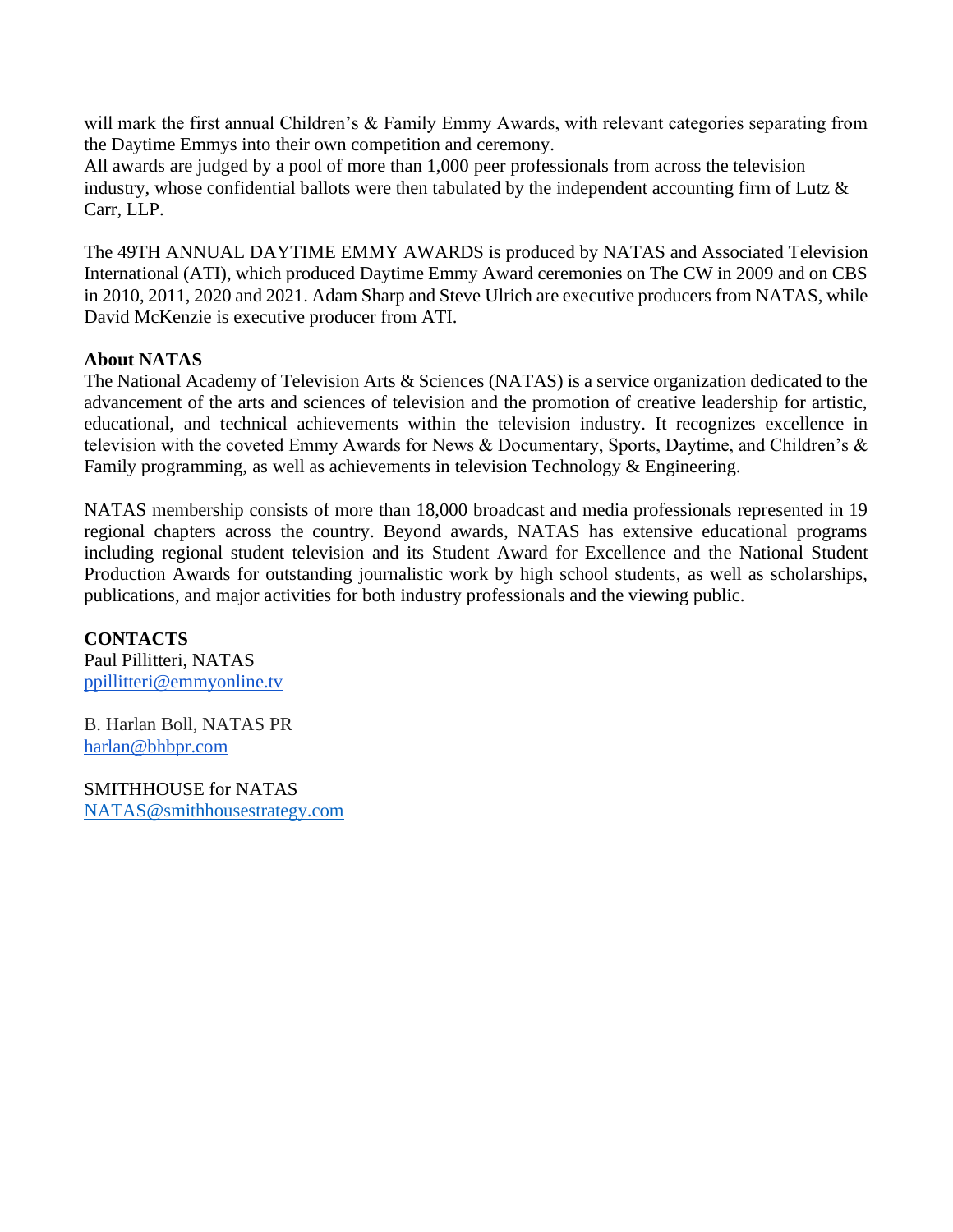## **Network Totals**

| <b>SYNDICATED</b>                      | 48             |
|----------------------------------------|----------------|
| <b>ABC</b>                             | 31             |
| <b>CBS</b>                             | 31             |
| Netflix                                | 27             |
| <b>PBS</b>                             | 23             |
| <b>NBC</b>                             | 15             |
| Facebook Watch                         | 12             |
| <b>Food Network</b>                    | 5              |
| Magnolia Network                       | 5              |
| Peacock                                | 4              |
| YouTube.com                            | 3              |
| <b>AXS TV</b>                          | $\overline{2}$ |
| discovery+                             | $\overline{2}$ |
| Disney+                                | $\overline{2}$ |
| <b>MasterClass</b>                     | $\overline{2}$ |
| PBS   The Roku Channel                 | $\overline{2}$ |
| The Roku Channel                       | 2              |
| <b>Multiple Networks</b>               | $\mathbf{1}$   |
| Apple TV+                              | 1              |
| <b>CBN</b>                             | $\mathbf{1}$   |
| <b>Complex Networks</b>                | 1              |
| Eater                                  | $\mathbf{1}$   |
| <b>Game Show Network</b>               | 1              |
| Hulu                                   | 1              |
| Amazon Freevee (formerly IMDbTV)       | 1              |
| Lifetime                               | 1              |
| <b>OWN</b>                             | 1              |
| Tastemade                              | 1              |
| Vice TV                                | 1              |
| The Weather Channel Television Network | 1              |
| YouTube Originals                      | $\overline{1}$ |
|                                        |                |

## **Program Totals**

| The Young and the Restless |  |
|----------------------------|--|
| General Hospital           |  |
| Days of Our Lives          |  |
| The Kelly Clarkson Show    |  |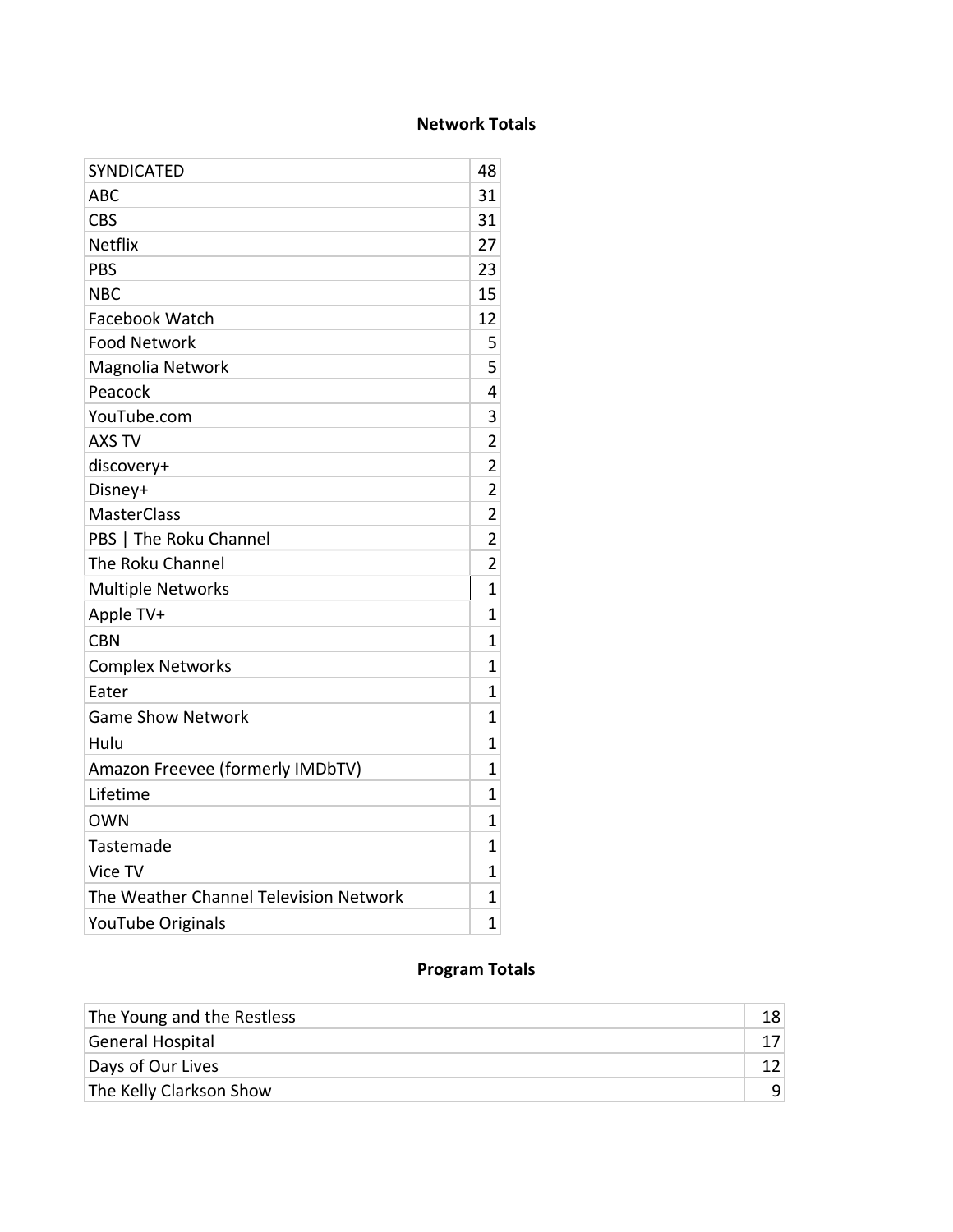| The View                                   | 9              |
|--------------------------------------------|----------------|
| The Bold and the Beautiful                 | 8              |
| The Drew Barrymore Show                    | 6              |
| Penguin Town                               | 6              |
| Shelter Me: Soul Awakened                  | 5              |
| <b>Beyond Salem</b>                        | $\overline{4}$ |
| Cat People                                 | 4              |
| Fresh, Fried & Crispy                      | 4              |
| <b>Red Table Talk</b>                      | 4              |
| <b>Tamron Hall</b>                         | 4              |
| <b>Wildlife Nation</b>                     | 4              |
| Articulate with Jim Cotter                 | 3              |
| Disney Parks Magical Christmas Day Parade  | 3              |
| <b>Family Feud</b>                         | 3              |
| Jeopardy!                                  | 3              |
| Red Table Talk: The Estefans               | 3              |
| Samantha Brown's Places To Love            | 3              |
| Start Up                                   | 3              |
| Wheel of Fortune                           | 3              |
| You vs. Wild: Out Cold                     | 3              |
| 95th Annual Macy's Thanksgiving Day Parade | $\overline{2}$ |
| Barefoot Contessa: Modern Comfort Food     | $\overline{c}$ |
| Dogs                                       | $\overline{2}$ |
| The Ellen DeGeneres Show                   | $\overline{2}$ |
| <b>Entertainment Tonight</b>               | $\overline{2}$ |
| The Good Road                              | $\overline{c}$ |
| <b>Growing Floret</b>                      | $\overline{2}$ |
| Headspace: Unwind Your Mind                | $\overline{2}$ |
| Home Work                                  | $\overline{2}$ |
| Let's Make a Deal                          | $\overline{2}$ |
| Live with Kelly and Ryan                   | $\overline{2}$ |
| Peace of Mind with Taraji                  | $\overline{2}$ |
| Power On: The Story of Xbox                | $\overline{2}$ |
| The Price Is Right                         | $\overline{2}$ |
| The Real                                   | $\overline{2}$ |
| This Old House                             | $\overline{2}$ |
| Today Show with Hoda & Jenna               | $\overline{2}$ |
| Turning the Tables with Robin Roberts      | $\overline{2}$ |
| 9 Months with Courteney Cox                | $\mathbf{1}$   |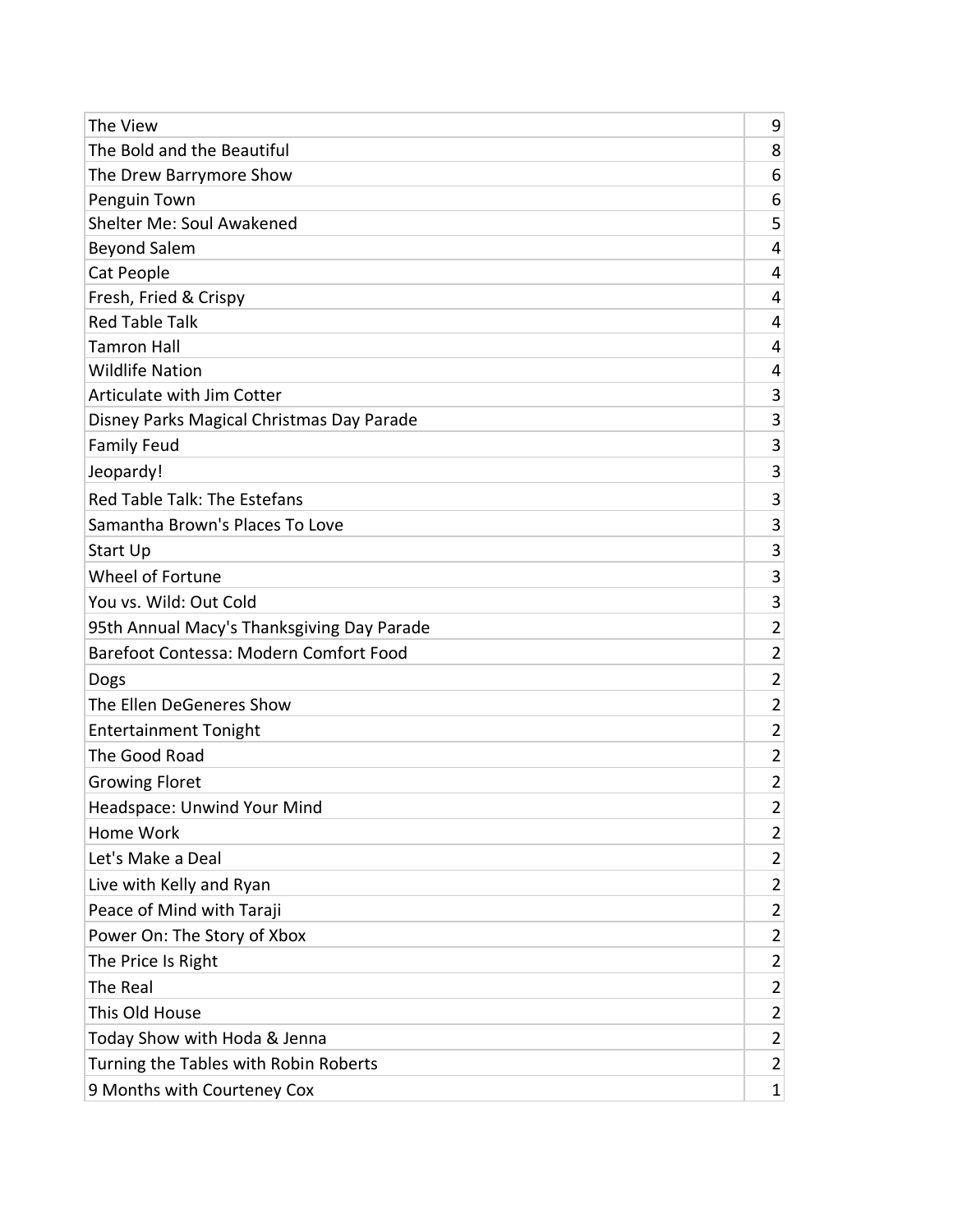| 20th Anniversary Commemoration of 9/11                                       | 1            |
|------------------------------------------------------------------------------|--------------|
| <b>Access Hollywood</b>                                                      | 1            |
| Cornerstones: Founding Voices of the Black Church                            | 1            |
| Car Masters: Rust to Riches                                                  | 1            |
| Caught in Providence                                                         | 1            |
| Celebrity Wheel of Fortune                                                   | 1            |
| <b>Conscious Living</b>                                                      | $\mathbf{1}$ |
| <b>Counter Space</b>                                                         | 1            |
| <b>Culture Quest</b>                                                         | 1            |
| Dark Shadows and Beyond - the Jonathan Frid Story                            | $\mathbf{1}$ |
| Dr. Phil                                                                     | 1            |
| Dream Home Makeover                                                          | $\mathbf 1$  |
| Extra                                                                        | 1            |
| First Film                                                                   | 1            |
| For The Love of Kitchens                                                     | 1            |
| <b>GMA3: What You Need to Know</b>                                           | 1            |
| Guy! Hawaiian Style                                                          | 1            |
| Guy's Ranch Kitchen                                                          | 1            |
| Headspace: Guide to Meditation                                               | 1            |
| <b>Hot Ones</b>                                                              | $\mathbf{1}$ |
| Hunger Interrupted                                                           | 1            |
| If These Walls Could Rock                                                    | 1            |
| In Our Hands: The Battle For Jerusalem                                       | 1            |
| Inside Edition                                                               | $\mathbf{1}$ |
| Issa Rae Teaches Creating Outside The Lines                                  | 1            |
| <b>Judge Mathis</b>                                                          | 1            |
| <b>Judy Justice</b>                                                          | 1            |
| The Juneteenth Menu                                                          | 1            |
| Legacy List with Matt Paxton                                                 | 1            |
| Lidia's Kitchen                                                              | 1            |
| Lifetime and The Hollywood Reporter Present Women in Entertainment: The Next |              |
| Generation                                                                   | 1            |
| Mary McCartney Serves It Up                                                  | $\mathbf 1$  |
| <b>Milk Street</b>                                                           | $\mathbf 1$  |
| The Minimalists: Less is Now                                                 | $\mathbf 1$  |
| <b>Music's Greatest Mysteries</b>                                            | 1            |
| <b>Nick Cannon</b>                                                           | $\mathbf 1$  |
| On the Rise                                                                  | $\mathbf 1$  |
| One Symphony, Two Orchestras                                                 | $\mathbf{1}$ |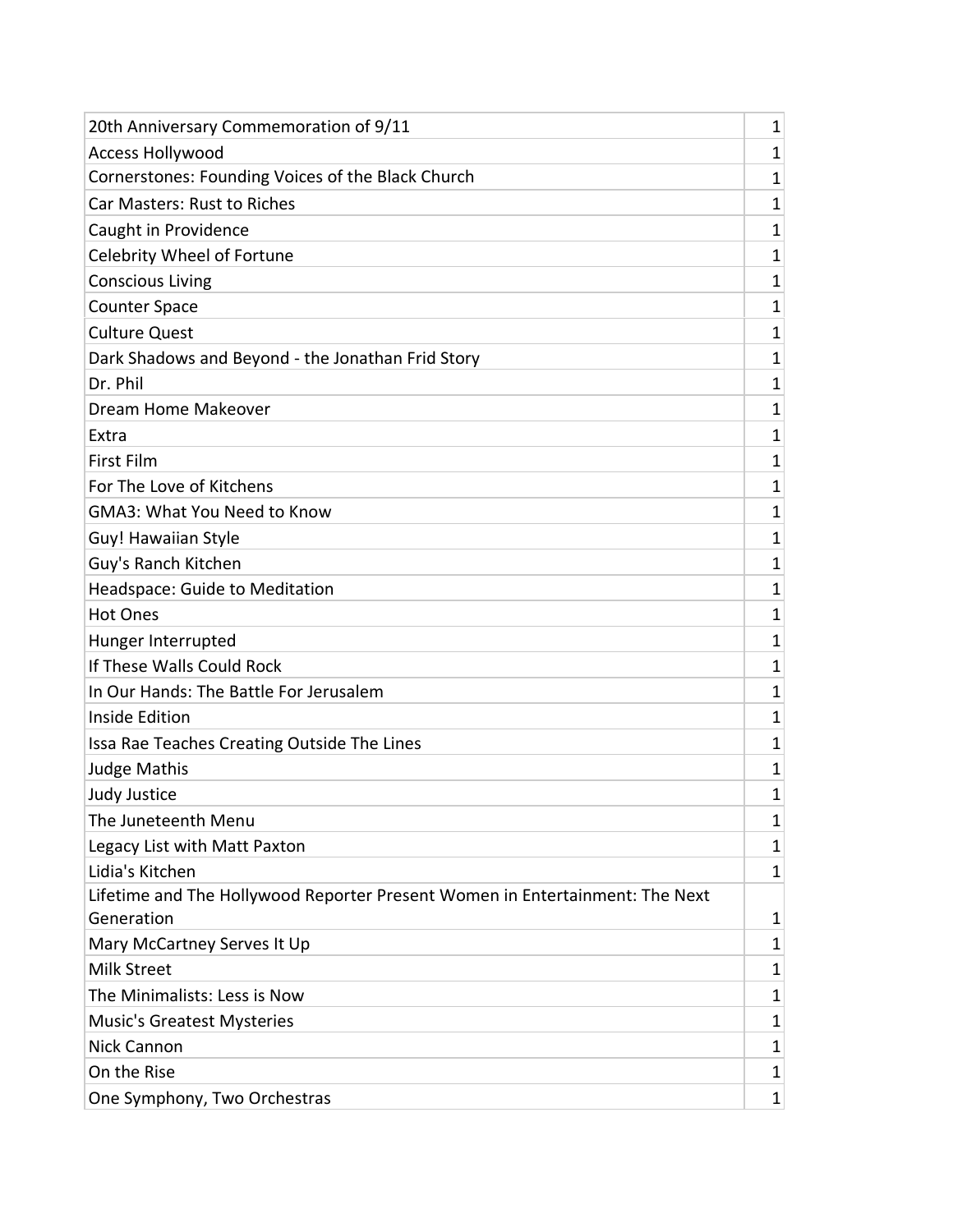| People Puzzler                                        |  |
|-------------------------------------------------------|--|
| The People's Court                                    |  |
| Recipe for Change: Stop Asian Hate                    |  |
| Ringo Starr Teaches Drumming & Creative Collaboration |  |
| <b>Small Business Revolution</b>                      |  |
| Sparking Joy with Marie Kondo                         |  |
| <b>Struggle Meals</b>                                 |  |
| Super Soul                                            |  |
| Talks With Mama Tina                                  |  |
| The Talk                                              |  |
| Today's Homeowner with Danny Lipford                  |  |
| <b>Uncharted Adventure</b>                            |  |
| Valerie's Home Cooking                                |  |

\*\* SPECIAL NOTE: The entry submitted for judging for the **20th Anniversary Commemoration of 9/11** reflects only the live feed of the ceremony itself, and was carried on multiple networks and platforms. There is no network or program commentary or production involvement in this submission, therefore the nomination is for the producers only, and there will be no attribution to any one network and will not be added to any network totals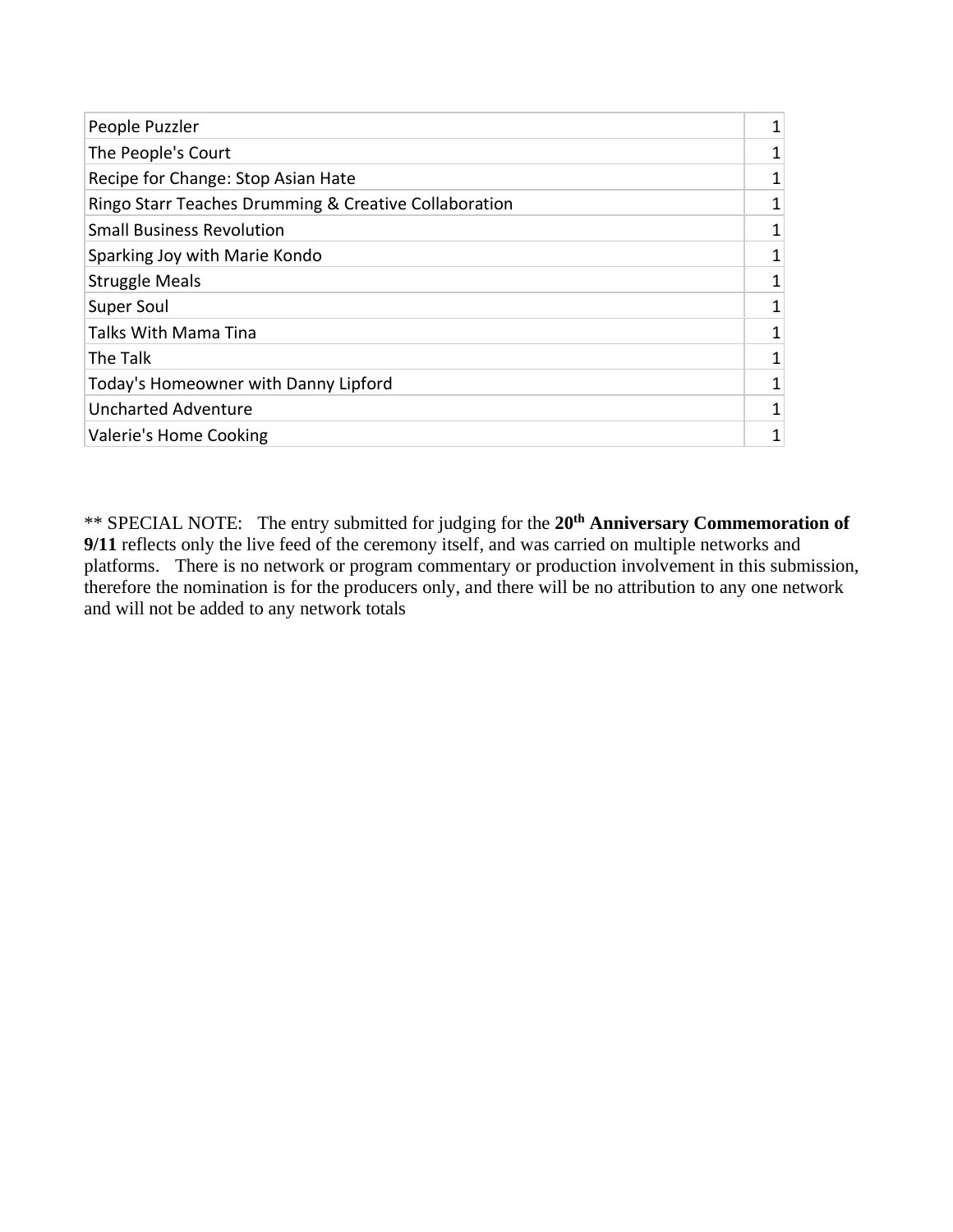# **OUTSTANDING DAYTIME DRAMA SERIES**

| <b>Beyond Salem</b><br><b>Executive Producer</b><br>Ken Corday<br><b>Co-Executive Producer</b><br><b>Albert Alarr</b><br><b>Senior Producer</b><br>Janet Spellman-Drucker<br>Producer<br>Randy Dugan                                                     | Peacock    |
|----------------------------------------------------------------------------------------------------------------------------------------------------------------------------------------------------------------------------------------------------------|------------|
| The Bold and the Beautiful<br><b>Executive Producer</b><br><b>Bradley P. Bell</b><br><b>Supervising Producers</b><br>Edward J. Scott, Casey Kasprzyk<br><b>Producers</b><br>Cynthia J. Popp, Mark Pinciotti<br><b>Line Producer</b><br>Ann Willmott      | <b>CBS</b> |
| Days of Our Lives<br><b>Executive Producer</b><br>Ken Corday<br><b>Co-Executive Producer</b><br>Albert Alarr<br><b>Senior Producer</b><br>Janet Spellman-Drucker<br>Producer<br>Randy Dugan                                                              | <b>NBC</b> |
| <b>General Hospital</b><br><b>Executive Producer</b><br>Frank Valentini<br><b>Senior Producers</b><br>Mary Kelly Weir, Michelle Henry<br><b>Coordinating Producer</b><br>Jeffrey Sierks<br><b>Producers</b><br>Jennifer Whittaker Brogdon, Nneka Garland | <b>ABC</b> |
| The Young and the Restless                                                                                                                                                                                                                               | <b>CBS</b> |

**Executive Producer** Anthony Morina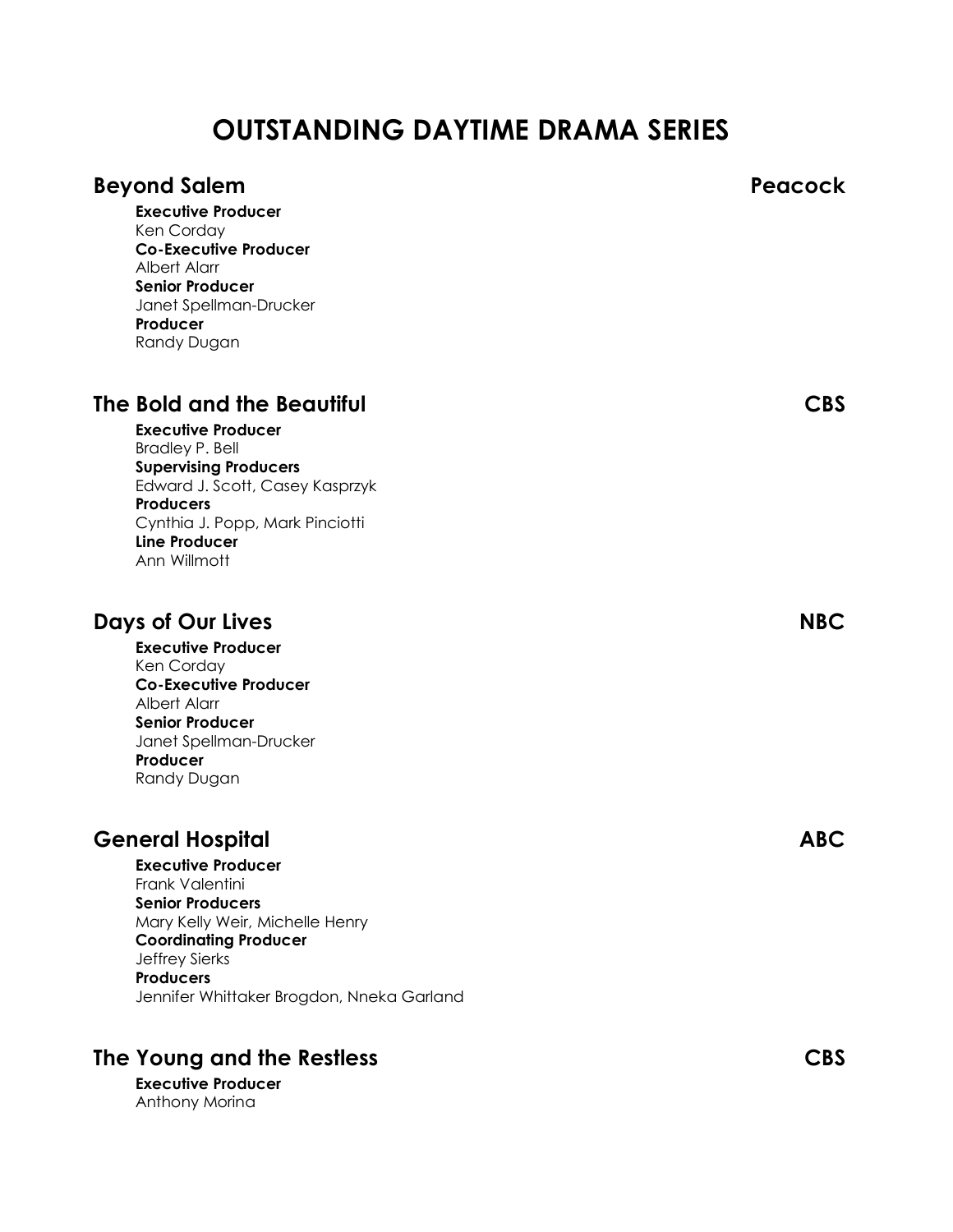**Co-Executive Producer** Josh Griffith **Supervising Producer** John Fisher **Producers** Jonathan Fishman, Vivian Gundaker, Matthew J. Olsen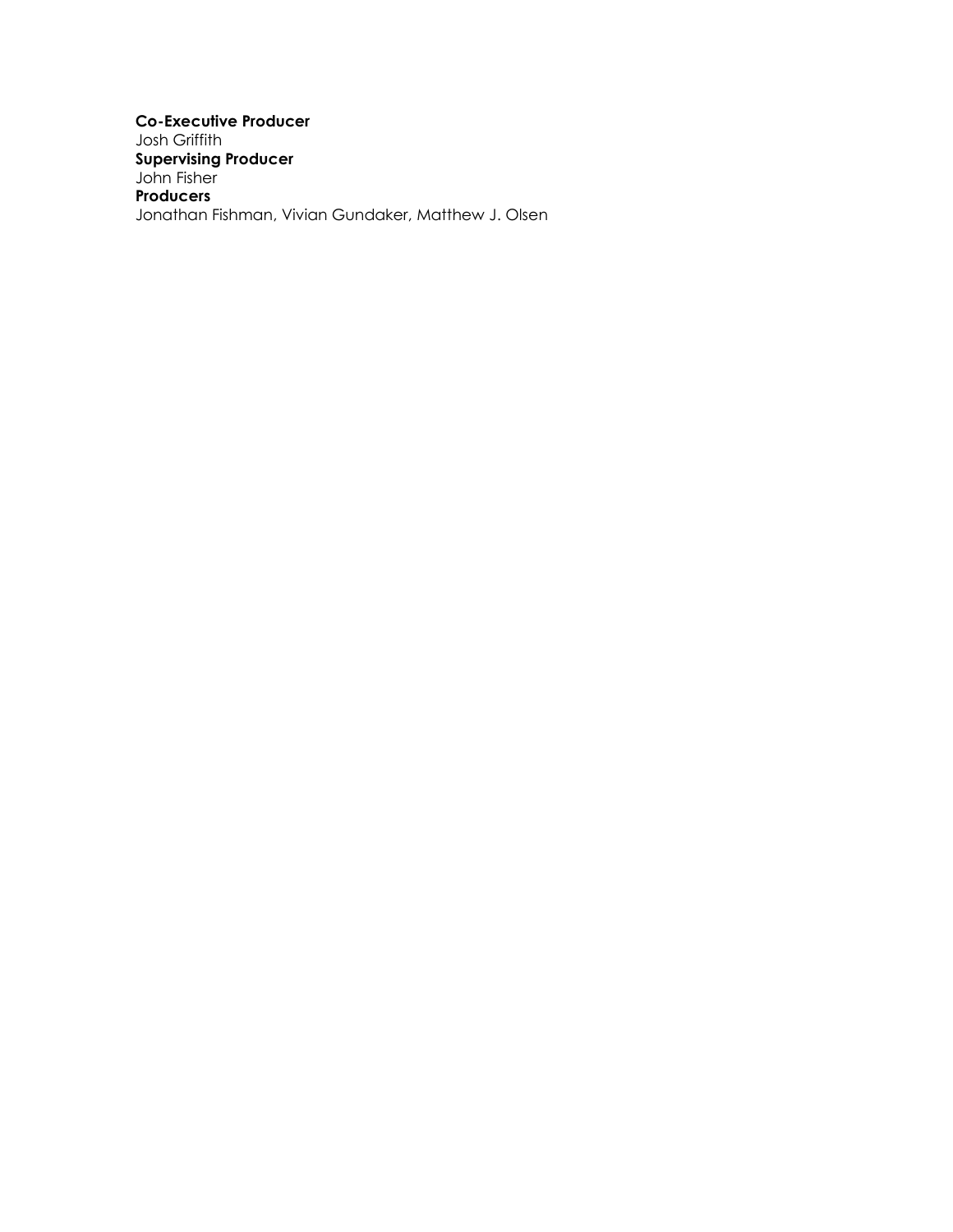# **OUTSTANDING CULINARY SERIES**

| <b>Barefoot Contessa: Modern Comfort Food</b><br><b>Executive Producers</b><br>Rachel Purnell, Olivia Ball<br>Producer<br>Lindsey Frew<br><b>Line Producer</b><br>Carl Green                                                                                                                                       | <b>Food Network</b> |
|--------------------------------------------------------------------------------------------------------------------------------------------------------------------------------------------------------------------------------------------------------------------------------------------------------------------|---------------------|
| <b>Counter Space</b><br><b>Executive Producers</b><br>Mary Agnes, Devin Greenleaf, Craig Thomson<br>Producer/Host<br>Sophia Roe<br><b>Senior Producer</b><br><b>Tiffany McNeil</b><br>Producer<br>Chris Mercado<br><b>Segment Producer</b><br>Maggie Schwartz<br><b>Culinary Producer</b><br><b>Allison Cancro</b> | <b>Vice TV</b>      |
| <b>Guy's Ranch Kitchen</b><br><b>Executive Producer/Host</b><br>Guy Fieri<br><b>Executive Producer</b><br>Mark Dissin<br>Producer<br>Serena Hedison<br><b>Culinary Producer</b><br>Megan Palmer                                                                                                                    | <b>Food Network</b> |
| <b>Mary McCartney Serves It Up</b><br><b>Executive Producer/Host</b><br>Mary McCartney<br><b>Executive Producers</b><br>Rachel Purnell, Simon Aboud<br><b>Co-Executive Producer</b><br>Jayne Hibbitt Smith<br><b>Line Producer</b>                                                                                 | discovery+          |

# **Valerie's Home Cooking Food Network**

Carl Green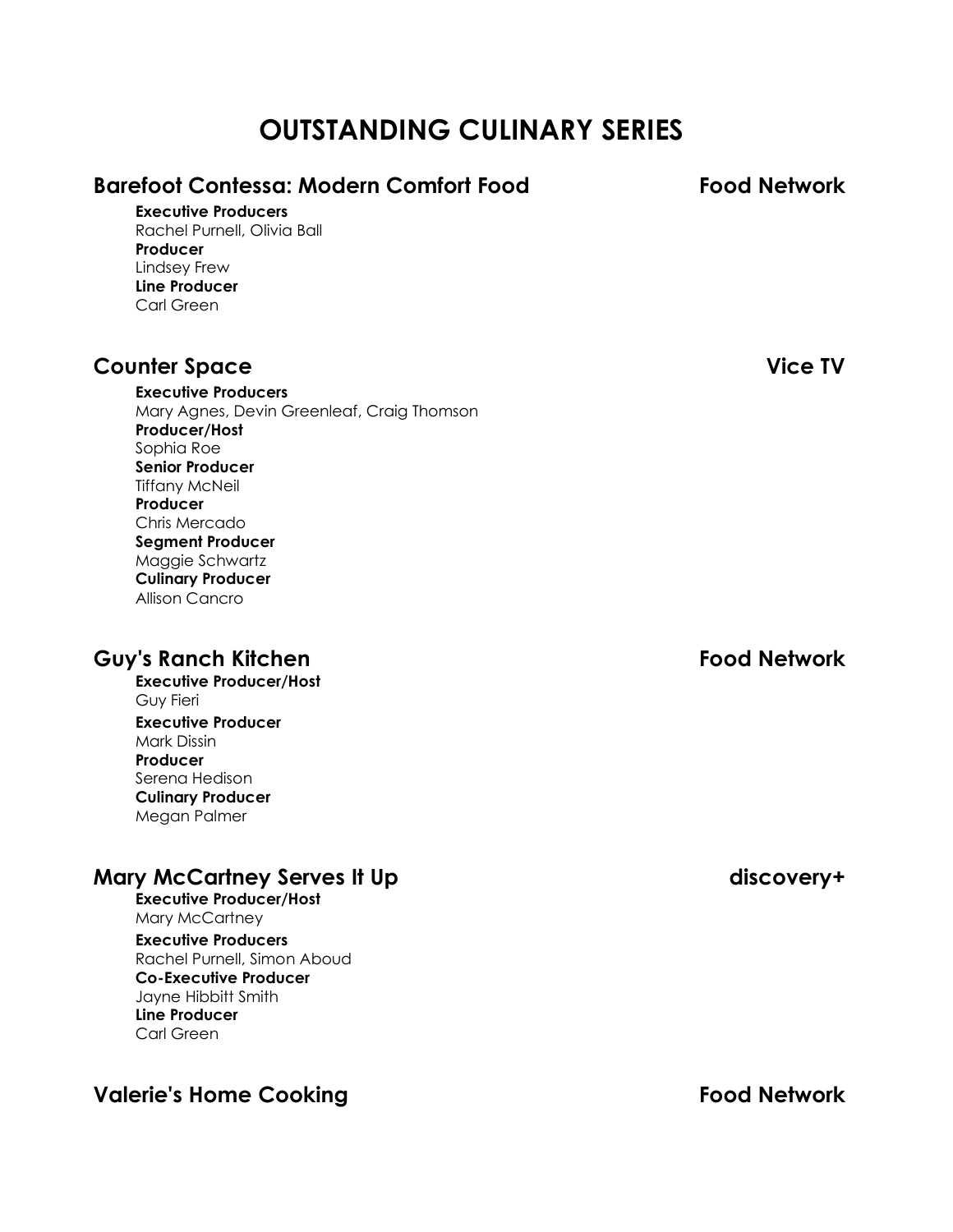**Executive Producer/Host** Valerie Bertinelli **Executive Producers** Mary Beth Bray, Stephen Kroopnick, Jack Grossbart, Marc Schwartz **Co-Executive Producer** Susan Hadsell **Supervising Producer** Lindsey Frew **Producer** Alex Sanborn **Culinary Producer** Sophie Clark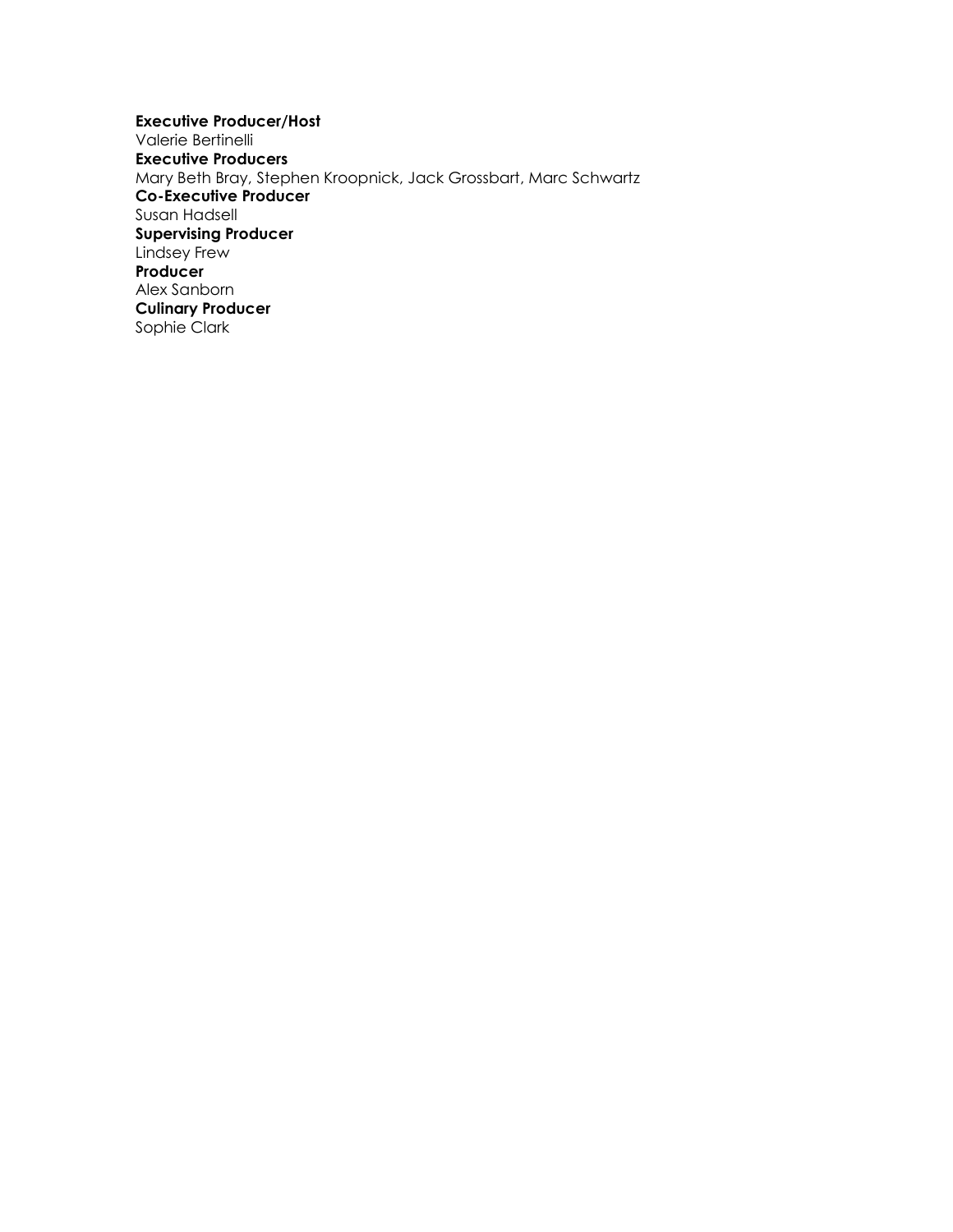# **OUTSTANDING GAME SHOW**

## **Family Feud SYNDICATED**

**Executive Producer** Gaby Johnston **Co-Executive Producers** Kristin Bjorklund, Sara Dansby, Brian Hawley **Consulting Producer** Brandon Williams **Senior Producer** Michele Roth **Senior Contestant Producer** Bryce Keigley **Producers** Mary Lou Browne, Stephen Dukes, Dennis Galligan, Vladislav Latman, Hugh Wright, Stephanie Yoshimura **Segment Producers** Jan Dubin, Marcus Scroggins **Line Producer** Julio Alva

**Executive Producer/Writers**

# **Jeopardy! SYNDICATED**

Michael Davies, Mike Richards **Supervising Producers** Rocky Schmidt, Lisa Broffman **Consulting Producer** Ken Jennings **Editorial Producer/Writers** Billy Wisse, Michele Loud **Senior Producer** Deb Dittmann **Coordinating Producer** Bob Sofia **Producers** Brett Schneider, Sarah Whitcomb Foss **Senior Segment Producer** Rebecca Erbstein **Segment Producer** Grant Loud **Writers** Debbie Griffin, Jim Rhine, Mark Gaberman, John Duarte, Robert McClenaghan **Contestant Producers** Corina Nusu, John Barra

# **Let's Make a Deal CBS**

**Executive Producer** John Quinn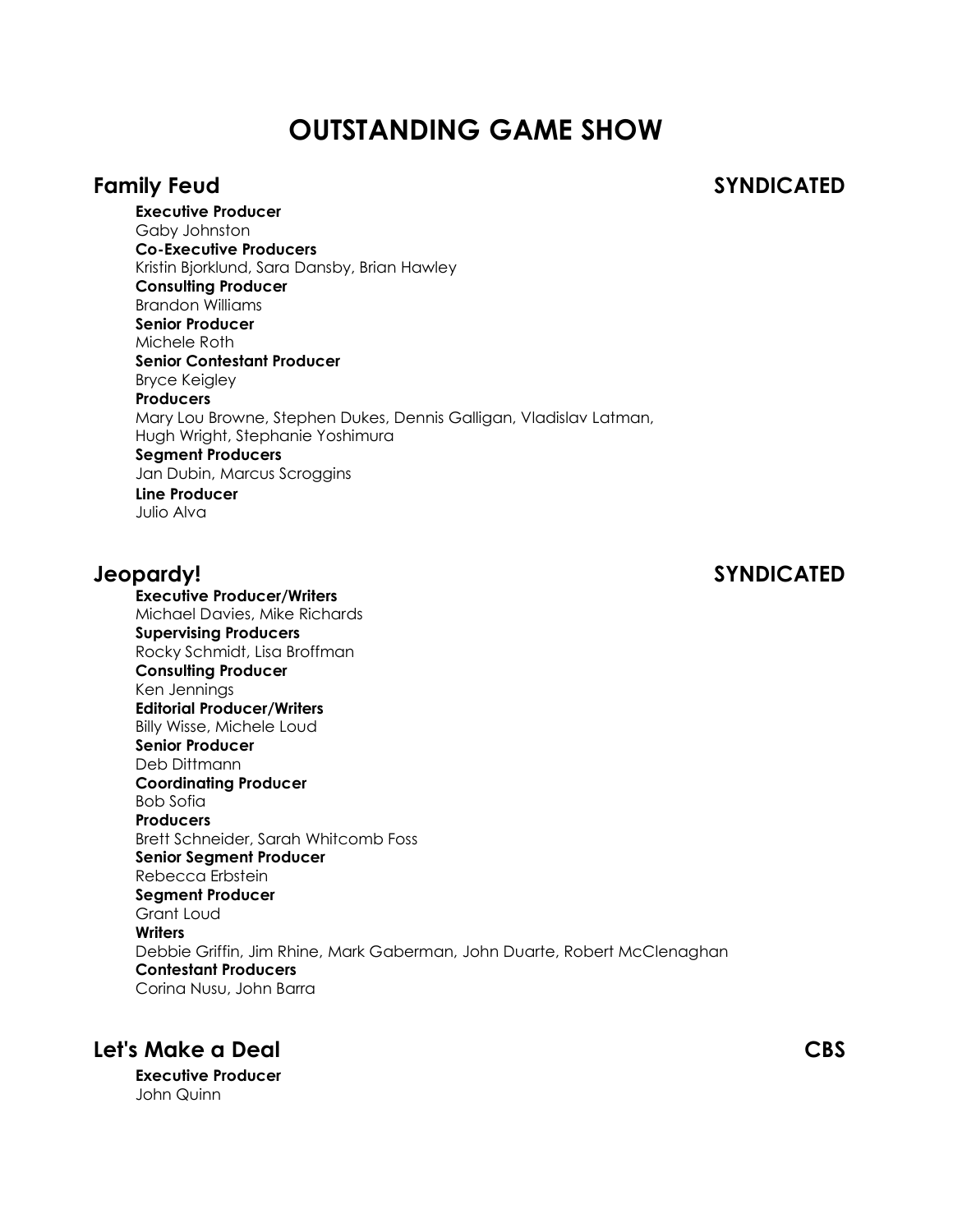**Co-Executive Producers** Jennifer Langheld, Chris Ahearn, Graham Shaw **Supervising Producers** Joseph Mancuso, Aaron Sandler **Senior Producer** Ben Tritle **Producer** Marla Bautista **Segment Producers** Jacob Kitaeff, Patrick Mancini **Supervising Prize Producer** Shannon Onstot **Zonk Producer** Tim "Jersey" Feimster

## **The Price Is Right CBS**

**Executive Producer** Evelyn Warfel **Co-Executive Producer** Adam Sandler **Supervising Producer** Dillon Couvillon **Senior Producer** Laura Slobin **Coordinating Producer** Gina Edwards-Nyman **Producers** Ronilyn Reilly, Rob Forman **Co-Producer** Stan Blits **Supervising Prize Producer** Brandi Bryce

Chris Donnan **Post Producer** Jazmin Y. Eckenberg

**Game Producer**

## **Wheel of Fortune SYNDICATED**

**Supervising Producer/Writers** Steve Schwartz, Amanda Stern **Coordinating Producer** Bob Sofia **Consulting Producer** Pat Sajak **Producers** Rob Roman, Brooke Eaton

**Senior Segment Producers** Trevor Ward, Stacy Thapthimthong **Segment Producer** Ken Weiner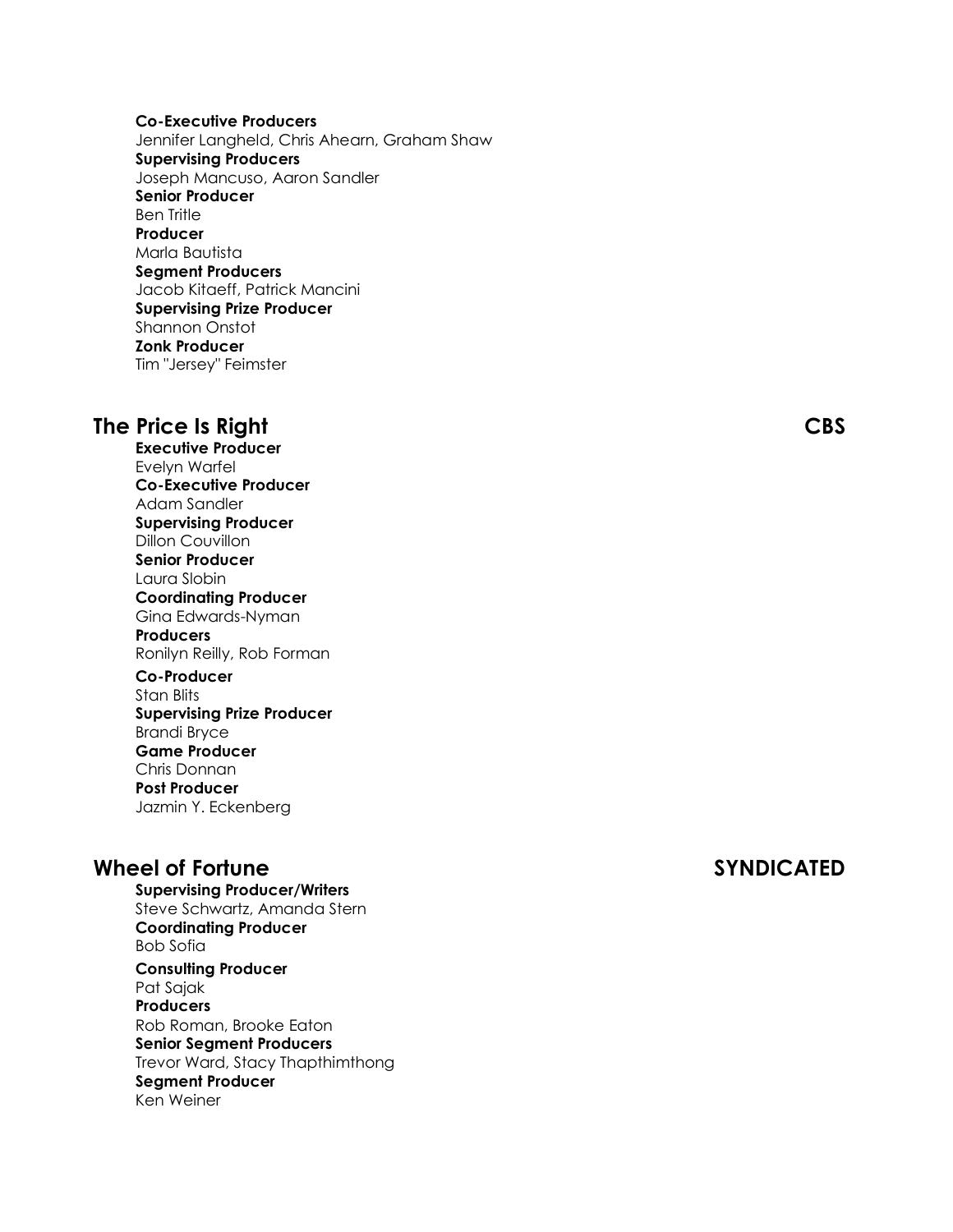**Contestant Producers**

Jackie Lamatis, Shannon Bobillo **Line Producer** Randy Berke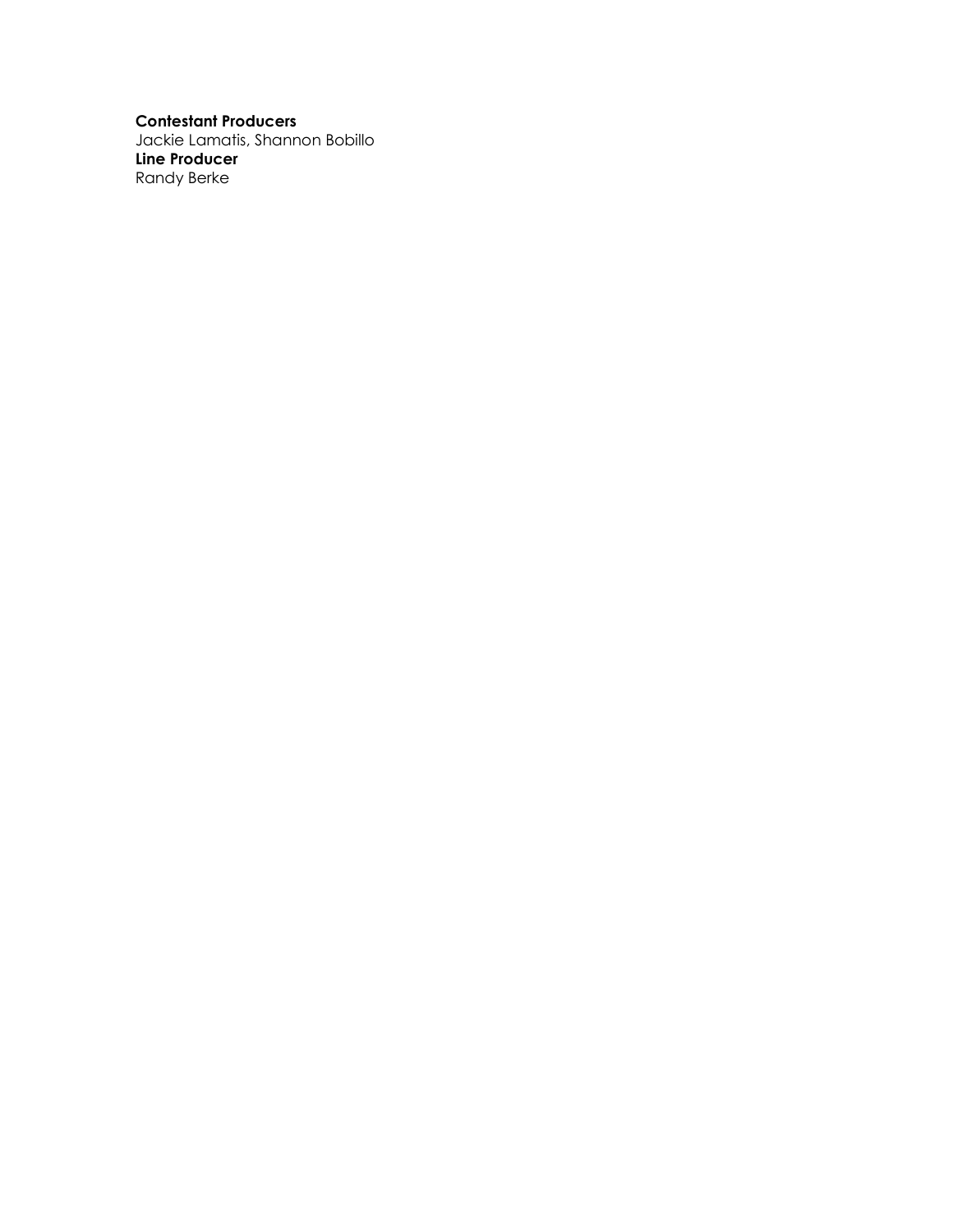# **OUTSTANDING LEGAL/COURTROOM PROGRAM**

## **Caught in Providence Facebook Watch**

### **Executive Producers**

Joe Caprio, Irene Caprio, Brad Johnson **Supervising Producer** Taylor Warf **Producers** David Caprio, John Caprio, Alexander Johnson **Executive Producer/Host** Judge Frank Caprio **Co-Host** Ziggy Quinn

## **Judge Mathis SYNDICATED**

**Executive Producers** Gretchen Kurtz, Bo Banks, Gus L. Blackmon, Alonzo Brown, Vicangelo Bulluck **Co-Executive Producer** Dani Garcia **Supervising Producers** Michael Hart, Justin Ochonicki, J. N'deye Walton, Jordan Frank **Producers** Lisa Bergman, Alissa Schulze Duffy, Aisha Fleming-Sullivan, Elizabeth Fritch, Christine Haworth, Leah Kaplan Kohn, Courtney Lissade, Marie Marcus, Demetrius Moore, Jonathan Sebastien, Jessica Smedick **Line Producer**

Damien Woods **Host** Judge Greg Mathis **Co-Host** Doyle Devereux

# **Judy Justice Amazon Freevee** *(formerly IMDbTV)*

**Executive Producers** Randy Douthit, Scott Koondel **Co-Executive Producer** Amy Freisleben **Supervising Producer** Victoria Jenest **Senior Producer** Cybil Jordan-Malachi **Coordinating Producer** Jeff Kueppers **Segment Producers** Luci Kwak Bradley, Kristin Anderson, Jave Galt-Miller, Erica Goings, Jazmine Hooks, Melanie Manooki, Matt Pomfret, Alan Stein, **Line Producer**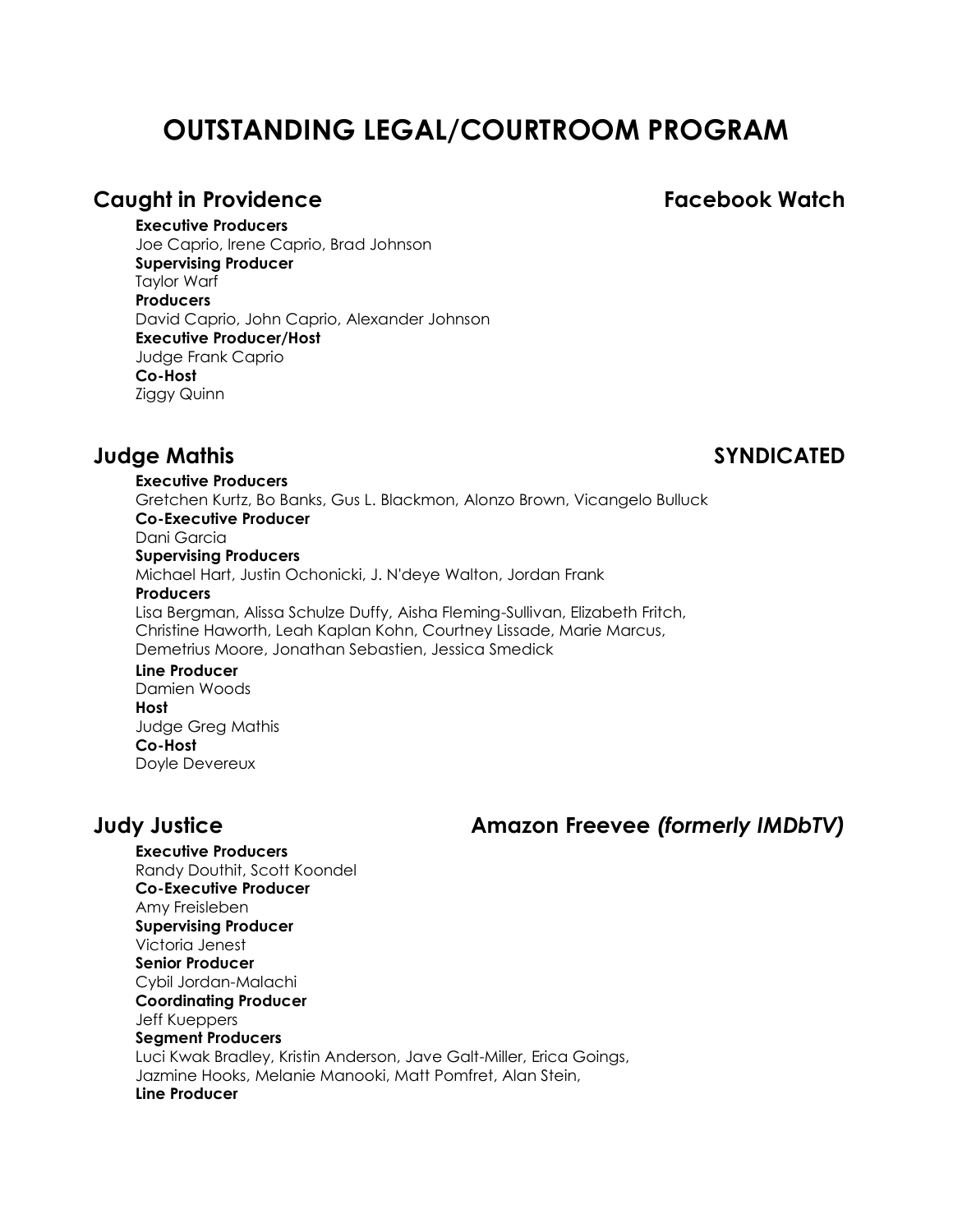Diane Ramirez **Host** Judge Judy Sheindlin **Co-Host** Sarah Rose, Whitney Kumar, Kevin Rasco

# **The People's Court SYNDICATED**

**Executive Producers** David Scott, Stu Billett **Co-Executive Producer** Jeff Kopp **Supervising Producer** Philip Vandervort **Senior Producer** Michele Eppolito **Producers** Theresa Milana, Kathryn Posch, Kristi Nizzo, Lori Mooney, Lauren Ahmadi **Segment Producer** Giulia Milana **Line Producer** Rob Cahoon **Host** Judge Marilyn Milian **Co-Hosts** Judge John Schlesinger, Doug Llewelyn, Douglas McIntosh, Harvey Levin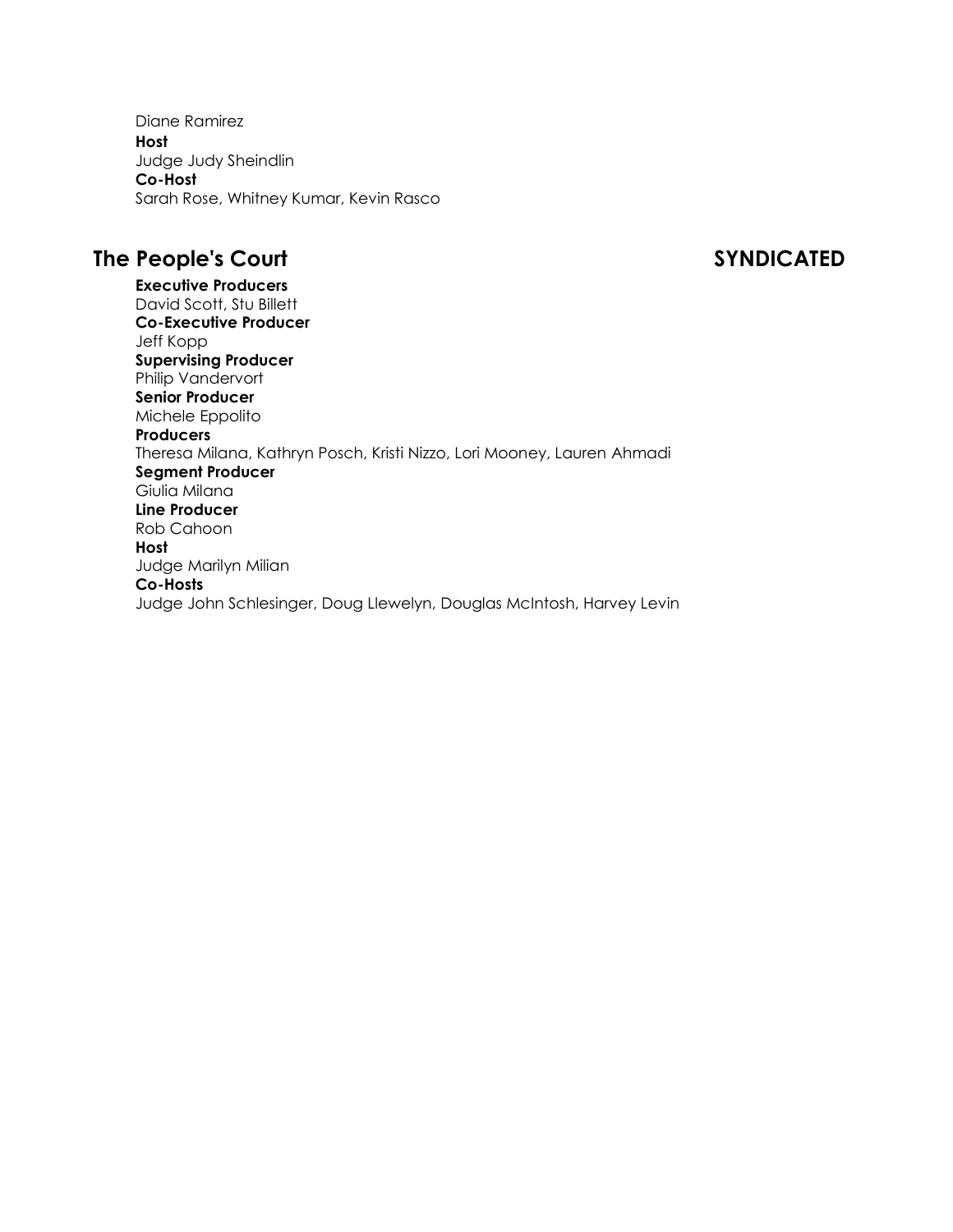# **OUTSTANDING LIFESTYLE PROGRAM**

| For The Love of Kitchens                                                                                                                                                                                                                                                                                                                                                                             | <b>Magnolia Network</b> |
|------------------------------------------------------------------------------------------------------------------------------------------------------------------------------------------------------------------------------------------------------------------------------------------------------------------------------------------------------------------------------------------------------|-------------------------|
| <b>Executive Producers</b><br>Chantal Boyle, Paula Trafford<br><b>Consulting Producers</b><br>Paul O'Leary, Helen Parker, Robin McLellan<br><b>Series Producers</b><br>Debbie Rich, Luke McLaughlin<br><b>Line Producers</b><br>Kate Paxton, Pete Youens<br><b>Executive In Charge</b><br>Lizzie Beasley                                                                                             |                         |
| <b>Growing Floret</b><br><b>Executive Producers</b><br>Greg Moyer, Pam Huling, Rob Finch<br><b>Supervising Producers</b><br>Sebastián Weinberg, Amy Polansky<br>Producer<br>Gordon Kico                                                                                                                                                                                                              | Magnolia Network        |
| Legacy List with Matt Paxton<br><b>Executive Producers</b><br>Michael Yudin, Joe Townley, Neil J. Patel, Steve Humble<br><b>Co-Executive Producers</b><br>Matt Paxton, Mike Maddocks                                                                                                                                                                                                                 | <b>PBS</b>              |
| <b>Small Business Revolution</b><br><b>Executive Producers</b><br>Amanda Brinkman, Barry McCarthy, Matt Naylor, David Rice<br><b>Senior Producer</b><br>Tanya Belk<br><b>Producers</b><br>Erin Sharkey, Matthew L. Wallis, David Layton                                                                                                                                                              | Hulu                    |
| <b>Sparking Joy with Marie Kondo</b><br><b>Executive Producers</b><br>Jane Lipsitz, Dan Cutforth, Dan Volpe, Nan Strait, Marie Kondo,<br>Takumi Kawahara, Rachelle Mendez, Grace Lee-Toumanidis<br><b>Co-Executive Producers</b><br>Pyongson 'Sunny' Yim, Ian Samplin, Mallory Norton, Lauren Baduini<br><b>Consulting Producers</b><br>Caitlin Roberts, Zack Cordova<br><b>Supervising Producer</b> | <b>Netflix</b>          |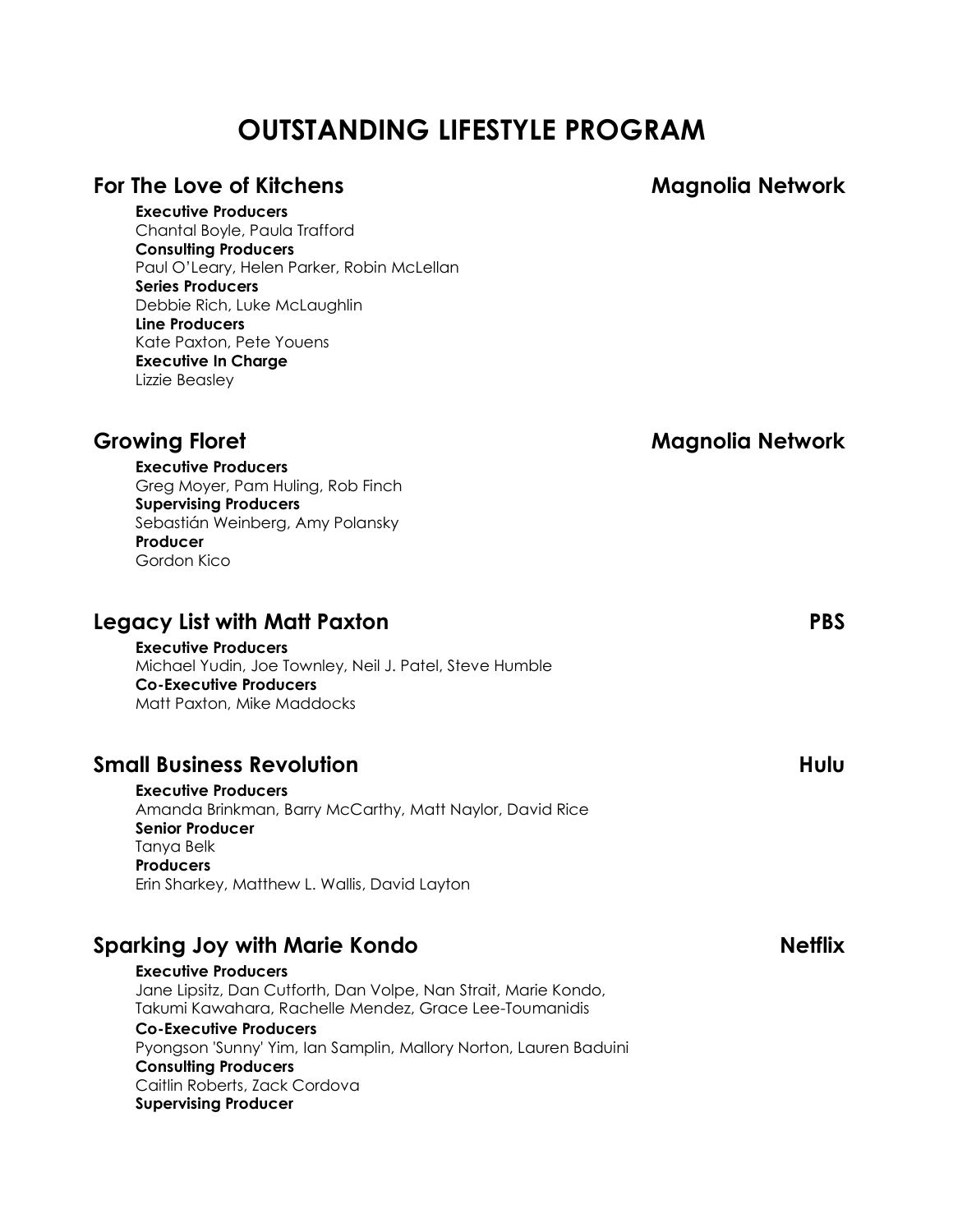David Brown **Senior Producer** Moka Umehara **Segment Producers** Madison Blakey, Nilly Serpin

# **Super Soul OWN**

**Executive Producers** Tara Montgomery, Brian Piotrowicz **Co-Executive Producer** Brad Pavone **Producers** Lindsay Flader, Bridget Sarno, Colleen Dunnegan, Corinne Gilliard, Eric Peltier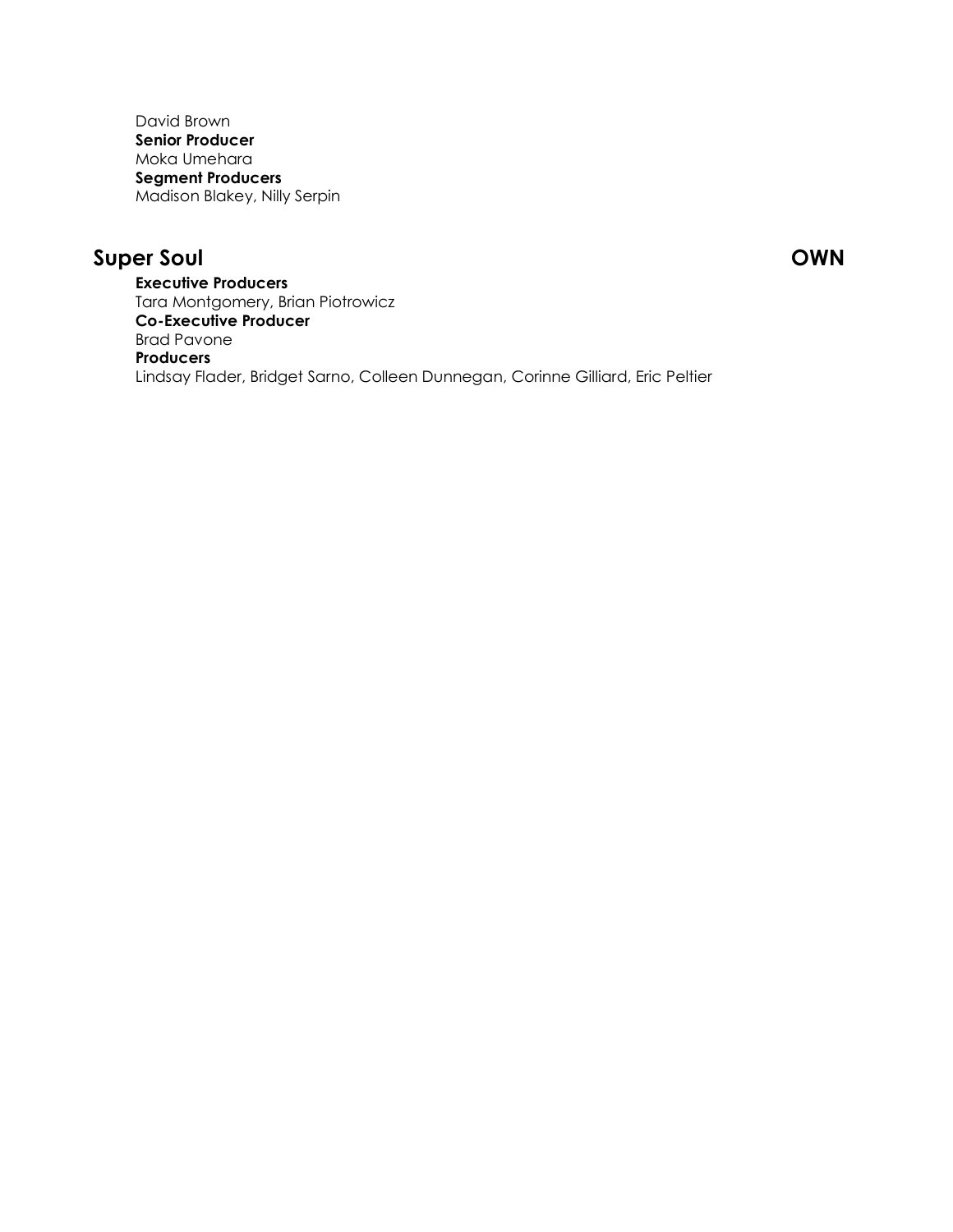# **OUTSTANDING TRAVEL, ADVENTURE AND NATURE PROGRAM**

**Executive Producers** Amy Berg, Glen Zipper **Co-Executive Producer** Richard Hankin **Supervising Producer** Grace Sin **Coordinating Producer** Kaya Ensor **Producers** Meghan Schale, Diane Schutz

# Guy! Hawaiian Style discovery+

**Executive Producers** Guy Fieri, Frank Matson, Jen Darrow **Field Producers** Neil Martin, Mike Morris, Kerry Johnson **Line Producer** Laurie Allen

# **Penguin Town Netflix**

**Executive Producers** Brian Armstrong, Shannon Malone-deBenedictis, Patton Oswalt, Belinda Cherrington **Supervising Producers** Andy Mitchell, Jerry Decker **Coordinating Producer** Cayley Christos **Line Producer** Nikki Rouiller

# **Samantha Brown's Places To Love PBS**

**Executive Producers** Samantha Brown, Kevin J. O'Leary **Producer** Michael Indjeian, **Post Producer** David F. Dean **Series Producer** Sylvia Caminer

**Dogs Netflix**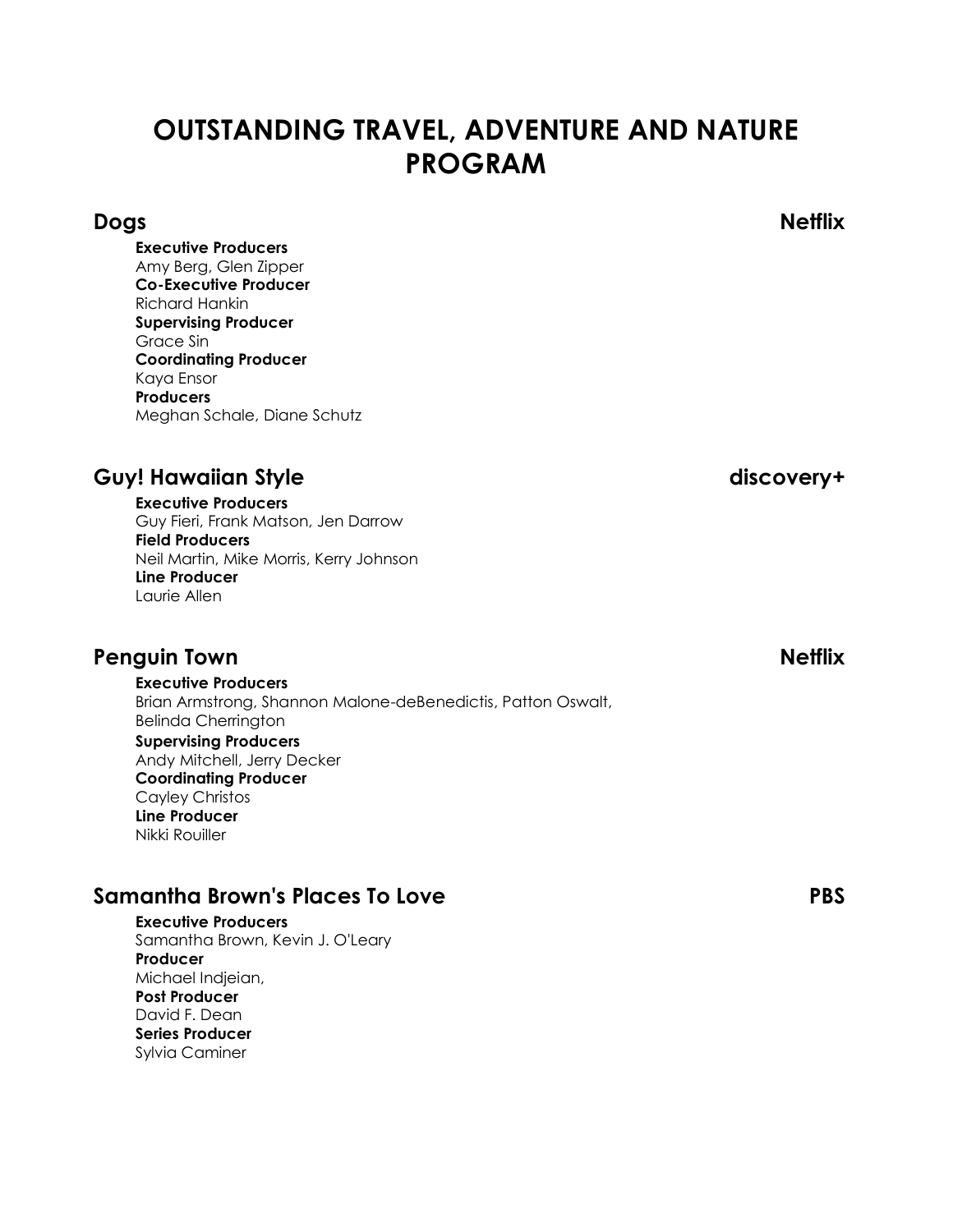# **Uncharted Adventure The Weather Channel**

# **Television Network**

**Executive Producer** Marlon Quintero **Co-Executive Producers** Nora Zimmett, Howard Sappington **Supervising Producer** Cristina Irazabal **Producers** Connor Lohse, Maria Valentina Gomez **Series Producers** John Frasser, Vanessa Whaite **Story Producer** Andres Crema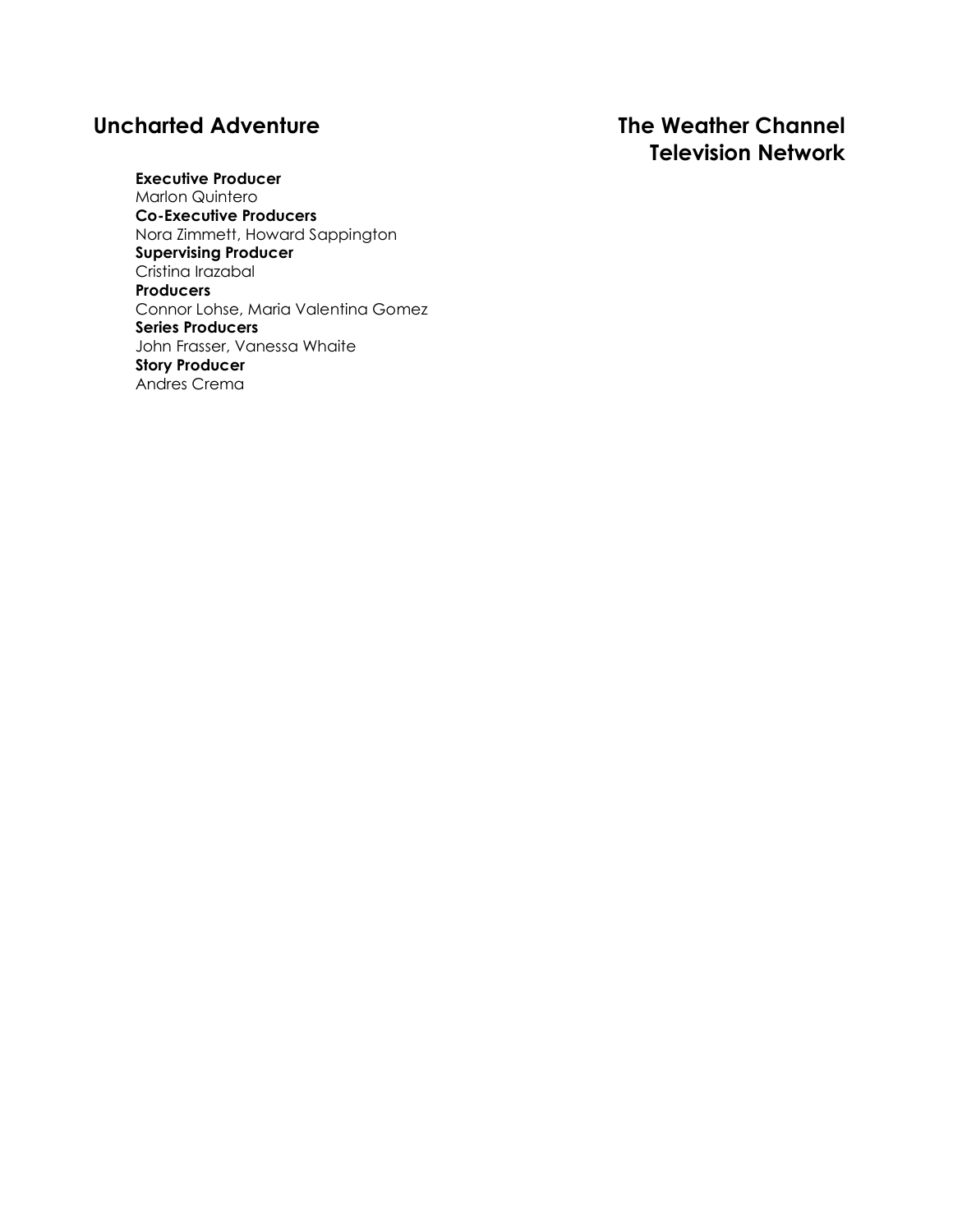# **OUTSTANDING INSTRUCTIONAL AND HOW-TO PROGRAM**

### **Dream Home Makeover Netflix**

**Executive Producers** Rich Bye, Shea McGee, Syd McGee, Noah Moskin, Carley Simpson **Co-Executive Producer** Justin Burns **Segment Producers** Christopher Cagle, Harry Smith **Line Producer** Cameron Freeman

**Home Work Magnolia Network**

**Executive Producers** Candis Meredith, Andy Meredith **Supervising Producers** Brant Hansen, Kirk Jorgensen, Kristel DeVries

# **Issa Rae Teaches Creating Outside The Lines MasterClass**

**Executive Producers** Rena Ferrick, Nicole Rittenmeyer, Kim Parker **Consulting Producer** Issa Rae **Producer** D'Ambour Lewis **Talent Producer** Hayes Grooms **Line Producer** Zoe Andrikidis

# **Ringo Starr Teaches Drumming & Creative MasterClass Collaboration**

**Executive Producers** Nekisa Cooper, Caroline Phelan **Consulting Producer** Ringo Starr **Producer** Aaron Ohlmann **Talent Producer** Matt Rutler **Line Producer** Cheyenne Sabad

**This Old House PBS| The Roku Channel**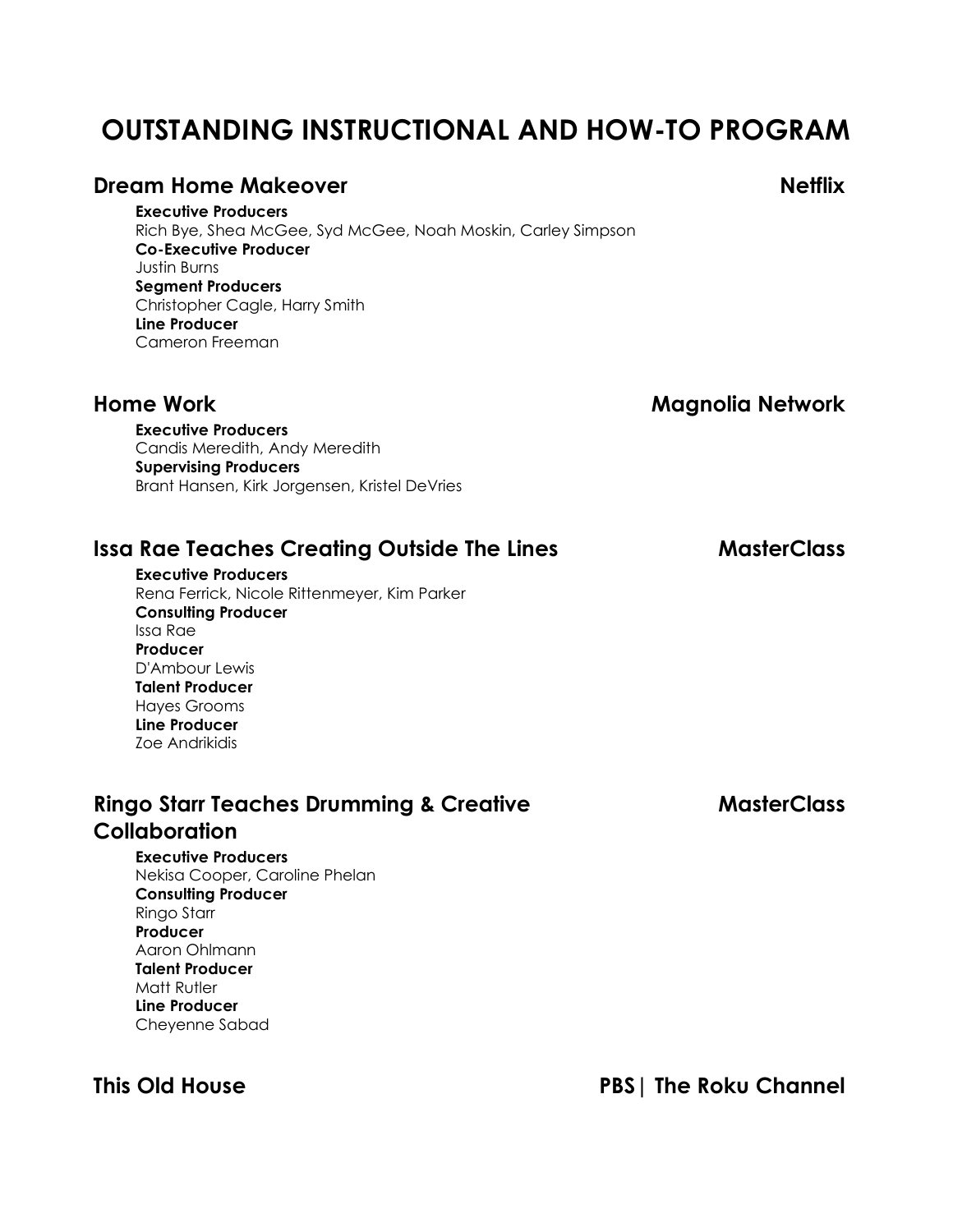**Executive Producer** Chris Wolfe **Senior Producer** John Tomlin **Coordinating Producer** Sara Ferguson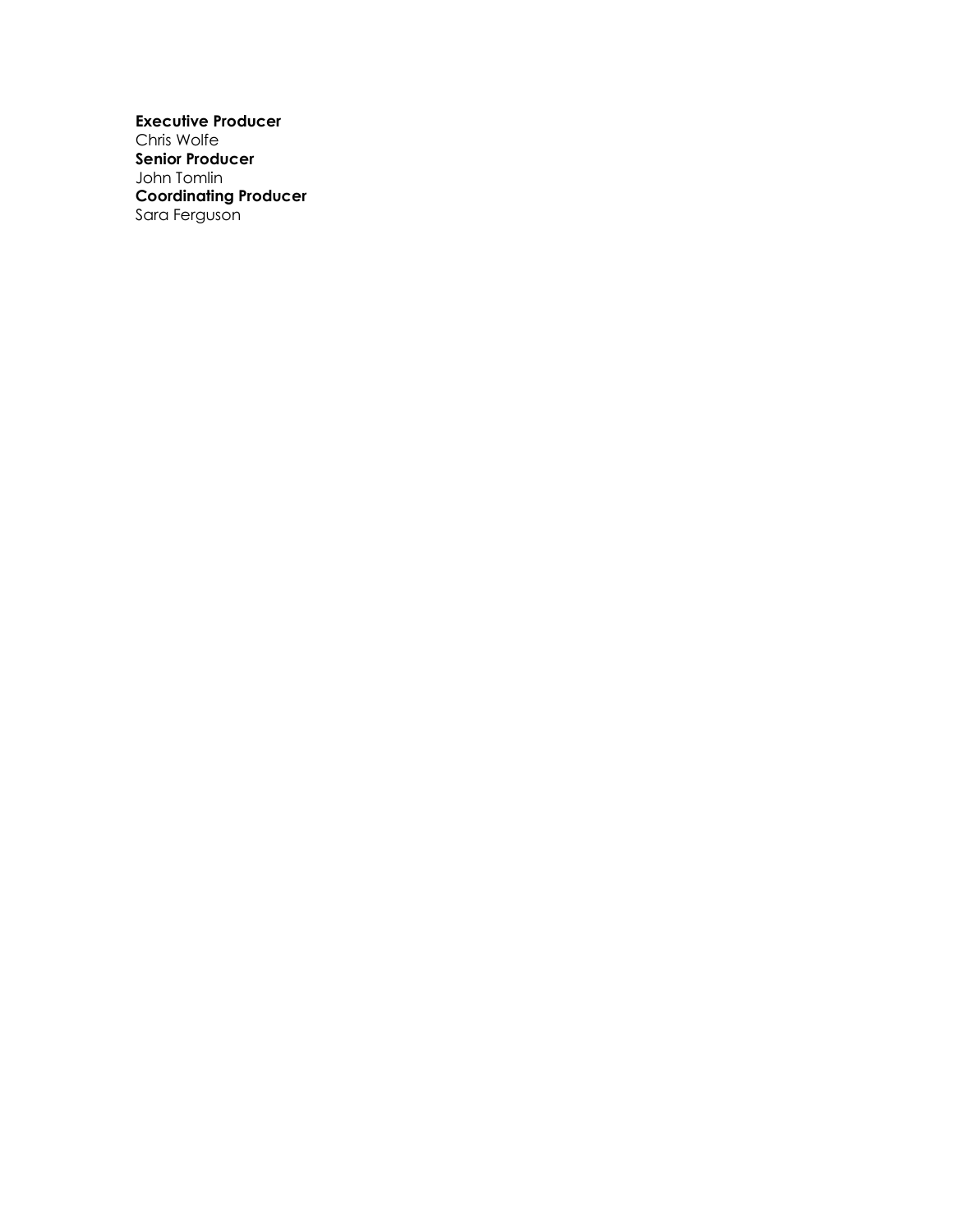# **OUTSTANDING ARTS AND POPULAR CULTURE PROGRAM**

| Articulate with Jim Cotter<br><b>Executive Producers</b><br>Jim Cotter, Eva Roben<br><b>Senior Producers</b><br>Tom Contarino, Mark Miller<br><b>Producers</b><br>Christine Walden, Ryan Savage, Em Davis, Nicole Mogar, Mary Morilla,<br>Gabrielle Bing                                                                                                                                                 | <b>PBS</b>     |
|----------------------------------------------------------------------------------------------------------------------------------------------------------------------------------------------------------------------------------------------------------------------------------------------------------------------------------------------------------------------------------------------------------|----------------|
| <b>First Film</b><br><b>Executive Producer/Director</b><br>Rachel Samuels<br><b>Line Producer</b><br><b>Josh Oreck</b>                                                                                                                                                                                                                                                                                   | <b>Netflix</b> |
| lf These Walls Could Rock<br><b>Executive Producers</b><br>Sarah Weidman, Stephen Stormer<br><b>Co-Executive Producer</b><br><b>Jeff Siebert</b>                                                                                                                                                                                                                                                         | <b>AXS TV</b>  |
| Lifetime and The Hollywood Reporter Present<br>Women in Entertainment: The Next Generation<br><b>Executive Producers</b><br>Sharon Scott, Kristy Sabat, Annie Allen, Amy Winter,<br>Brie Miranda Bryant, Shura Davison, Nekesa Mumbi,<br>Elisabeth D. Rabishaw, Victoria Gold<br><b>Producers</b><br>Paige Ferrari, Arash Ghadishah, Curtis Thompson<br>Line Producers<br>Catherine McGarry, Melissa Ray | Lifetime       |
| <b>Music's Greatest Mysteries</b><br><b>Executive Producers</b><br>Sarah Weidman, Trevor O'Neil, David Karabinas, Brad Bernstein,<br>Shannon Houchins, Chip Rives, Ahmet Zappa,<br><b>Co-Executive Producer</b><br><b>Rick Cikowski</b><br><b>Coordinating Producer</b><br>Jonathan Poritsky<br><b>Producers</b><br>Dio Traverso, Dave Rehm                                                              | AXS TV         |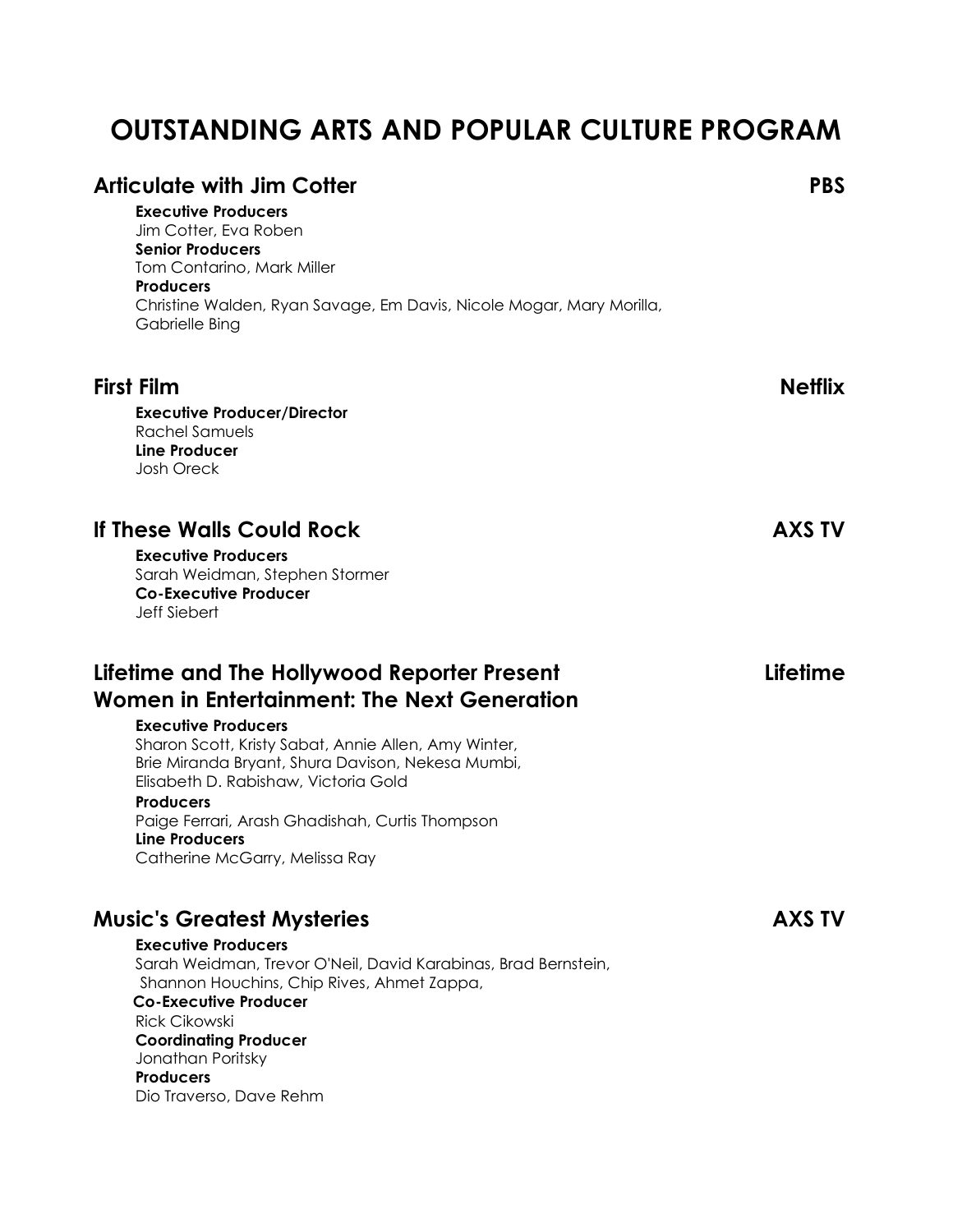**Co-Producer** Viviana Galvis **Segment Producer** Peter Marks **Line Producers** Margaret Heidrick, Brian Glazer

# **One Symphony, Two Orchestras PBS**

**Executive Producers** Pamela Picard, Kim Noltemy, Denise McGovern **Producer** Michael Mathis

# **Power On: The Story of Xbox The Roku Channel**

**Executive Producer/Director** Andrew Stephan **Executive Producers** Tina Summerford, John Dorsey

**Executive In Charge Of Producton** Stacey Schuman **Supervising Producer** Arash Ghadishah **Producer** Todd Kaumans, Jenn McCoy **Story Producers** Sam Broadwin, Paige Ferrari **Segment Producer** Matt Follett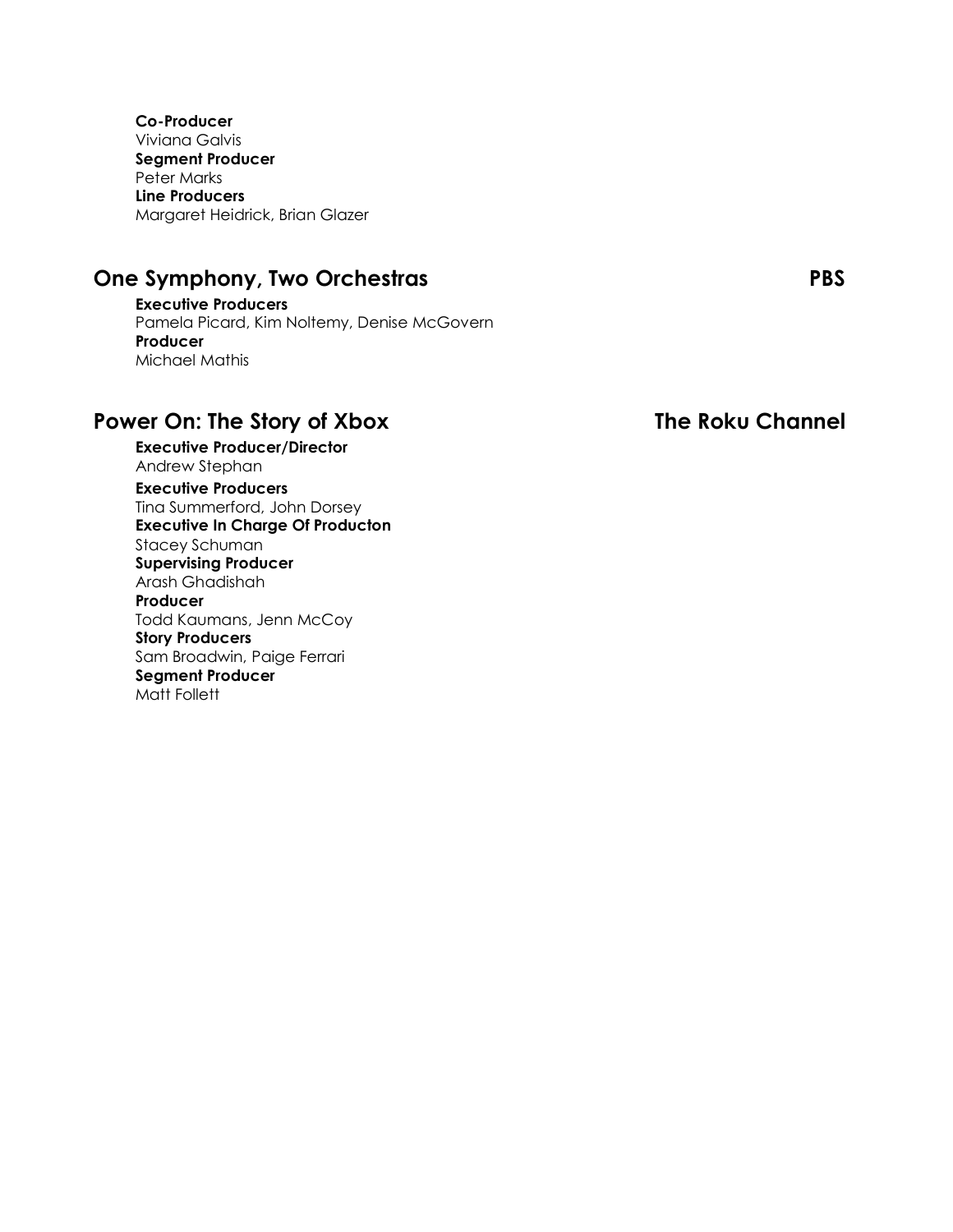# **OUTSTANDING INFORMATIVE TALK SHOW**

### **GMA3: What You Need to Know ABC Senior Executive Producer**

Justin Dial **Executive Producer** Catherine McKenzie **Senior Supervising Producer** Teresa Song Kim **Senior Producers** Katya Goldberg, Heidi Jensen, Justin Weaver **Coordinating Producers** Olga Delauz, Alyssa Lapertosa, Eric M. Strauss, Sabina Gherbremedhin **Producers** Julia Aubuchon, Bianca Brunette, Courtney Gwynn, Elizabeth Harrison, Janelle Henry, Stefanie Javorsky, John Karl, Sandy Lee, Kevin Lo, Alyssa Scaglione, Angela Williams, Jackie Yoo, Maryann Zoellner, Barbara Rick, Justin Cappa, David Schoetz, Andrea Amiel, Jessica Hornig, Ariane Nalty, Stacy Rollins, Cleopatra Andreadis, Eric Jones, Anastasia Williams, Monica Escobdo, Alison Ehrlich, Megan Barkett, Kevin Freeman, Allie Marzella, Sony Salzman, Eric Anderson, Walter Kim, Jackie Yoo

### **Segment Producers**

Sara Kate Caliguire, Nora Hannah, Julia King, C Mandler, Lataya Rothmiller, Kimberly Ruiz, Alex Salmieri, John Streaman, Christasia Wilson, Rebecca Anderson, Sarah Herndon, Megan Hughes, Erica King, Becky Perlow, Elizabeth Thomas, Ellen Van De Mark, Rahma Ahmed, Dr. Alexis Carrington, LZ Granderson

### **Operations Producers**

Kinga Janik, Kyle Morris, Maria Stefananopoulos, Robert Dominguez, Summer Griffiths, Matt Jakl, Sharon Lechleiter, Kim Supsak, Betsey Thomas, Daneska Maloney

## **Peace of Mind with Taraji Facebook Watch**

### **Executive Producers**

Taraji P. Henson, Tracie Jade, Sallyann Salsano, Dave Hamilton, Adriane Hopper Williams, Mina Lefevre, Jennifer Ryan

### **Co-Executive Producers**

Ebony McClain, Jeffrey Ruggles **Supervising Producer**

### Toni Bullock

**Producers**

Faith Ross, Karleen Leveille, Derek Miller, Micki Boden, Erica Lowy, Genie Thomas,

**Consulting Producer**

Jill Salama Handman

**Red Table Talk Facebook Watch**

**Executive Producers**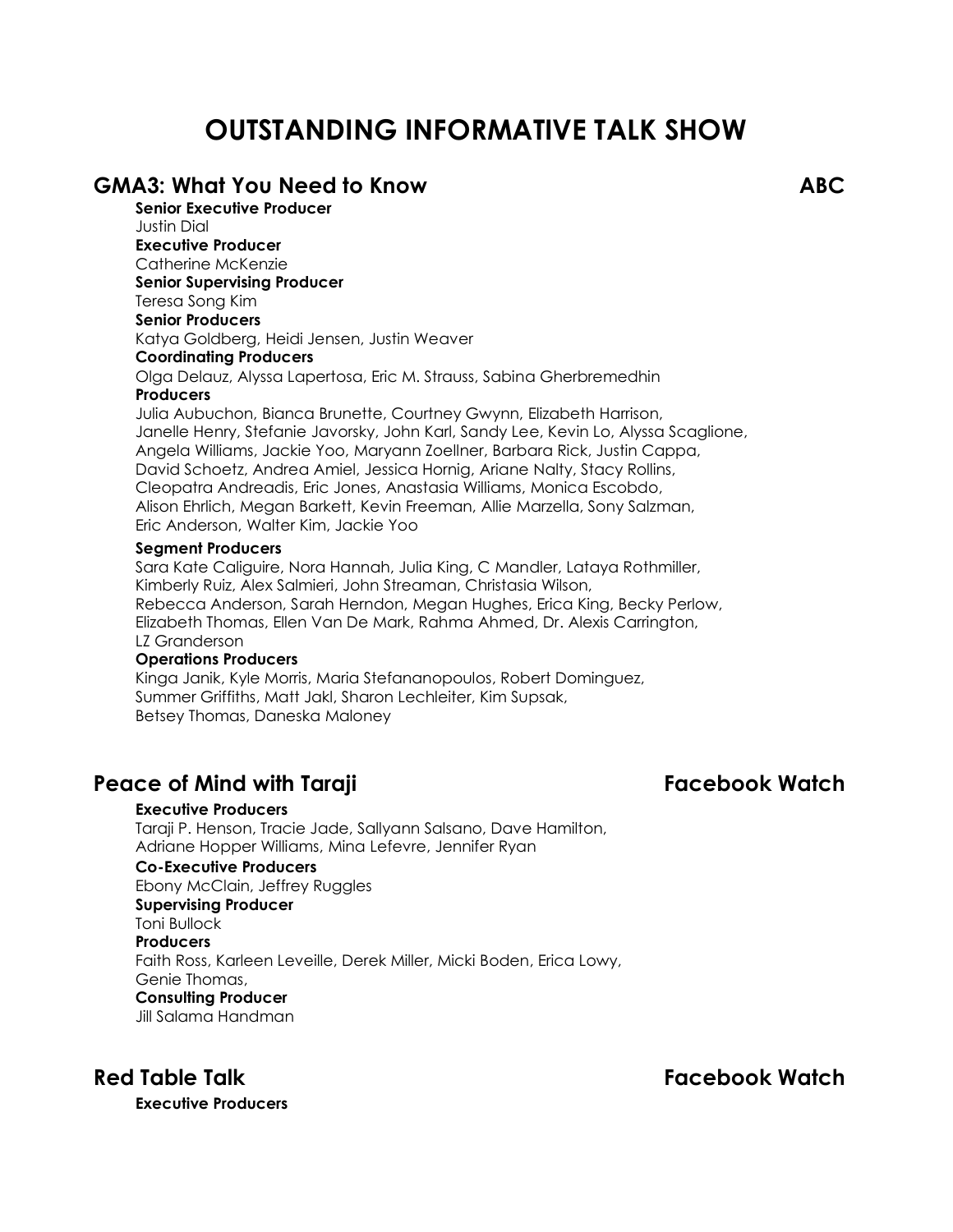Meghan Hoffman, Jack Mori, Jada Pinkett Smith, Ellen Rakieten, Miguel Melendez, Mina Lefevre **Co-Executive Producers** Jill Van Lokeren, Kadine Anckle, Gene Bernard, Terence Noonan Shea Spencer, Ashley Gorman **Senior Supervising Producer** Lisa Morin **Supervising Producers** Jen Friesen, David Block, Jon Collins, Stefanie Schwartz, Adrian Alonso, Talia Parkinson-Jones **Senior Producers** Glenn Milley, Adam Havener, Joanna Moel **Producers** Patrick Fraser, John R. French, Hope Nash, Belinda Eagan Sevan Hovannisian, Andrew Shaw, Shaunte Dunston **Segment Producers** Camille Jordan, Halle McEnteer, Carlellé Mercedes Parr, Jax Tobias, Bailey Morgan, Arnulfo J. Romero **Line Producers** Lucy Yu, Martha Chaput

# **Red Table Talk: The Estefans Facebook Watch**

### **Executive Producers** Gloria Estefan, Jada Pinkett Smith, Ellen Rakieten, Miguel Melendez, Richard Borjas, Mina Lefevre **Co-Executive Producers** Omar Lugones, blue **Producers** Juliana Tafur, Michael Kettering, Michelle Nowak, Rich Goldman, Marissa Ramirez **Line Producers** Julie M. Fernandez, Martha Chaput **Segment Producers** Quan Lateef-Hill, Melanie Saltzman, Belinda Eagan, Arnulfo J. Romero Enrique Huertas, Juan Carlos Campuzano II, Bailey Morgan, Ricardo Ramos

# **Tamron Hall SYNDICATED**

**Executive Producers** Tamron Hall, Candi Carter, Quiana Burns **Co-Executive Producer** Kristin Graham **Supervising Producers** Todd W. Garrin, Beth Cochran, Eric Jackson, Angela Ellis, Angela Willoughby, Shant Petrossian, Cece Warren **Producers** John Hiscock, Sandy Peddicord, Gyllian C. Carter, Nicole Giambrone, Ty Peterson, Christina Powell, Andrew Stimpson, Francis Di Noto, Kate Uebergang,

Carisse Moy, Joanna Moel, Stephanie McBee, Vivian Fel Soloman, Victoria Bert, Jennifer McCarthy, Collin Del Cuore, Liz Kozak, Lindsey Meglio, Marc Lupo, Chris Fahey, Adrienne Lopez, John-Oliver Valentin, Margaret Delcher, Dan Pious, Stacy Strazis, Rita Thompson, Mike Mabbott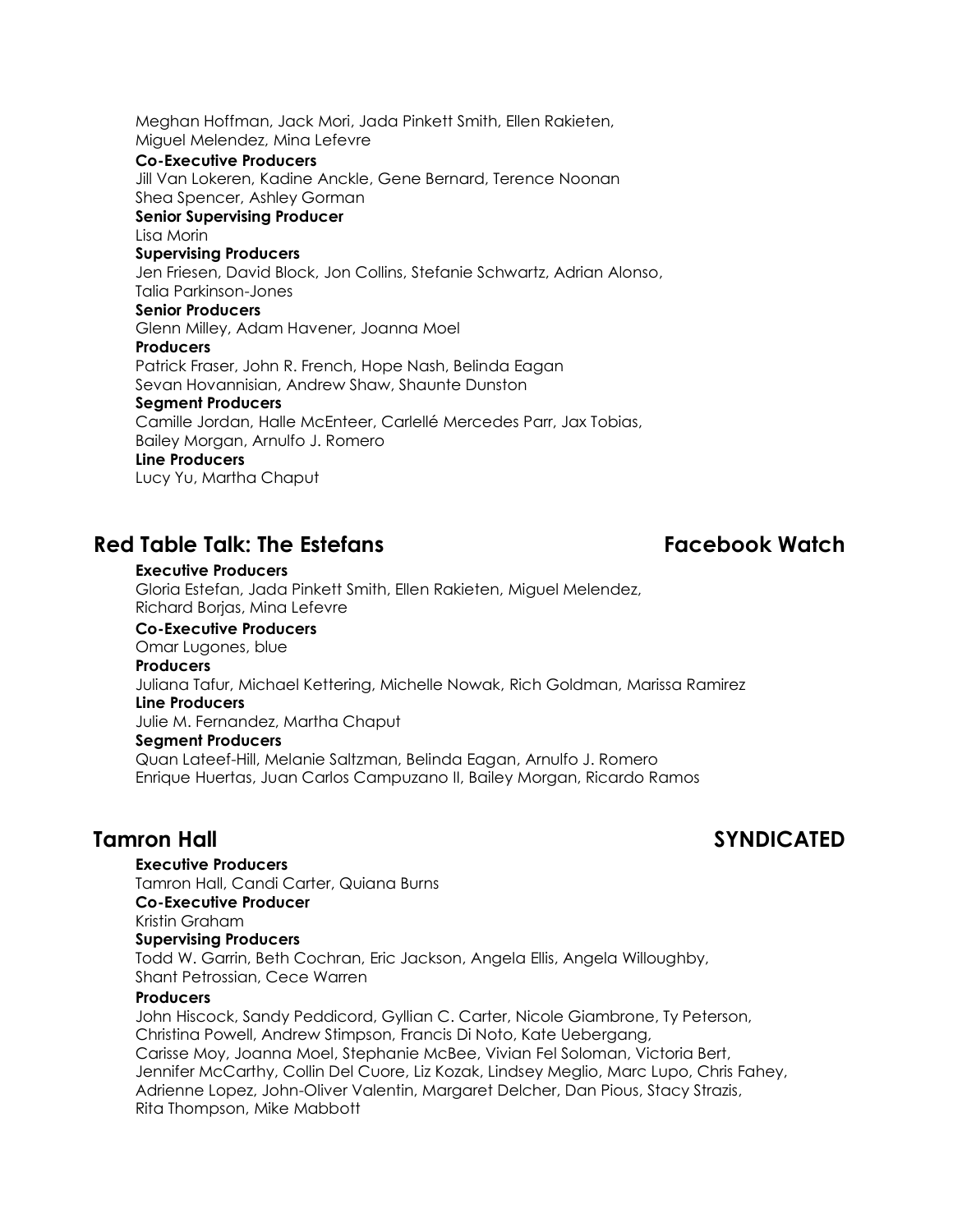**Line Producer** Natasha Bennett

# **Turning the Tables with Robin Roberts Disney+**

**Executive Producers** Robin Roberts, John Green, Reni Calister, LeBron James, Maverick Carter, Jamal Henderson, Philip Byron, Kadine Anckle **Supervising Producers** Dena Craig, Jamila Jordan-Theus **Producers** Chelsea Allen, Courtney Whitaker **Talent Producers** Joanna Jordan, Lindsey Johnson, Brina Grossman, Claire Almond Krystyn Price-Harrell **Operations Producer** Kirby Williamson **Line Producer** Annie Dugan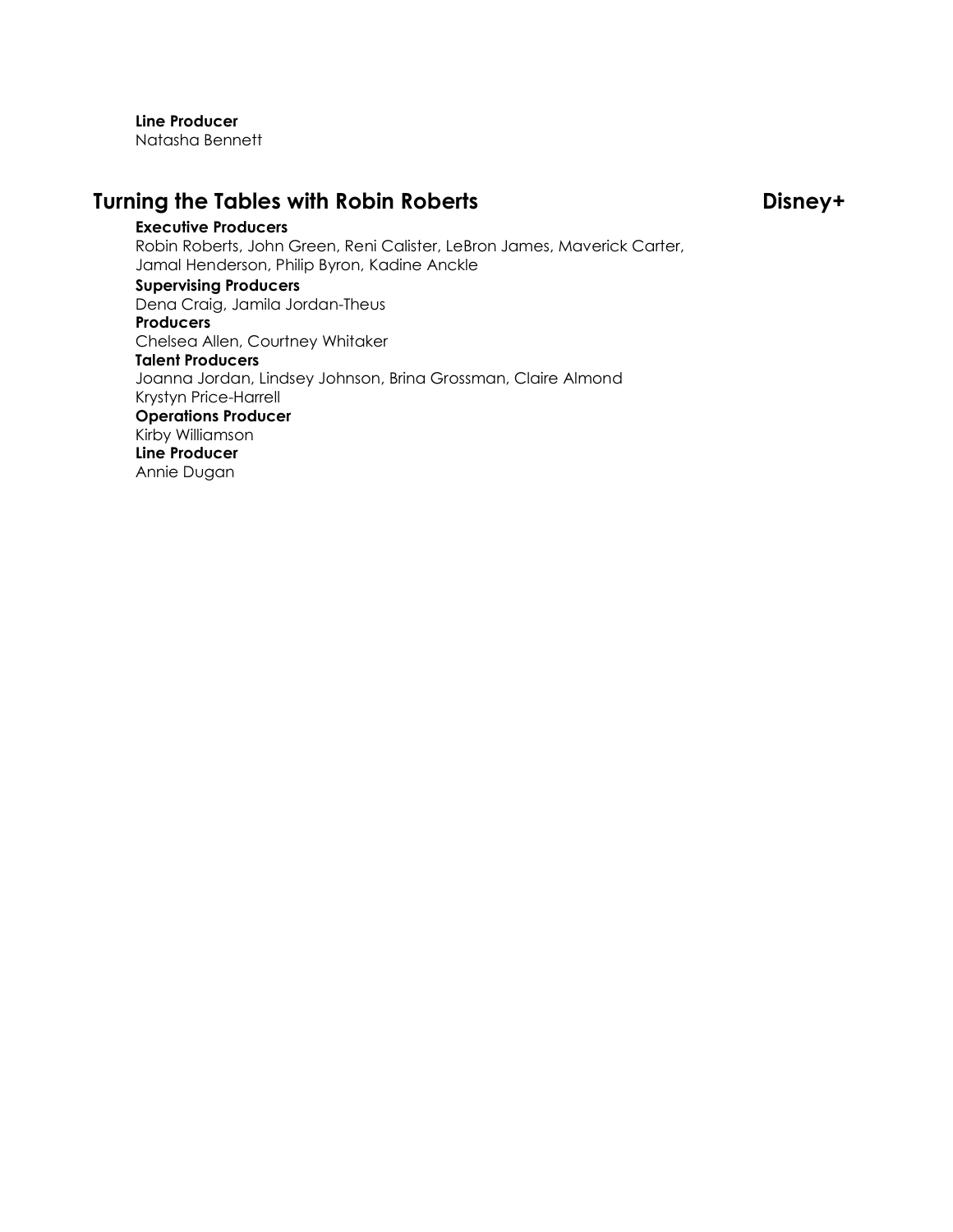# **OUTSTANDING ENTERTAINMENT TALK SHOW**

## **The Drew Barrymore Show SYNDICATED**

**Executive Producers** Drew Barrymore, Chris Miller, Jason Kurtz **Co-Executive Producer** Marianne Schaberg **Senior Supervising Producer** Jessica Yankelunas **Supervising Producers** Samantha Sullivan, Jennifer Stryker, Jessica Crandall-Clarkin, Stacy Credidio **Senior Producers** Joseph Mazzochi, Christopher McLoughlin **Coordinating Producer** Bridgette Graham **Senior Field Producer** Emma Byer **Producers** Liz Koe, Chelsea White, Cristina Kinon, Sam Pasternack, Perez Wendy, Harryana Walker, Alex Clark, Emily Tarpey, Lesley Martin, Jenna Thibault, Kathryn Herz, Kathleen Koehler, Marina King, Alex Costa, Suzie Munson, Vittorio Florio, Nikki Todaro, Brandon Lankar, Jaime Mui, Nicole Sigrist, Christopher Molen, Trevor Vaughn **Line Producer**

Daniel Glantz

## **Hot Ones Complex Networks**

**Executive Producers** Chris Schonberger, Sean Evans, Sarah Honda **Senior Producer** Domonique Burroughs **Producer** Victoria Astudillo

# **The Kelly Clarkson Show SYNDICATED**

**Executive Producers** Alex Duda, Kelly Clarkson **Senior Co-Executive Producer** Kareen Gunning **Co-Executive Producer** Kevin Burke **Consulting Producer** Jordan Watland **Senior Supervising Producer** Nik Robinson **Supervising Producers** Gina Sprehe, Chris Lamson, Austin Mills **Senior Producers**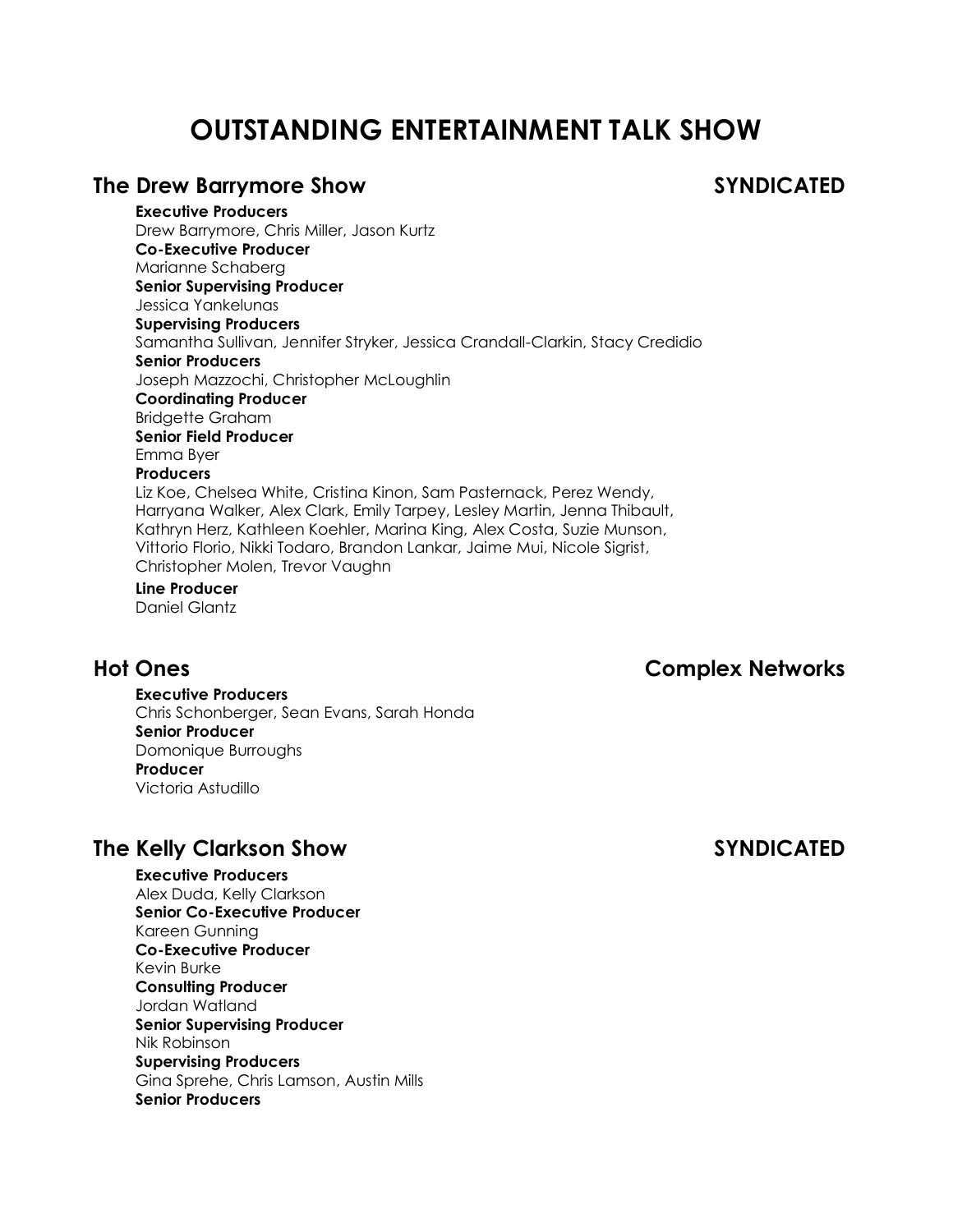Kevin Hurley, Christina Starzak, Bob Read **Coordinating Producers** Eric Feder, Jason Halbert, Robert Willrich **Producers** Anthony Caleca, Ashley Reynolds, Craig Tomashoff, Dan Sterchele, Jean-Marie Bremer, Dave Hettrick, Caesar Rivera, Karl Newton **Segment Producers** Brandon Harris, Courtney Jackson, Megan Barry, Michelle Barnard **Senior Line Producer** Jonna Walsh **Line Producer** Tegan Kinane

# **Live with Kelly and Ryan SYNDICATED**

### **Executive Producers**

Kelly Ripa, Ryan Seacrest, Michael Gelman **Producers** Christine Composto Connolly, Cindy MacDonald, Dana Dodge, David Mullen, Delores Jackson, Donna Bass, Ed Connolly, Elyssa Shapiro, Jan Schillay, John Ogle, Joni Cohen Zlotowitz, Laurie Ciaffaglione-Bosco, Lauren McTague, Lori Schulweis, Scott Eason, Seth Gronquist

### **Segment Producers**

Jim Niebler, Jason O'Keefe

## **Today Show with Hoda & Jenna NBC**

**Executive Producers** Joanne LaMarca, Talia Parkinson-Jones **Host/Producer** Jenna Bush Hager, Hoda Kotb **Senior Broadcast Producer** Meredith Reis **Senior Producers** Rena Popp, Gavin Shulman **Coordinating Producer** Lana Schupbach **Culinary And Lifestyle Producer** Jackie Olensky **Special Series Producer** Allison Berger **Topics Producer** Rekha Shetty **Director/Producer** Lee Miller **Producers**

Katrini Bartocillo, Aaron Brownlee, Sarah Clagett, Daniel Durkin, Rana Farhat, Rainy Farrell, Kerri Fraser, Emily Goldberg, Andrew Goldstein, Brittany Haviland, Patricia Luchsinger, Amanda Starnes, Angela Tonini

### **Segment Producers**

David Auerbach, Laura Bacon Zam, Elizabeth Bader, April Bartlett, Colby Burdick, Bill Calamita, Margaret Conroy, Lauren Craddock,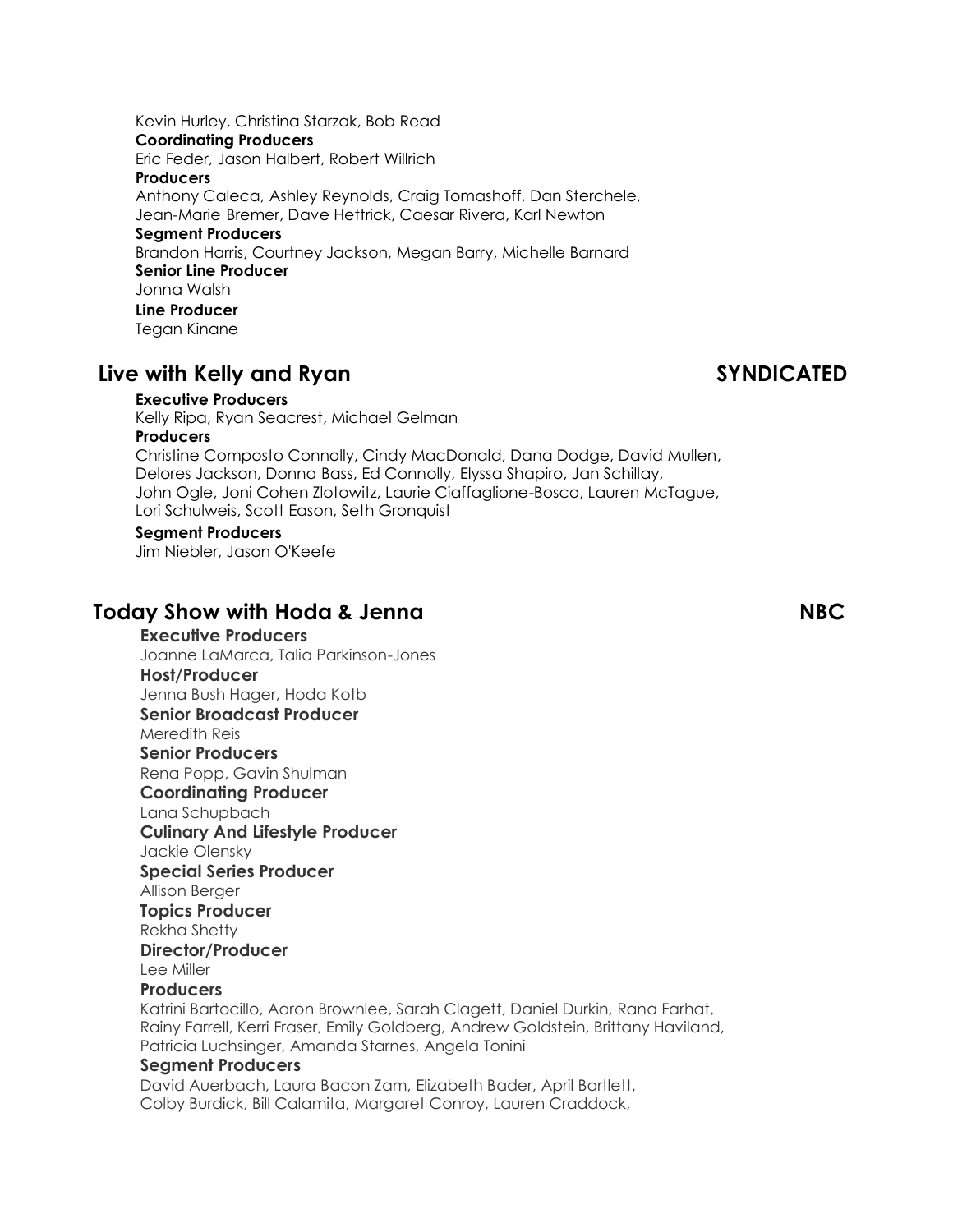Stephen Didio, William Digiovanni, Maryellen Duffy, Tracey Elrod, Erin Feeney, Jenny Green, Cate Gropper, Kylie Haoues, Edward Helbig, Christine Henderson, Yosef Herzog, Jennifer Hickey, Jane Marie Hitch, Gillian Hom, Haley Hunt, Megan Kopf Stackhouse, Adrian Kotiga, Erol Menda, Chris Reilly, Alexandra Rodriguez, Vanessa Rowson, Victoria Someillan, Michael Sperling, Katie Stilo, Jake Traylor, Beriah Williams, Grace Yavana

### **Producers/Editors**

Rose Achino, Tim Al-Harby, Joe Andre, Brandon Barbosa, David Barbour, Rose Barnett, Zachary Carr-Dreher, Bill Clark, Adam Cox, Colin Dow, David Emanuele, Victor Eslava, Mark Evans, Hart Faber, Victor Fabilli, Scott Feinstein, Akira Fukui, Scott Goldberg, Bob Gould, Elizabeth Gross, Amy Hochman, Ryo Ikegami, Anthony Innarelli, Paul Kamin, Myron Klopman, Jon Koster, Melissa Lange, Kevin Mannino, Jim Murphy, Daniel Nagin, Molly Paul, Yuval Pery, Eric Pfriender, Thibaut Riegot, Anthony Rivera, Yadira Rodriguez, Terrence Romney, Michael Sadowski, Tom Sasso, Dwayne Seawright, Bob Spencer, Jackie Spirer, David Varga

### **Senior Booking Producer**

Lexi Rudolph

### **Booking Producers**

Katie Distler, Amanda Sidman, Stephanie Siegel

### **Marketing Producer**

Lauren Gamsey

### **Senior Operations Producers**

Evan Klupt, Elizabeth Laskie-Gonzalez

### **Operations Producers**

Katie Avebe, Bob Spencer, Jackie Spirer, David Varga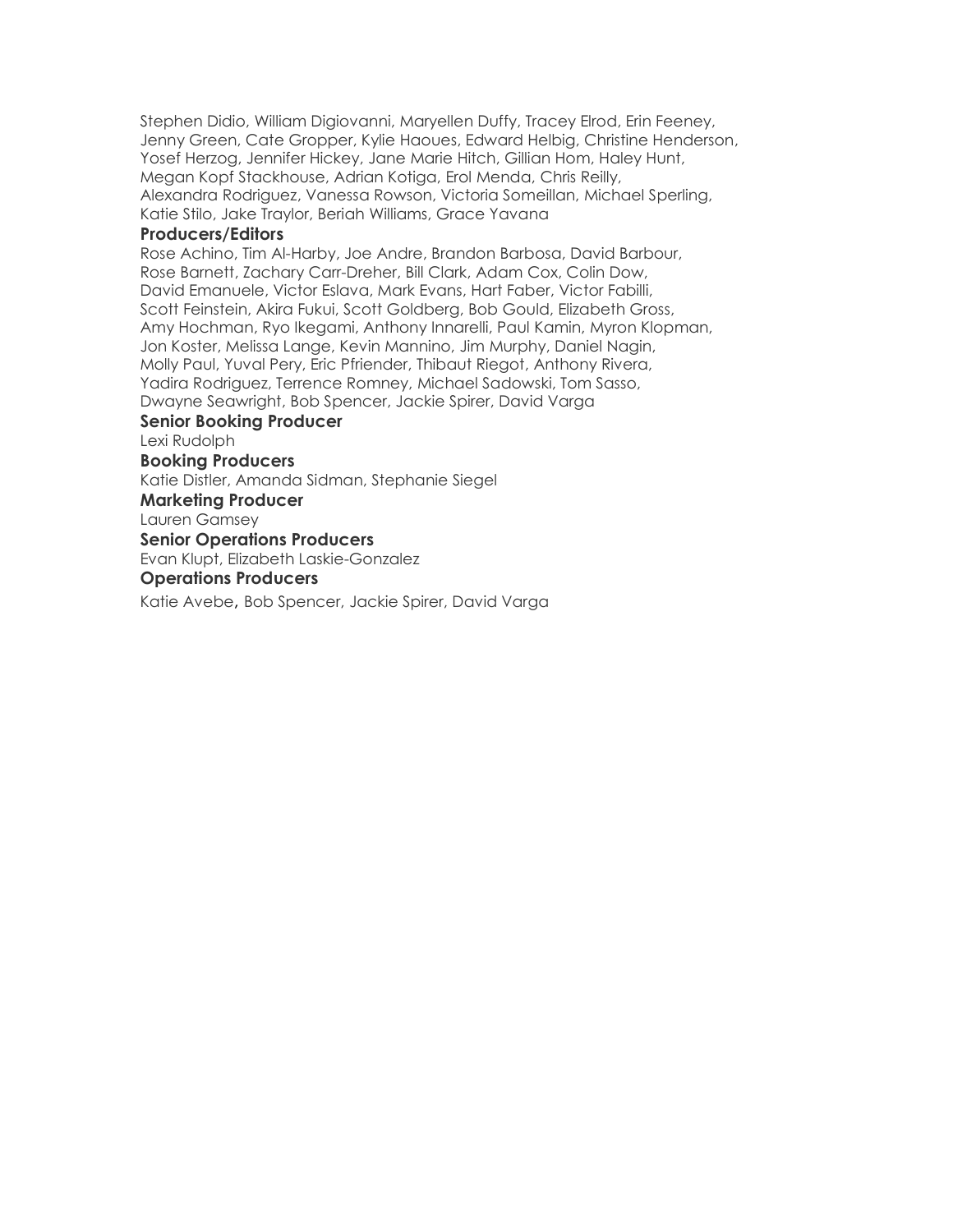# **OUTSTANDING ENTERTAINMENT NEWS SERIES**

### **Access Hollywood SYNDICATED**

**Senior Executive Producer** Maureen Fitzpatrick **Executive Producers** Mike Marson, Julie Cooper **Co-Executive Producer** Jennifer Antonelli **Senior Supervising Producers** Cara Petry, Jennifer Dixon, Sharon Spaeth, Susan Moore **Supervising Producer** Alyson Difranco **Senior Producer** Claudia Eaton **Coordinating Producers** John Butler, Kimberly C. Huber, Lauren Mintzer-Clark **Producer** Chelsea Meyer **Segment Producers** Barbie Pritchard, Adam Speigelman, Shareen King-Carr, Emily Orozco, Shanice Cole, Anna Vossler **Senior Field Producers** Julie McGovern, Michael Sores, Arielle Jamin, Courtney Andrews **Field Producers** Steve Wilks, Andres Diaz, Anthony Defranco **Senior Line Producer** Justin Batey **Line Producer** Chris Conte **Hosts** Mario Lopez, Kit Hoover, Scott Evans, Zuri Hall

## **Entertainment Tonight SYNDICATED**

**Executive Producer** Erin Johnson **Co-Executive Producers** Whitney Nevill-Wallace, Leslie Kawaguchi **Senior Supervising Producer** Mylin Watkins **Supervising Producers** Claudia Cagan, Amy Purnell Silberman, Carolyn Greenspan Rosen, Rande Iaboni, Emily Lefkowitz, Andy Reyes, Jama Suchomel, Linda Kim, Spencer Bergen, Tricia Durrant, Kelsey Tlush, Steve Noble, Shannon Duston, Donna Barns, Lu Murray, Jessica Fletcher, Rachel Maresca, Brice Sander, Joseph Siyam, Brianna Campbell

### **Senior Producers**

Felidette Blasucci, Ray Slaboda, Ron Glines, Brenda Rodriguez, John Rizzotti, Daniel A. Henry, Jr., Scott Barton, Jennifer Cady

### **Coordinating Producers**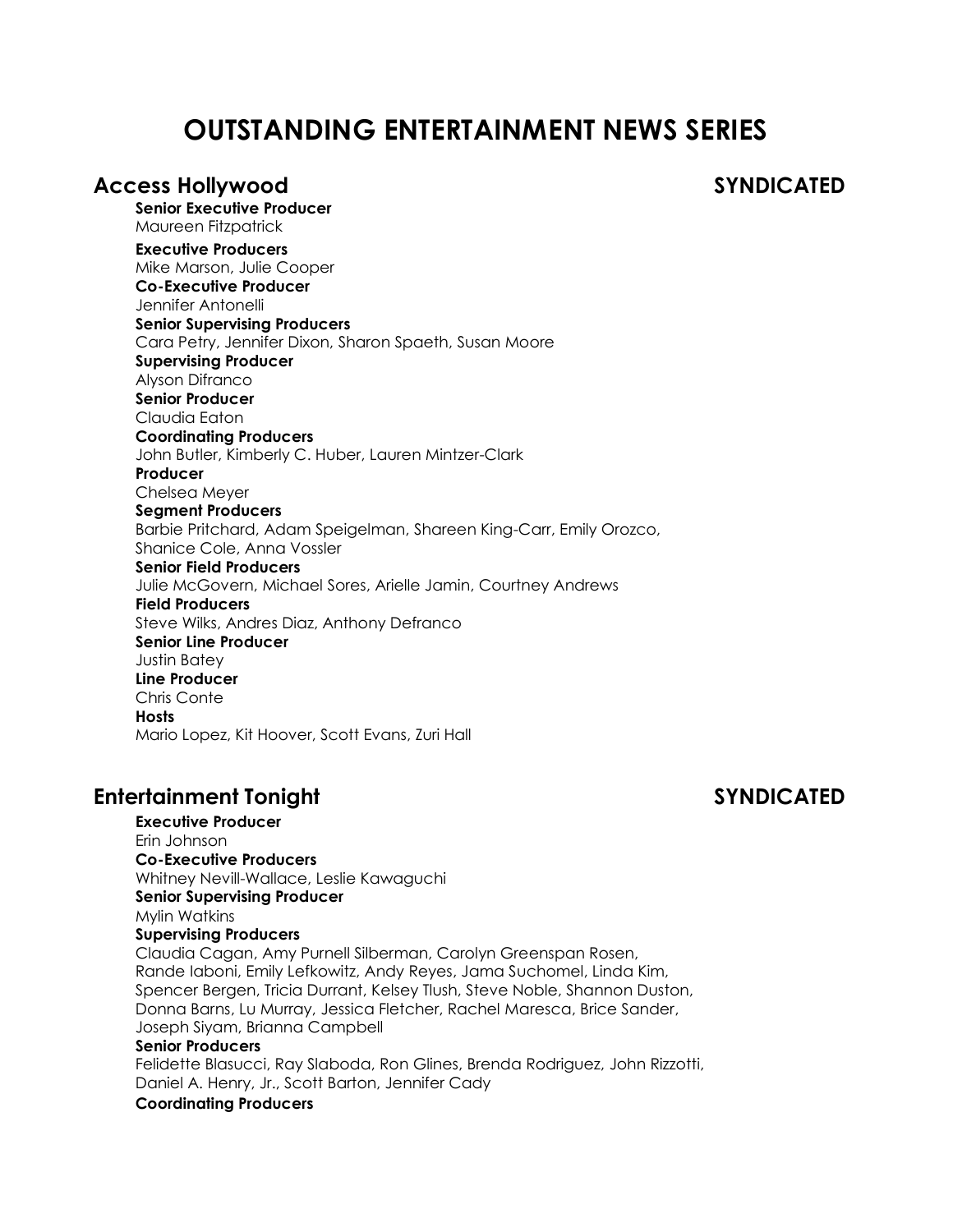Rachel Stern, Hiba Bary, Shawn Michael Matthews, Jessica Shotorbani, Ben Wallace, Kyra Rickert, Kelly Cordeiro, Paola Casanova, Jasmin Knox, Jacob Pickar, Katie Stark, Gillian Smith, Katie Wolski, Bridget Fallon, William Schwartz, Karen Ok, Matthew Rueger, Jack Swiker, Haley Mendoza, Bernice Amaya, Amy Campochiaro, Nicolette Tavalero, Aliya Herndon, Kiani Margolis, Kelly McCormack, Caitlin Myers, Steve Watson, Paul Pearman, Ray Flores, Daniel Babayan, Gillian Perdeau, Judith Soto, Michelle Cano, Nicole White, Maria F. Villanueva, Arlene Ibanez Yoo, Joe Hindin, Andy Ackland, Shawn Galleran, Michael Stewart, Steve Hamre, Greg Bowyer, Michael Hanson, Paul Buscemi, Tom Girskis, Oscar Branham, Hugh Casey, Stephen Gibson, Peter Stendal, Jaimie Cantrell, Darren Langer, Terrence Ahern, Tillie Duran, Kenneth Liston, Allen Voss, Rebecca Epifano, Valerie Abron-Harrell, Jacquelyn Moran, Kristin Owens, Donald Mann, Kurt Braun, Edward Sartori, Russ Simon, Robert Campi, Erica Kim, Erin Faerber, Nicholas Marrinson, Darren Smith, Kathleen Ryan, Demetra Georgopoulos, Michelle Dinh Wroblewski, Jensen Nicole Mannion, Kevin Egan, Brian Piazza, Jamina Lawrence, Karmen Petrov, Kelly Cordeiro, Jacqueline Willis, Jacqueleen Downey, Ricardo Ochoa, Kenneth Kosar

### **Producers**

Joseph Jerome, Lawrence Dechant, Brian Campbell, Kevin Gershan, Christopher Perez, Karlo Gharabegian, Michael Novitz, Andrew Bartlett, Christopher Wiard, Sean Skinder, Fernando Jr Buccat, Patrick Chapman, Robert Phillips, Michael Probert, Mike Trahan, Dan Schanks, Larry Haro, Andre Bonilla, Adam Hayes, Faviola Munguia, Victor Ruiz Torrescano, Brendan Gill, Werner Bauch, Frank Caponegro, Leon Coleman, Jeff Angulo, Brad Magon, John Kornarens, Michael Charach, Deidre Behar, Clint Black, Khaaliq Crowder, Oscar Gracey, Hunter Reis, Cissy Worstell, Kevin Zelman, Carter Blackwood, Kamau Jordan, Steven Watson, J.C. Solis, Scott Woodruff, Benjamin Stelle, Edith Walters **Senior Field Producer**

Michael De Lazzer

### **Senior Graphics Producer**

### Erik Photenhauer **Segment Producers**

Darla Murray, Carly Sloane, Elizabeth Mortham, Simone Corbett,

Amber Kincaid, Nikki Snook, Heidi Ortlip, Marcus Mulick, Alexandra Blair,

Catherine Sudue, Elise Backus, Marina Knapp, Debbie St John, Ben Carpino,

Tiffini Bauder Traylor, Rebecca Dingilian, Jonathan Brauninger, Christina Robinson-Wong,

Fadi Khabbaz, Sarah Solowey, Joseph Bergren, Antoinette Bueno,

Noluthando Dlomo, Hallie Stephens Drake, Krisanne Dunham, Paige Gawley, Peter Gicas, Magenta Graham, Andrea Grandfield, Melicia Johnson, Mona Khalifeh, Meredith Kile,

Stacy Lambe, Rachel McRady, Philiana Ng, Colleen O'Neill, Mekishana Pierre,

Lauren Sanchez, Zach Seemayer, Olivia Stanchina, Jillian Higley, Helen Gomez, Joseph Corral, Kelly Agnes, Ryan Neary

### **Co-Hosts**

Kevin Frazier, Nischelle Turner

### **Correspondents**

Matt Cohen, Lauren Zima, Rachel Smith, Cassie Dilaura, Denny Directo

## **Extra SYNDICATED**

**Senior Executive Producer** Lisa Gregorisch-Dempsey

**Executive Producers** Theresa Coffino, Jeremy Spiegel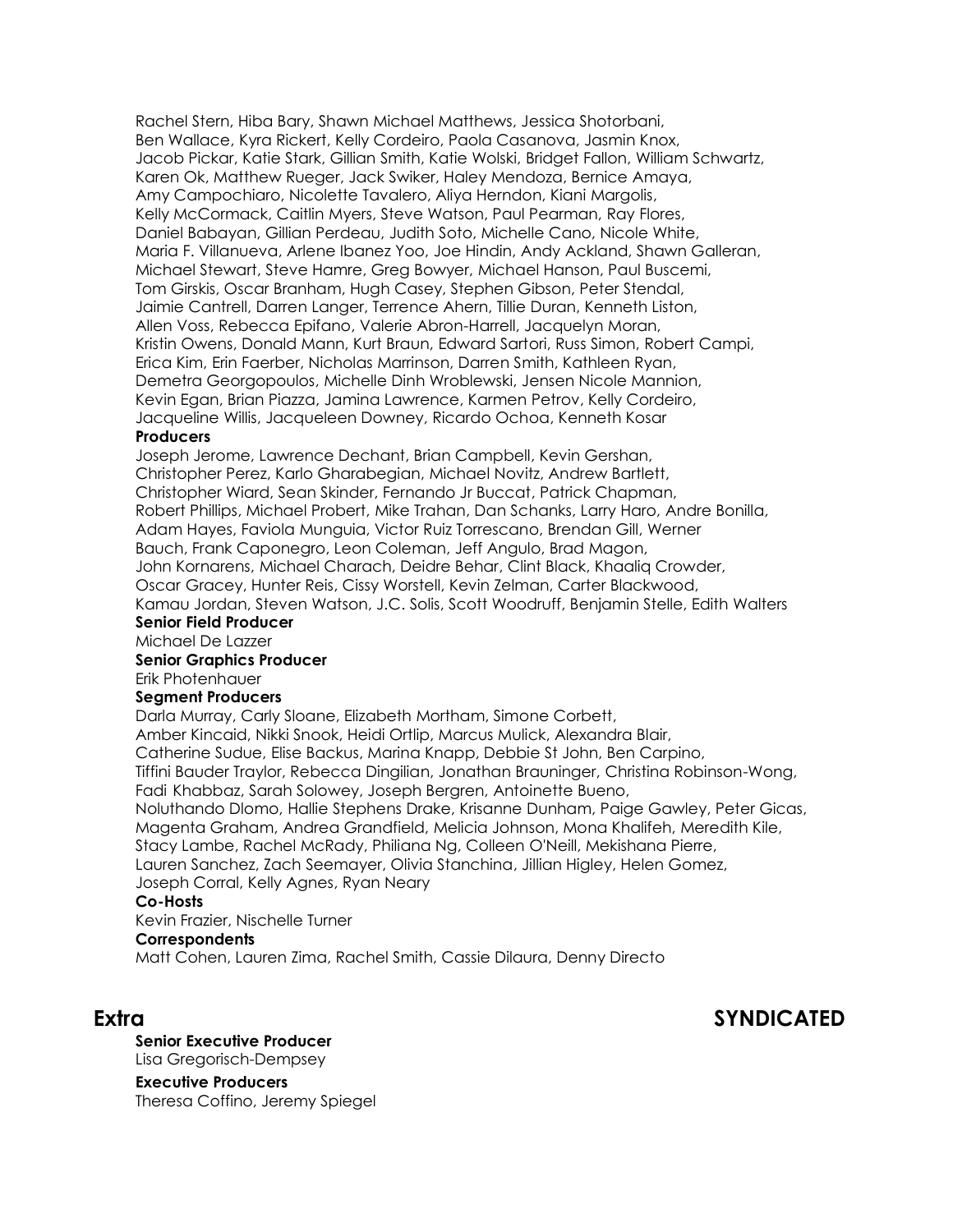**Executive Coordinating Producer** Tommy Post **Senior Supervising Producers** Matt Ferrell, Michael Goldfine, Mike Miller **Senior Producers** Jen Aguillon, David Geha, Reed Grinsell, Sharon Levin, Yvette Manessis-Corporon, Adam Weissler **Executive Managing Editor** Fatana Nawabi **Senior Assignment Manager** Chris Liss **NY Bureau Chief** Marie Hickey **Producers** David Harrison, Kevin Keefer, Erik Larson, Ashley Lawyer, Tia Magenheim, Michael Mazzella, Sarah Rickert, Francesca Scarpaci, Rayquan Taylor, Patty Serrato **Talent Producers** Ronli Forcell, JR Thompson **Line Producer** Britton Lynch **Host/Managing Editor** Billy Bush **Co-Hosts** Cheslie Kryst, Jennifer Lahmers, Rachel Lindsay **Correspondents** Charissa Thompson, Renee Bargh, Terri Seymour, Michael Corbett, Katie Krause **Special Correspondent** Adam Glassman

## **Inside Edition SYNDICATED**

**Executive Producer** Charles Lachman **Co-Executive Producer** Esther Pessin **Supervising Producer** Brian Hendel **Senior Producers** Sheryll Lamothe, Lee Malley, Colum Ward, Josh Bernstein **Executive Coordinating Producer** Claudio Sucic **Los Angeles Bureau Chief** Tony Coghlan **Senior Assignment Manager** Rachel Ahn **Coordinating Producer** Matthew Denino **Senior Investigative Producer & Managing Editor** Charles McLravy **Senior Graphics Producer** James Cunsolo **Producers** Rob Nieto, Filip Kapsa, Katie Taylor, Marc Smith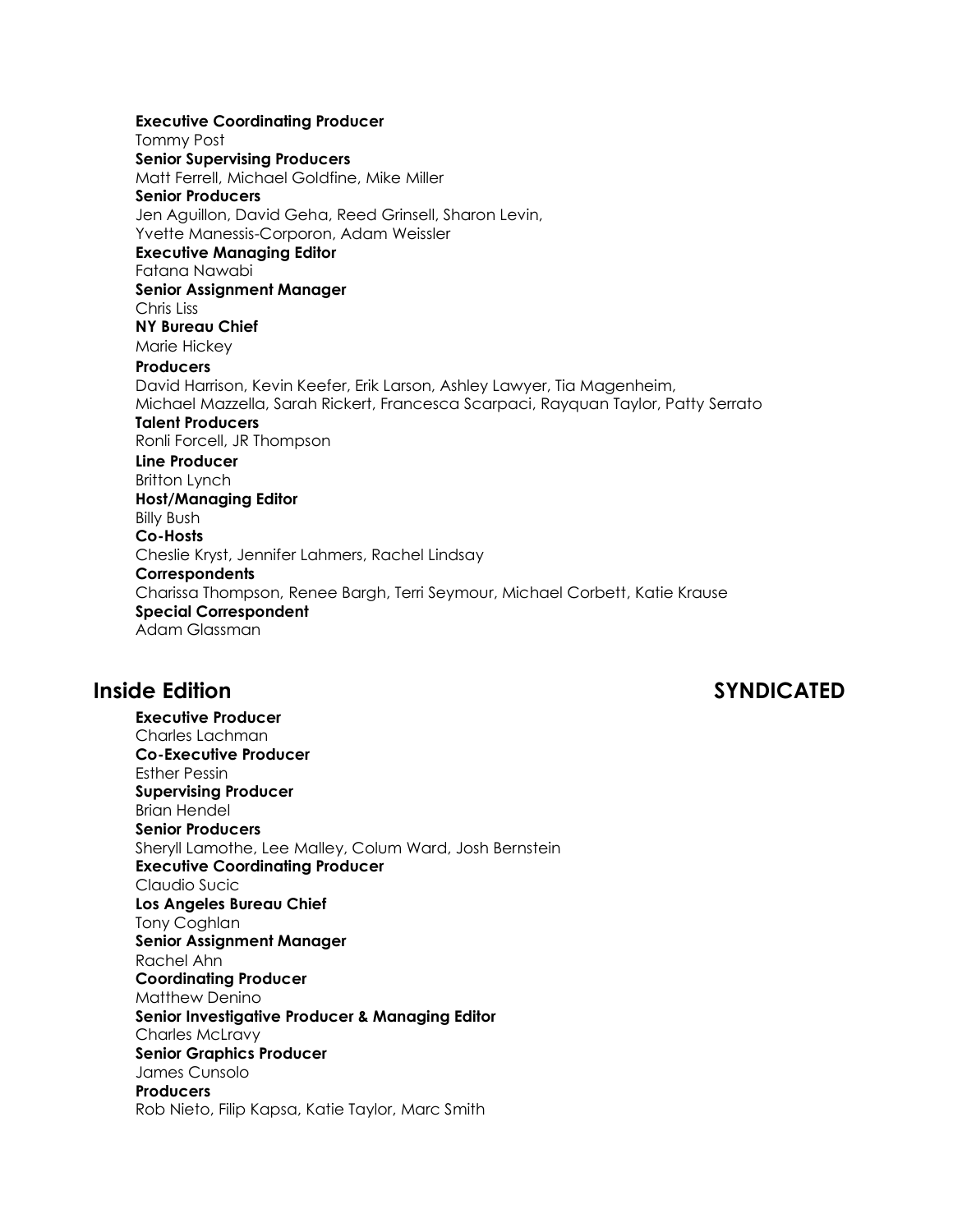### **Segment Producers**

Emily Aronson, Lisa Azran, Bill Barrett, Chris Dukas, Peter Fearon, Alison Hall, Kevin Harry, Nicole Kumar, Kerry Maller, Kelly McKelvey, Dick McWilliams, Kim Pestalozzi

**Anchor** Deborah Norville **Weekend Anchor** Mary Calvi **Chief Correspondent** Jim Moret **Senior News Correspondent** Les Trent **Chief Investigative Correspondent** Lisa Guerrero **Correspondents** Megan Alexander, Steven Fabian, Ann Mercogliano, Victoria Recano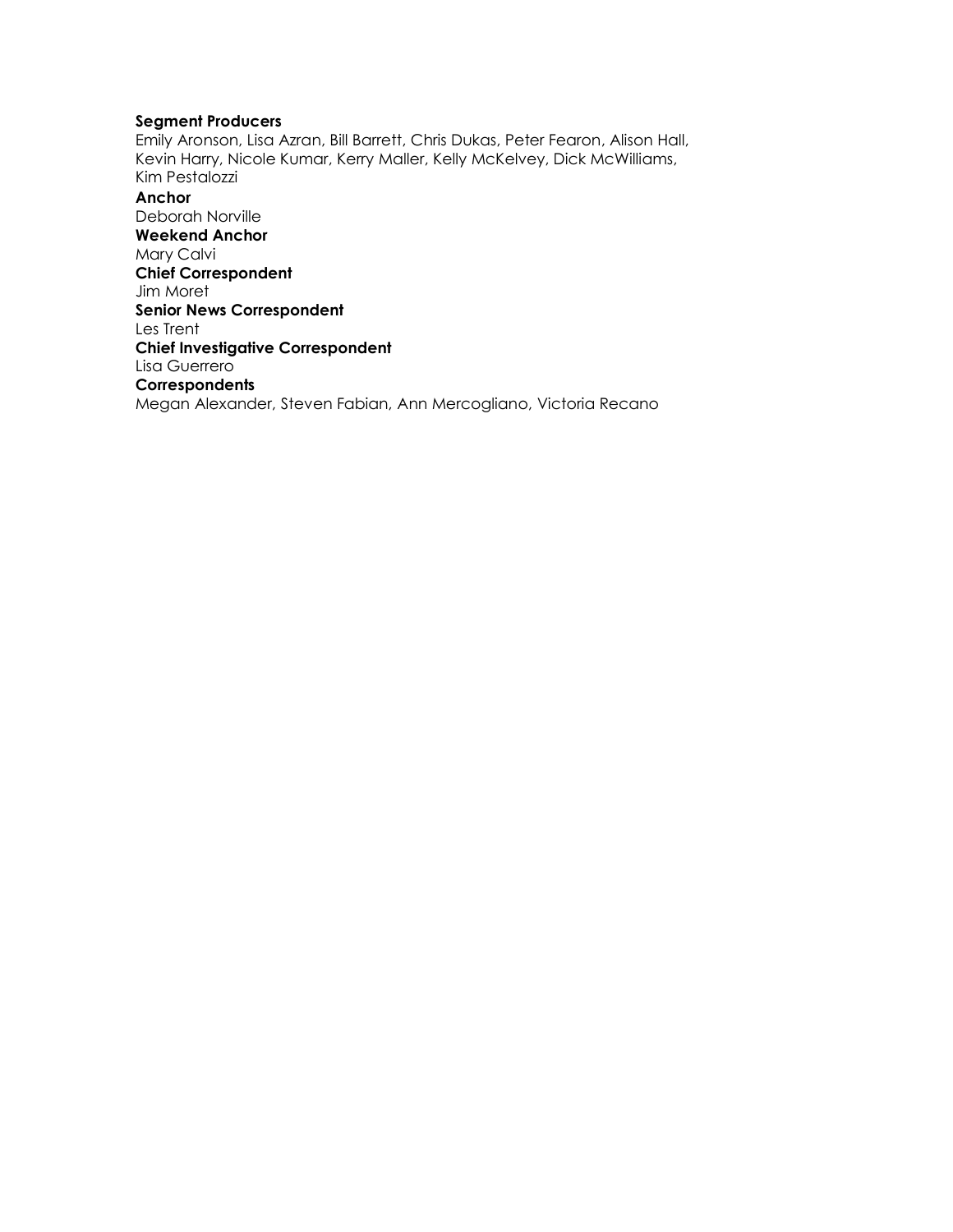# **OUTSTANDING DAYTIME SPECIAL**

| 20th Anniversary Commemoration of 9/11                                                                                        | <b>Multiple Networks</b> |
|-------------------------------------------------------------------------------------------------------------------------------|--------------------------|
| <b>Executive Producers</b>                                                                                                    |                          |
| Don Mischer, David Goldberg                                                                                                   |                          |
| 95th Annual Macy's Thanksgiving Day Parade                                                                                    | <b>NBC</b>               |
| <b>Executive Producers</b>                                                                                                    |                          |
| Brad Lachman, Bill Bracken, Will Coss                                                                                         |                          |
| <b>Coordinating Producer</b>                                                                                                  |                          |
| Carmela Tripodi                                                                                                               |                          |
| <b>Producers</b>                                                                                                              |                          |
| Matt Lachman, Jordan Dabby, Wesley Whatley<br><b>Line Producers</b>                                                           |                          |
| Adam Wald, Chris Bannon                                                                                                       |                          |
| <b>Hosts</b>                                                                                                                  |                          |
| Savannah Guthrie, Hoda Kotb, Al Roker                                                                                         |                          |
| Dark Shadows and Beyond - the Jonathan Frid Story<br><b>Executive Producer</b><br>Jim Pierson<br><b>Post Producer</b>         | Apple TV+                |
| Michael Giglio                                                                                                                |                          |
| Producer                                                                                                                      |                          |
| Mary O'Leary                                                                                                                  |                          |
| <b>Recipe for Change: Stop Asian Hate</b>                                                                                     | <b>YouTube Originals</b> |
| <b>Executive Producers</b>                                                                                                    |                          |
| LeBron James, Maverick Carter, Michelle Kwan, Dennis Cheng,<br>Jamal Henderson, Philip Byron, Joel Relampagos, Nadine Zylstra |                          |
| <b>Co-Executive Producers</b>                                                                                                 |                          |
| Rich Kim, Karla K. LeCroix, Camille Maratchi, Courtney Whitaker<br><b>Supervising Producers</b>                               |                          |
| Lauren Vrazilek, Amina Wilson                                                                                                 |                          |
| <b>Producers</b>                                                                                                              |                          |
| Edgar Castillo, Lionel Pasamonte, Erikka Yancy, Joe Lazo                                                                      |                          |
| <b>Talent Producers</b>                                                                                                       |                          |
| Scott Stenholm, Jen Proctor, Ashley Posimato, Sky Dickinson                                                                   |                          |
| Sophia Lepore, Danny Zaccagnino, Dena Qashqai                                                                                 |                          |
| <b>Line Producers</b><br>Kevin Goddard, Rob Jackson, Kirby Williamson, Noah Beery                                             |                          |
| <b>Hosts</b>                                                                                                                  |                          |
| Hasan Minhaj, Eugene Lee Yang                                                                                                 |                          |

# **Shelter Me: Soul Awakened PBS**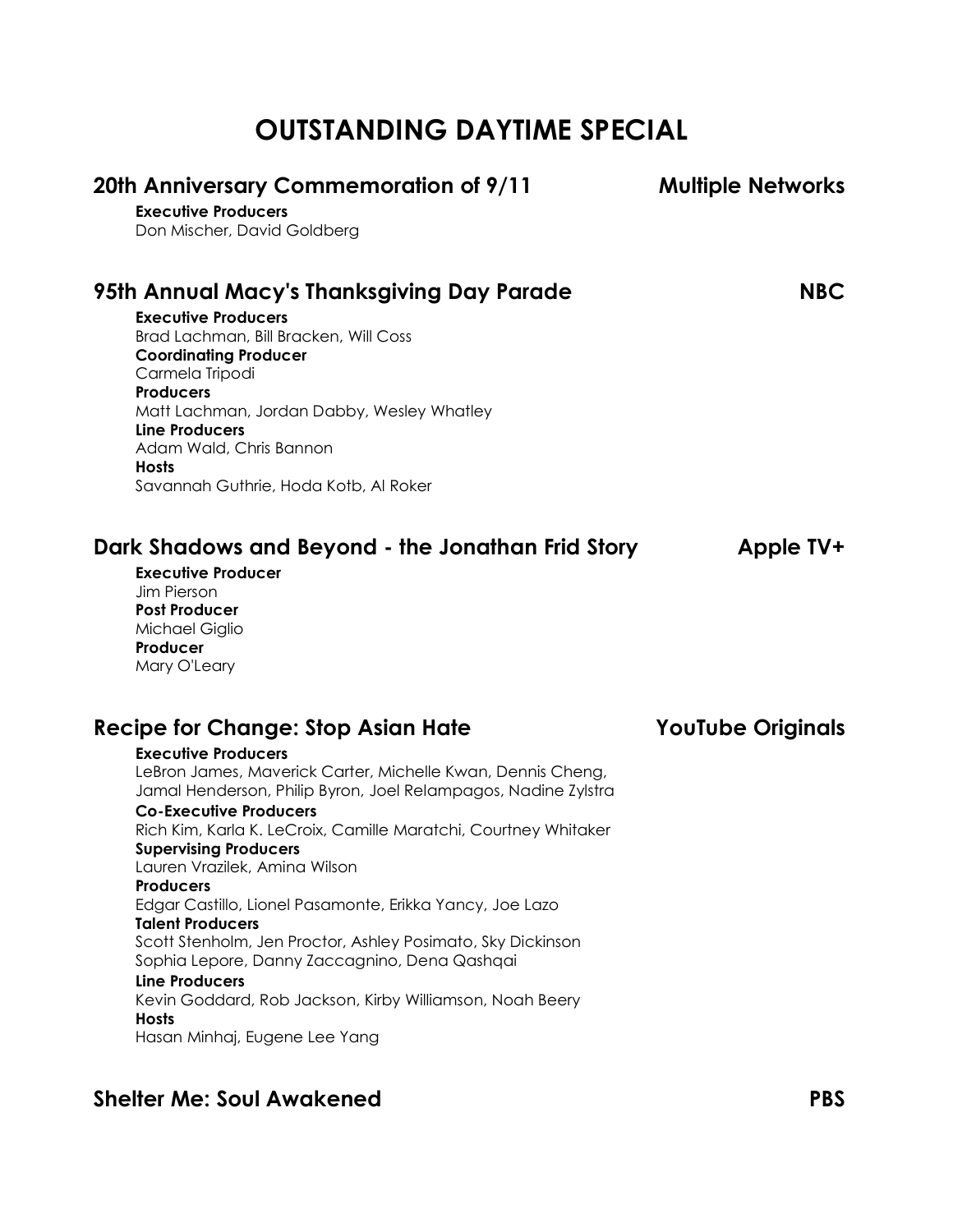### **Executive Producers**

Patti Scialfa Springsteen, Steven Latham **Host** John Legend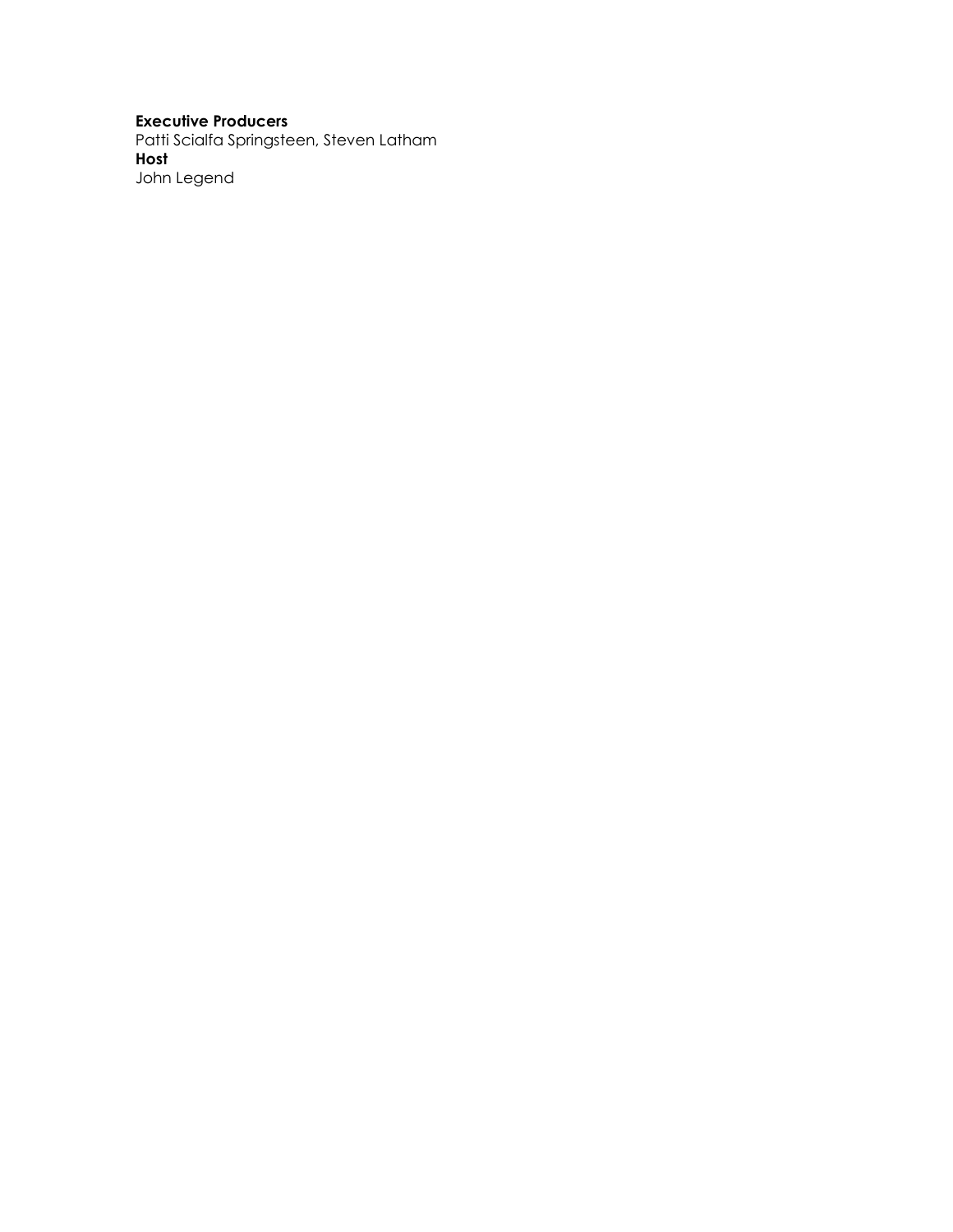# **OUTSTANDING SHORT FORM DAYTIME PROGRAM**

# **9 Months with Courteney Cox Facebook Watch**

**Executive Producers** Courteney Cox, Ari Mark, Phil Lott, Sara Quick **Co-Executive Producers** Lauren Baduini, Rebecca Miller

## **Cornerstones: Founding Voices of the Black Church PBS**

**Executive Producers** Dyllan McGee, Henry Louis Gates, Jr., John Legend, Kelly Deckert, Justin Rhodes **Directors** Mark Hill, Clint Baker

# **Hunger Interrupted YouTube.com**

**Executive Producers** Justin Barocas, Scotty Gelade **Co-Executive Producers** Kelli Nicholson, Scott Nelson, Sara Burnett, Chad Muserlian **Senior Producer** Hashem Selph **Producers** Gabrielle Schaefer, Julie Merson, Amy DePaola, Satchel Kaplan-Allen, Max Simon, Kelsey Postal **Line Producers** Aly Bird, Natalie Andriano **Directors** David Tembleque, Joe Piscatella **Writer** Eric Jaffe

## **The Juneteenth Menu Food Network**

**Executive Producers** Cecile Dyer, Andy Harmon

# **On the Rise with Marcus Samuelsson Eater**

**Executive Producers** Justin Barocas, Dyshaun Muhammad, Derek Evans **Host** Marcus Samuelsson **Producers** Carlos Naud, Jon Zast, Ryan Webb, Molly Reynolds, Gabrielle Schaefer, Dani Dufresne **Line Producer** Aly Bird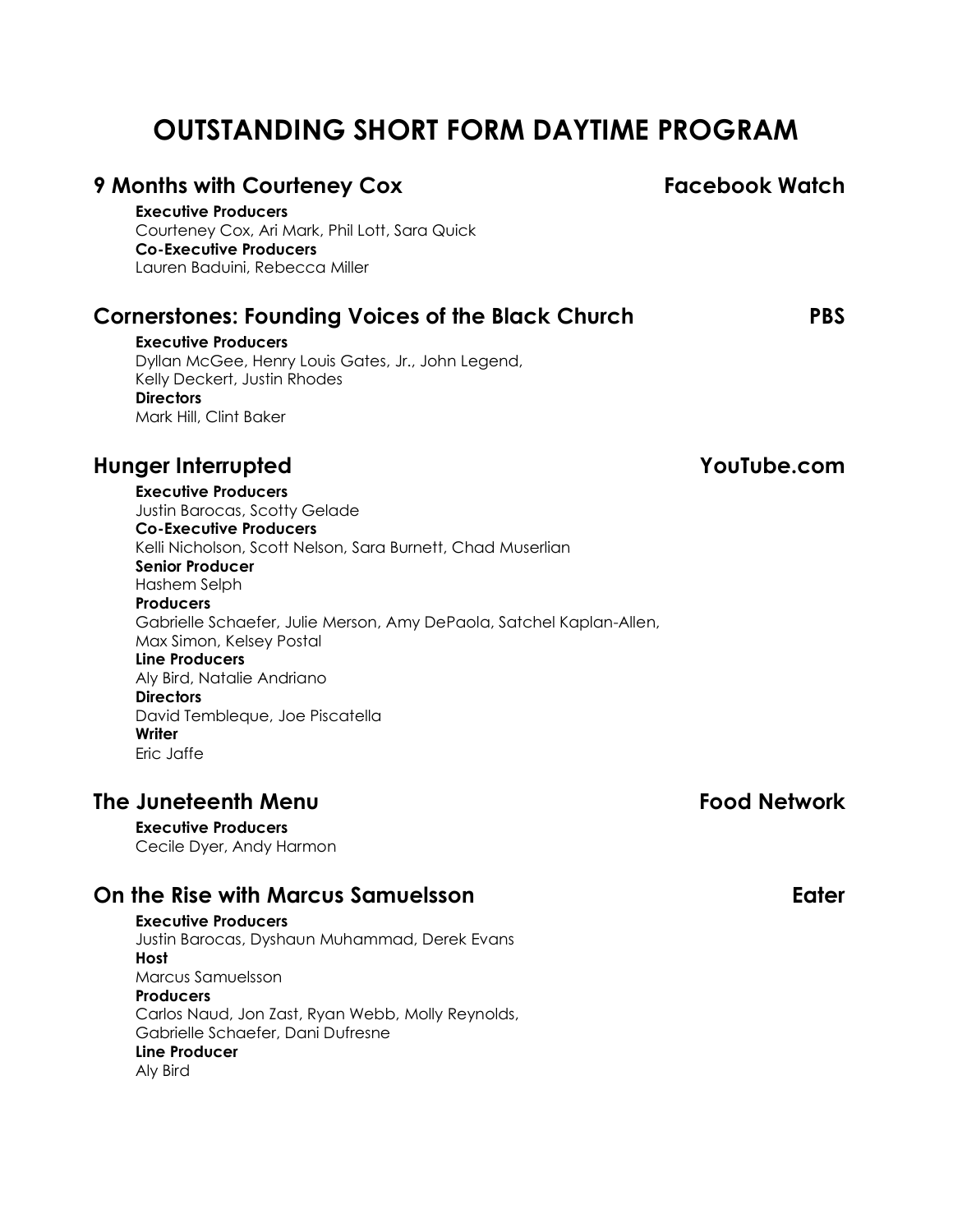# **OUTSTANDING INTERACTIVE MEDIA FOR A DAYTIME PROGRAM**

# **Headspace: Unwind Your Mind Netflix**

**Executive Producers** Chad Mumm, Mark W. Olsen, Chris Grosso, Andy Puddicombe, Sam Rogoway, Morgan Selzer **Supervising Producers** Daria Soccimarro **Producers** Ben Toland, Julia Bedwell, Breanna Moret

# **You vs. Wild: Out Cold Netflix**

**Executive Producers** Bear Grylls, Delbert Shoopman, Rob Buchta, Chris Grant, Drew Buckley, Liz Schulze, Ben Silverman, Howard T. Owens

**Co-Executive Producers** Ben Simms, Mark Stelljes **Supervising Producers** Robert Vanover, Stanislaw Groeneweg **Producers** Josh Rubin, Brad Kane, Sam Maggs **Director** Ben Simms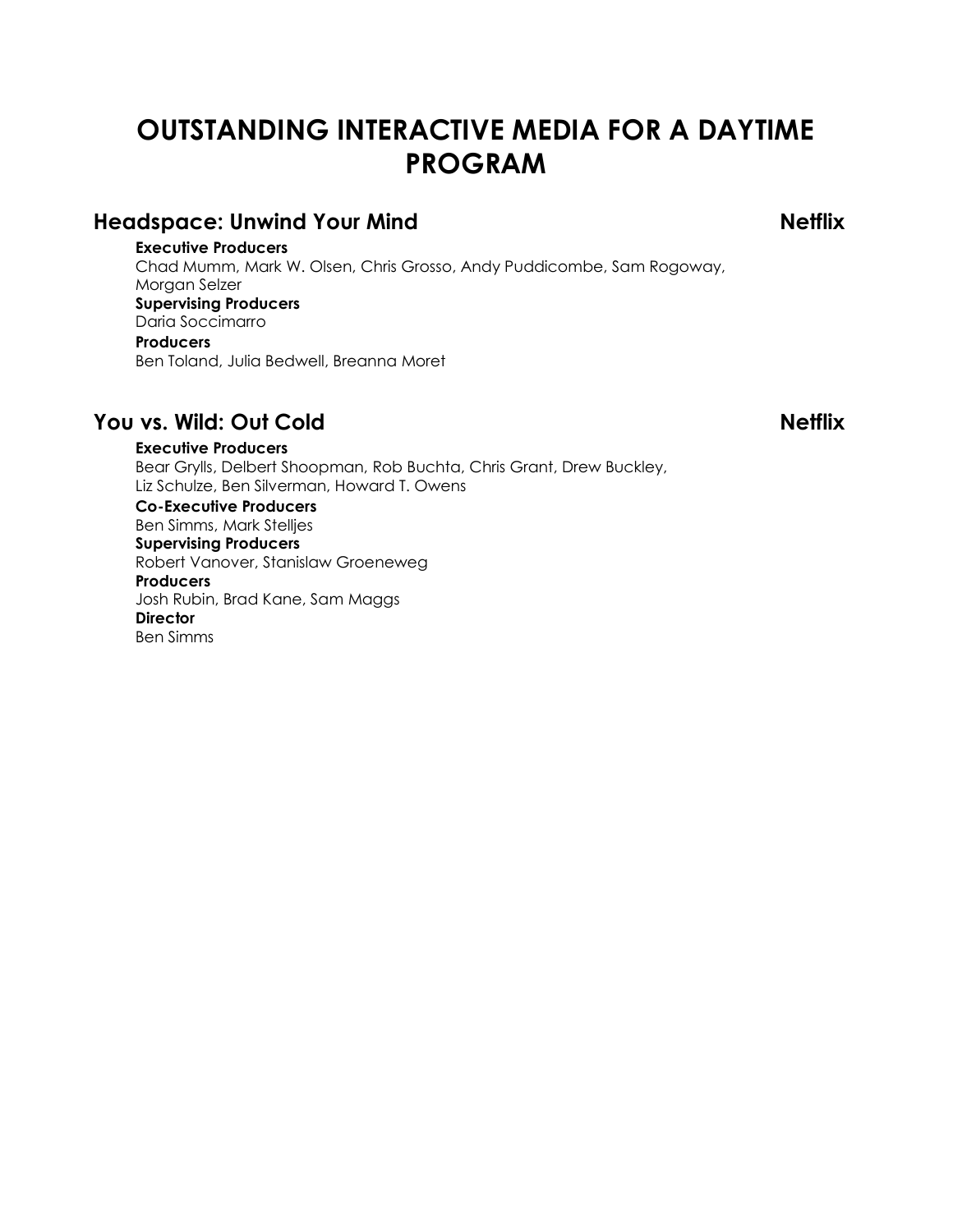# **OUTSTANDING DAYTIME PROMOTIONAL ANNOUNCEMENT**

### **The Drew Barrymore Show SYNDICATED**

**Executive Producers** Jason Kurtz, Chris Miller, Drew Barrymore **Supervising Producer** Morgan Wiener **Producer** Joe Tamanini **Chief Creative Officer** Stu Weiss **Creative Directors** Dudley Beene, Mary Beth McAdaragh, Howard Borim Elaine Bauer Brooks, Debra Oliver **Associate Producers** Caleb Laubacher, Simon Minton **Production Manager** Clayton Griffith **Editors** Ryan Jonasson, Ryan Miller, Peter Nikolaev, Jeff Hebner **Audio Engineer** Don Mackie **Graphic Artists** Kris Waterman, Thomas Fletcher

## **Dr. Phil SYNDICATED**

**Executive Producers** Phil McGraw, Carla Pennington, Astra Austin, John Perry Melissa Key, Angie Kraus **EVA, Brandd Marketing** Mary Beth McAdaragh **Chief Creative Officers** Lori Shefa, Garen Van De Beek **Producer** Joshua Jaedicke **Director** Chad Cooperman **Editor** Andy Haskins

# **Entertainment Tonight SYNDICATED**

**Executive Producer** Erin Johnson **Co-Executive Producers** Whitney Wallace, Leslie Kawaguchi **Coordinating Producers** Ben Wallace, Michael De Lazzer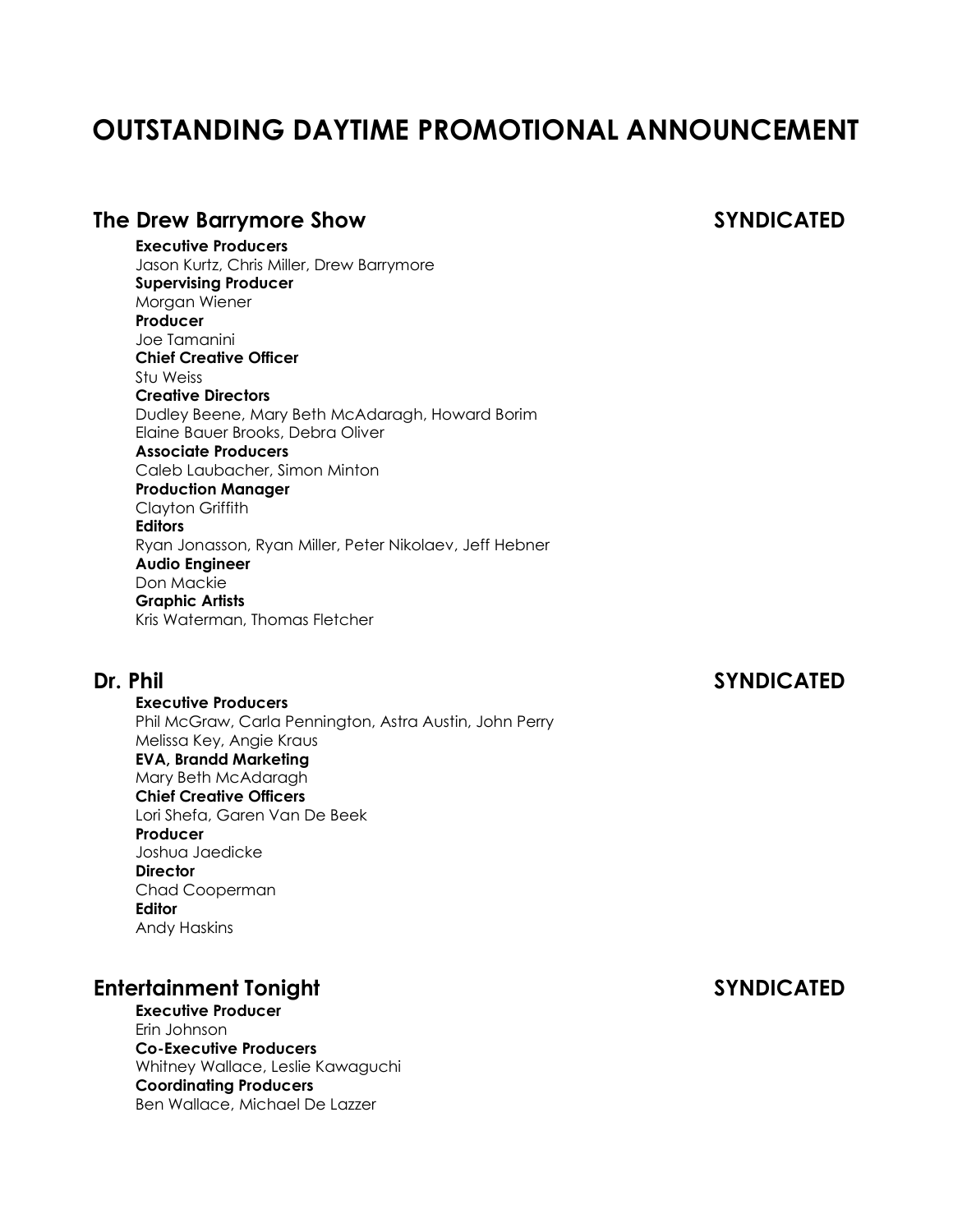**Chief Creative Officers** Garen Van De Beek, Lori Shefa **EVP, Brand Marketing** Mary Beth McAdaragh **VP, Brand Marketing** Michael Charach **Director, Brand Marketing** Michelle Dinh Wroblewski **Supervising Producer** Warren Farnes **Director** Ric Serena **Art Director**

Tom Lisowski **Director of Photography** Simon Thirlaway **Production Manager** Scott Barton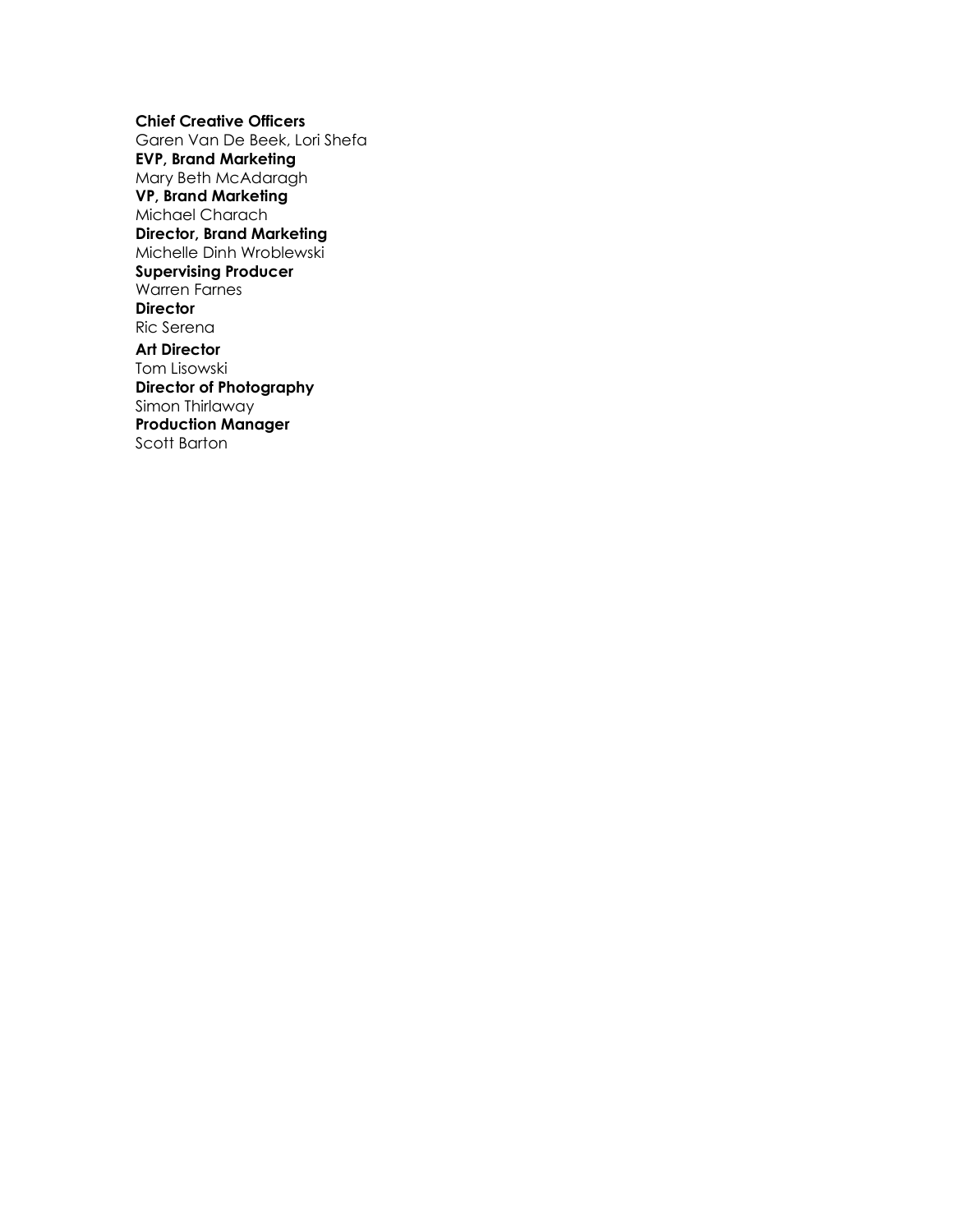# **OUTSTANDING LEAD PERFORMANCE IN A DAYTIME DRAMA SERIES: ACTRESS**

| Marci Miller as Abigail DiMera<br><b>Days of Our Lives</b>      | <b>NBC</b> |
|-----------------------------------------------------------------|------------|
| Mishael Morgan as Amanda Sinclair<br>The Young and the Restless | <b>CBS</b> |
| Cynthia Watros as Nina Reeves<br><b>General Hospital</b>        | <b>ABC</b> |
| Laura Wright as Carly Corinthos<br><b>General Hospital</b>      | <b>ABC</b> |
| Ari Zucker as Nicole Walker                                     |            |
| <b>Days of Our Lives</b>                                        | <b>NBC</b> |

# **OUTSTANDING LEAD PERFORMANCE IN A DAYTIME DRAMA SERIES: ACTOR**

| Peter Bergman as Jack Abbott<br>The Young and the Restless      | <b>CBS</b>     |
|-----------------------------------------------------------------|----------------|
| <b>Eric Martsolf as Brady Black</b><br><b>Days of Our Lives</b> | <b>NBC</b>     |
| John McCook as Eric Forrester<br>The Bold and the Beautiful     | <b>CBS</b>     |
| <b>James Reynolds as Abe Carver</b><br><b>Days of Our Lives</b> | <b>NBC</b>     |
| Jason Thompson as Billy Abbott<br>The Young and the Restless    | $\mathsf{CBS}$ |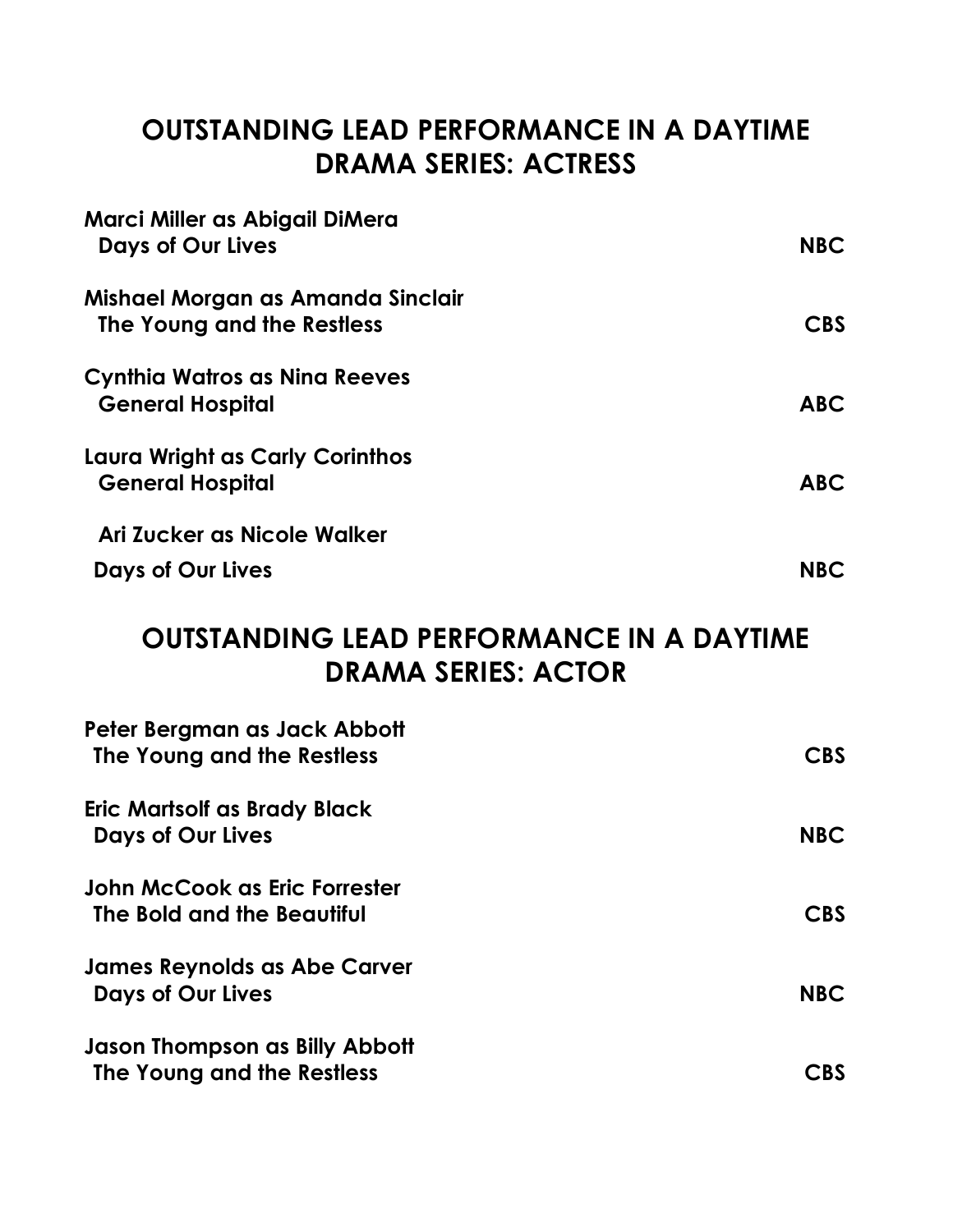# **OUTSTANDING SUPPORTING PERFORMANCE IN A DAYTIME DRAMA SERIES: ACTRESS**

| Kimberlin Brown as Sheila Carter<br>The Bold and the Beautiful    | CBS        |
|-------------------------------------------------------------------|------------|
| <b>Nancy Lee Grahn as Alexis Davis</b><br><b>General Hospital</b> | <b>ABC</b> |
| Stacy Haiduk as Kristen DiMera<br><b>Days of Our Lives</b>        | <b>NBC</b> |
| Melissa Ordway as Abby Newman<br>The Young and the Restless       | CBS        |
| Kelly Thiebaud as Dr. Britt Westbourne<br><b>General Hospital</b> | <b>ABC</b> |

# **OUTSTANDING SUPPORTING PERFORMANCE IN A DAYTIME DRAMA SERIES: ACTOR**

| <b>Bryton James as Devon Hamilton</b><br>The Young and the Restless   | CBS        |
|-----------------------------------------------------------------------|------------|
| <b>Jeff Kober as Cyrus Renault</b><br><b>General Hospital</b>         | ABC        |
| Aaron D. Spears as Justin Barber<br>The Bold and the Beautiful        | CBS        |
| James Patrick Stuart as Valentin Cassadine<br><b>General Hospital</b> | <b>ABC</b> |
| <b>Jordi Vilasuso as Rey Rosales</b><br>The Young and the Restless    | <b>CBS</b> |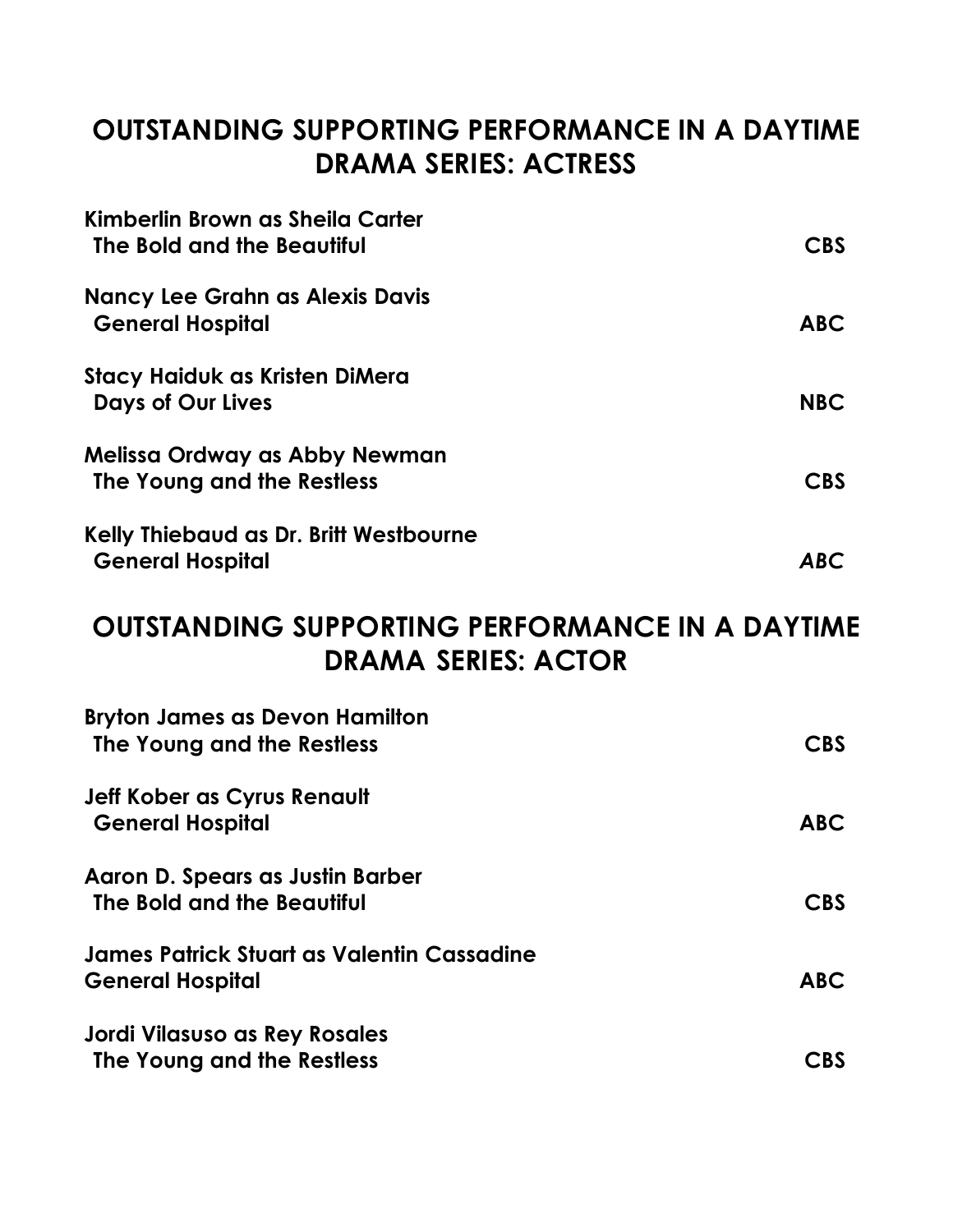# **OUTSTANDING YOUNGER PERFORMER IN A DAYTIME DRAMA SERIES**

| Lindsay Arnold as Allie Horton<br>Days of Our Lives                | <b>NBC</b> |
|--------------------------------------------------------------------|------------|
| Nicholas Chavez as Spencer Cassadine<br><b>General Hospital</b>    | <b>ABC</b> |
| Alyvia Alyn Lind as Faith Newman<br>The Young and the Restless     | <b>CBS</b> |
| <b>William Lipton as Cameron Webber</b><br><b>General Hospital</b> | <b>ABC</b> |
| Sydney Mikayla as Trina Robinson<br><b>General Hospital</b>        | <b>ABC</b> |

# **OUTSTANDING GUEST PERFORMANCE IN A DAYTIME DRAMA SERIES**

| <b>Robert Gossett as Marshall Ashford</b><br><b>General Hospital</b> | <b>ABC</b>     |
|----------------------------------------------------------------------|----------------|
| Ted King as Jack Finnegan<br>The Bold and the Beautiful              | <b>CBS</b>     |
| Michael Lowry as Dr. Clay Snyder<br><b>Days of Our Lives</b>         | <b>NBC</b>     |
| Naomi Matsuda as Dr. Li Finnegan<br>The Bold and the Beautiful       | <b>CBS</b>     |
| Ptosha Storey as Naya Benedict<br>The Young and the Restless         | $\mathsf{CBS}$ |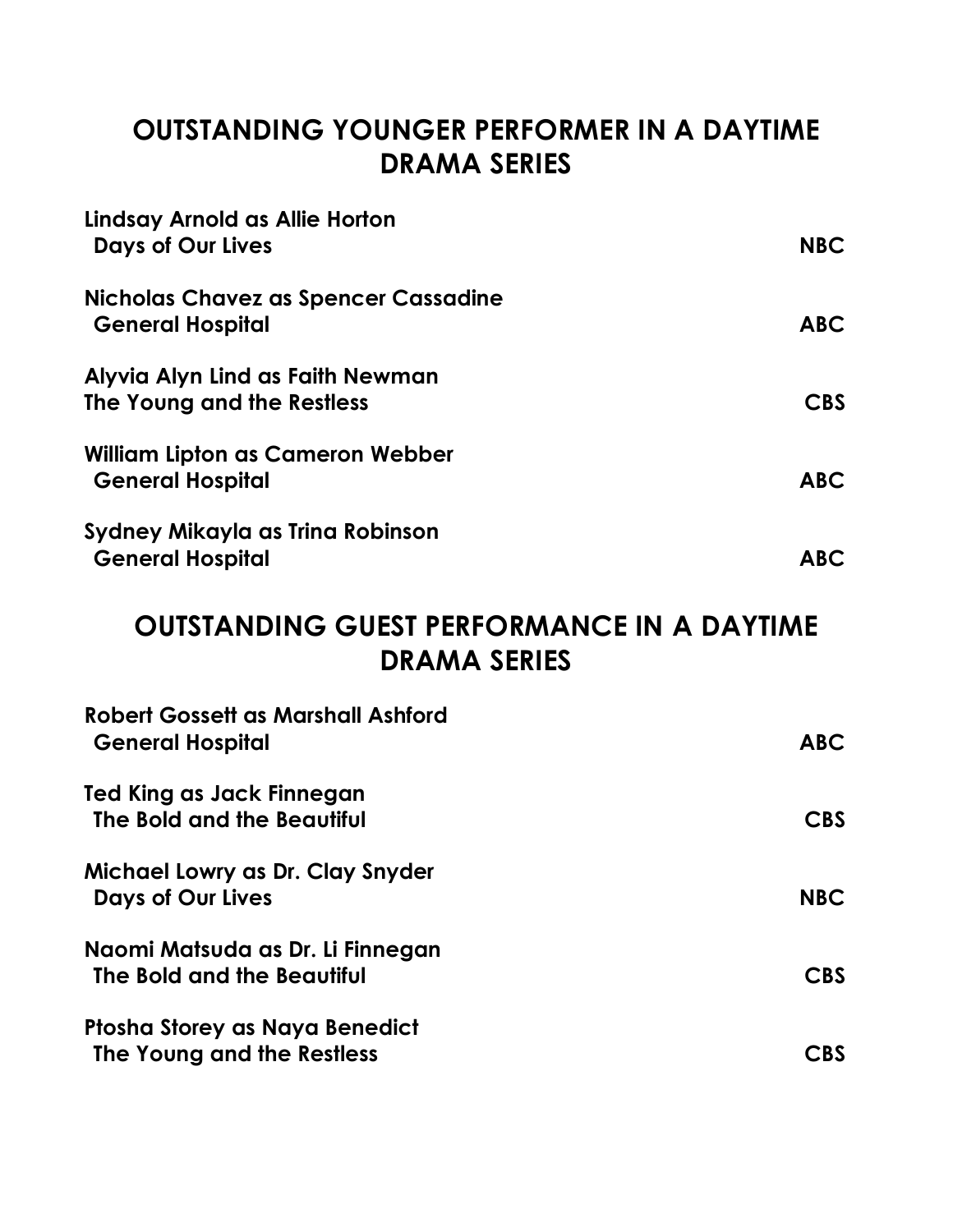# **OUTSTANDING CULINARY HOST**

| Lidia Bastianich<br>Lidia's Kitchen                                | <b>PBS</b>               |  |
|--------------------------------------------------------------------|--------------------------|--|
| <b>Frankie Celenza</b><br><b>Struggle Meals</b>                    | <b>Tastemade</b>         |  |
| Daym Drops<br><b>Fresh, Fried &amp; Crispy</b>                     | <b>Netflix</b>           |  |
| <b>Ing Garten</b><br><b>Barefoot Contessa: Modern Comfort Food</b> | <b>Food Network</b>      |  |
| <b>Christopher Kimball</b><br><b>Milk Street</b>                   | <b>PBS</b>               |  |
| <b>OUTSTANDING GAME SHOW HOST</b>                                  |                          |  |
| <b>Wayne Brady</b><br>Let's Make a Deal                            | <b>CBS</b>               |  |
| <b>Steve Harvey</b><br><b>Family Feud</b>                          | <b>SYNDICATED</b>        |  |
| Leah Remini<br><b>People Puzzler</b>                               | <b>Game Show Network</b> |  |
| Pat Sajak<br><b>Celebrity Wheel of Fortune</b>                     | <b>ABC</b>               |  |
| Pat Sajak<br><b>Wheel of Fortune</b>                               | <b>SYNDICATED</b>        |  |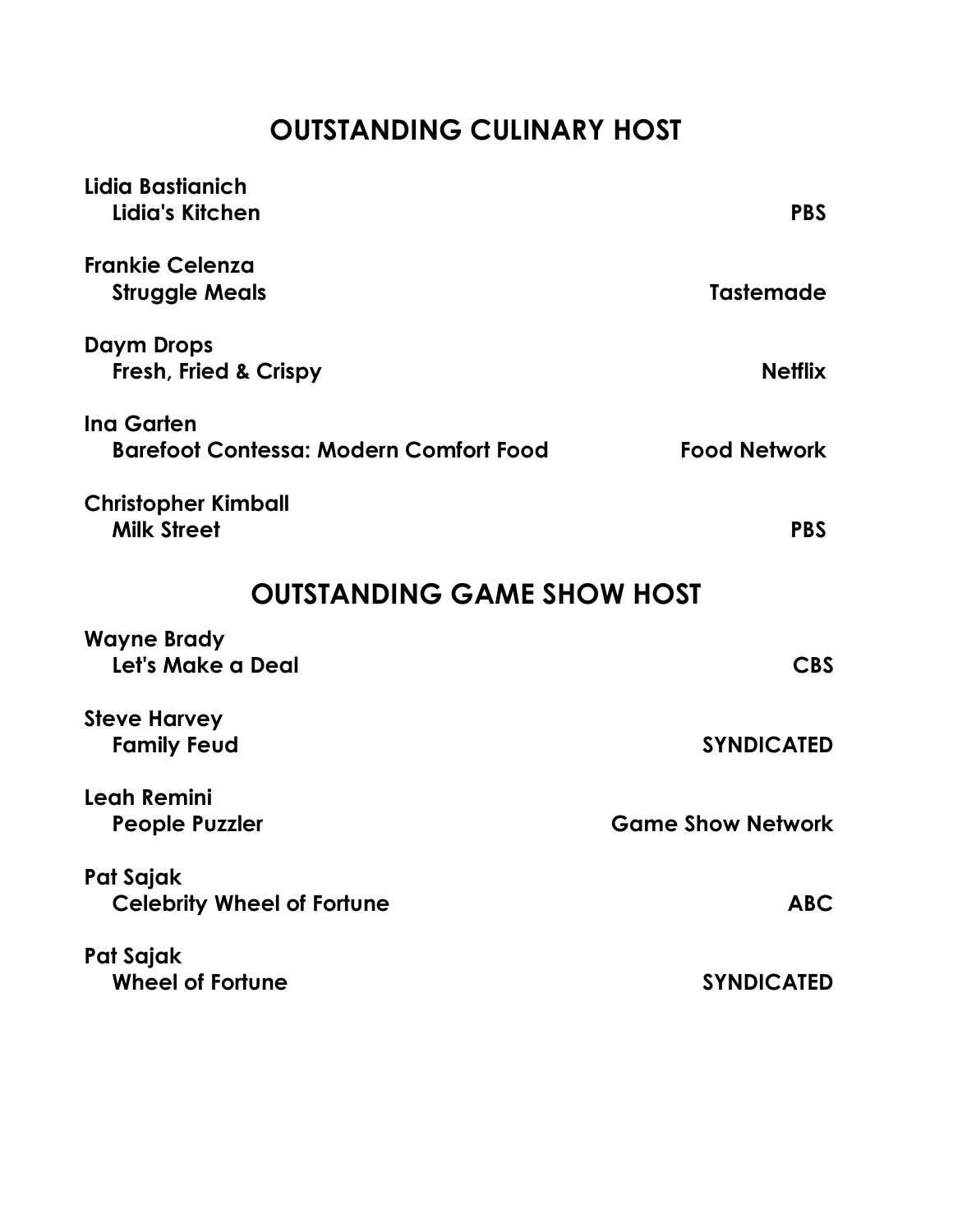# **OUTSTANDING INFORMATIVE TALK SHOW HOST**

| Gloria Estefan, Emily Estefan, Lili Estefan<br><b>Red Table Talk: The Estefans</b>                       | <b>Facebook Watch</b> |
|----------------------------------------------------------------------------------------------------------|-----------------------|
| Whoopi Goldberg, Joy Behar, Sunny Hostin,<br>Sara Haines, Ana Navarro, Meghan McCain,<br><b>The View</b> | <b>ABC</b>            |
| <b>Tamron Hall</b><br><b>Tamron Hall</b>                                                                 | <b>SYNDICATED</b>     |
| Taraji P. Henson, Tracie Jade<br><b>Peace of Mind with Taraji</b>                                        | <b>Facebook Watch</b> |
| <b>Robin Roberts</b><br><b>Turning the Tables with Robin Roberts</b>                                     | Disney+               |
| <b>OUTSTANDING ENTERTAINMENT TALK SHOW HOST</b>                                                          |                       |
| <b>Drew Barrymore</b><br>The Drew Barrymore Show                                                         | <b>SYNDICATED</b>     |
| <b>Kelly Clarkson</b><br><b>The Kelly Clarkson Show</b>                                                  | <b>SYNDICATED</b>     |
| Jenna Bush-Hager, Hoda Kotb<br><b>Today Show with Hoda &amp; Jenna</b>                                   | <b>NBC</b>            |
| <b>Kelly Ripa, Ryan Seacrest</b><br>Live with Kelly and Ryan                                             | <b>SYNDICATED</b>     |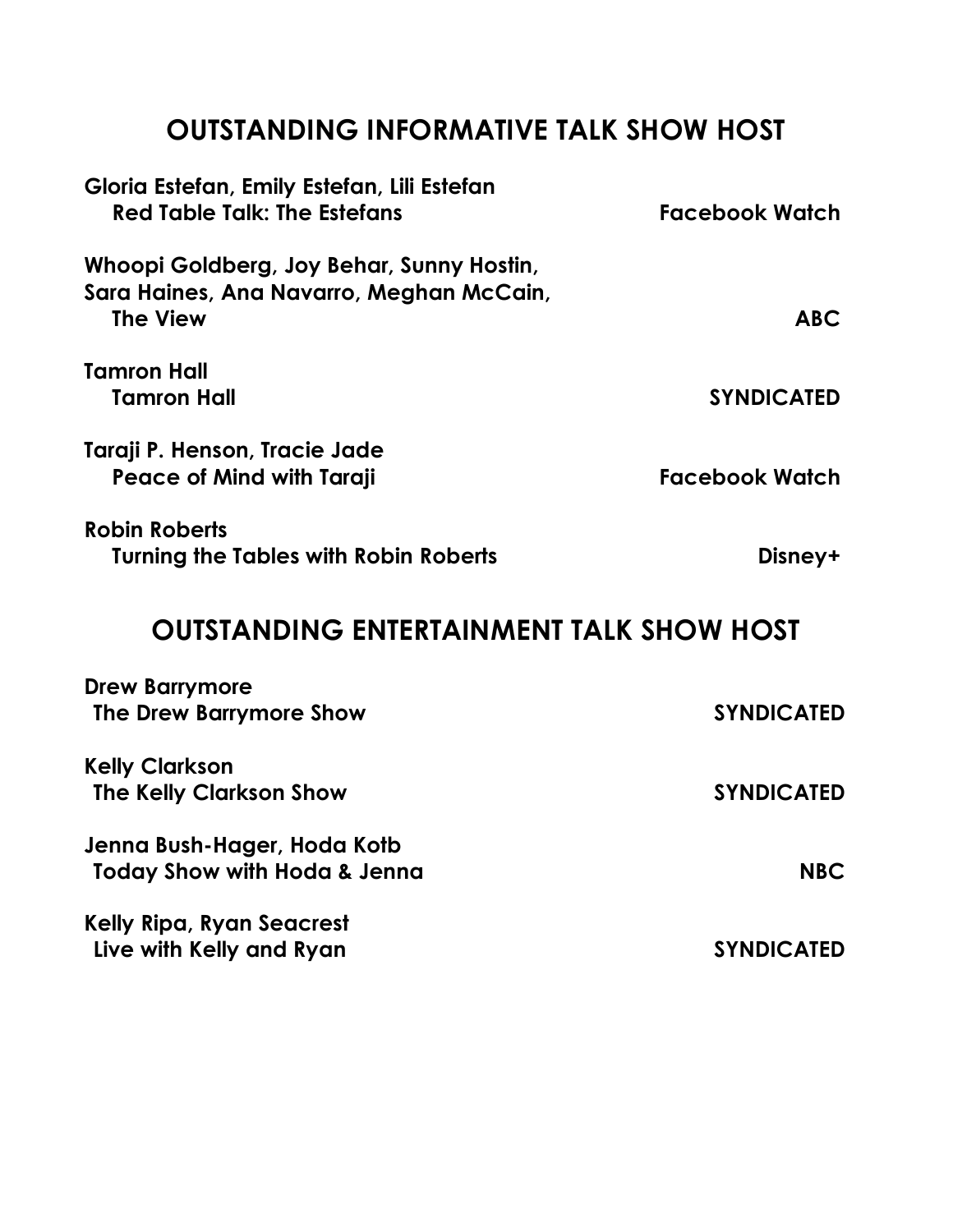# **OUTSTANDING DAYTIME PROGRAM HOST**

| <b>Bianca Alexander, Michael Alexander</b><br><b>Conscious Living</b> | <b>PBS</b>                    |
|-----------------------------------------------------------------------|-------------------------------|
| <b>Gary Bredow</b>                                                    | <b>PBS</b>                    |
| Start Up                                                              |                               |
| Samantha Brown                                                        |                               |
| Samantha Brown's Places To Love                                       | <b>PBS</b>                    |
| <b>Jeff Corwin</b>                                                    |                               |
| <b>Wildlife Nation</b>                                                | <b>SYNDICATED</b>             |
| <b>Bear Grylls</b>                                                    |                               |
| You vs. Wild: Out Cold                                                | <b>Netflix</b>                |
| <b>Kevin O'Connor</b>                                                 |                               |
| <b>This Old House</b>                                                 | <b>PBS</b>   The Roku Channel |
| <b>Patton Oswalt</b>                                                  |                               |
| <b>Penguin Town</b>                                                   | <b>Netflix</b>                |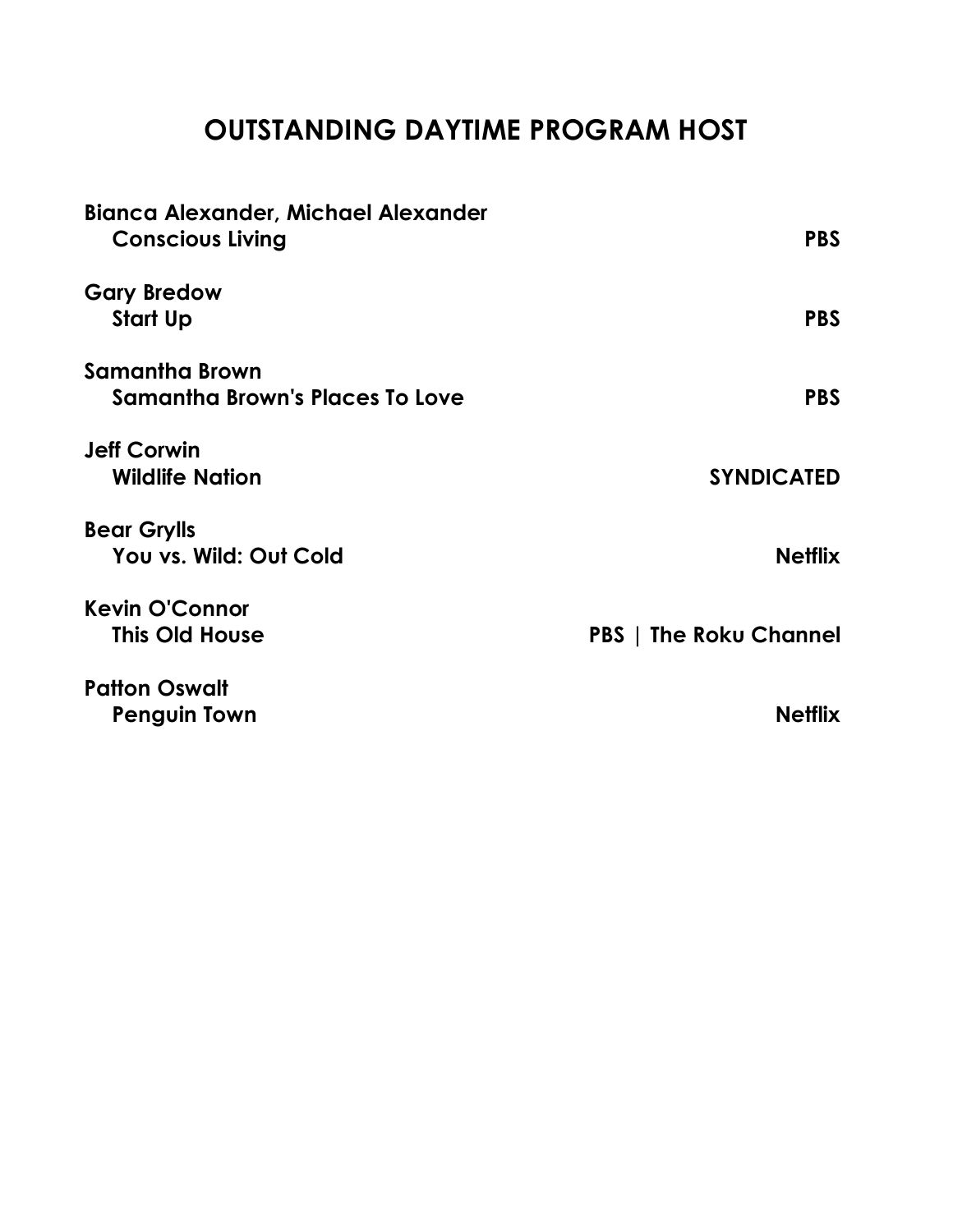# **OUTSTANDING WRITING TEAM FOR A DAYTIME DRAMA SERIES**

## **Beyond Salem Peacock Head Writer** Ron Carlivati **Associate Writer** Ryan Quan **Writer** Fran Myers **Breakdown Writers** Lorraine Broderick, Jeanne Marie Ford, Jamey Giddens, Dave Ryan, Katherine Schock **Script Writers** Joanna Cohen, Carolyn Culliton, Richard Culliton, David Kreizman, Rebecca McCarty **Days of Our Lives NBC Head Writer** Ron Carlivati **Associate Writer** Ryan Quan **Writer** Fran Myers **Breakdown Writers** Lorraine Broderick, Jeanne Marie Ford, Jamey Giddens, Dave Ryan, Katherine Schock, Elizabeth Snyder **Script Writers** Joanna Cohen, Carolyn Culliton, Richard Culliton, David Kreizman, Rebecca McCarty **General Hospital ABC**

**Head Writers**

Chris Van Etten, Dan O'Connor **Associate Head Writer** Anna Theresa Cascio

### **Writers**

Lucky Gold, Elizabeth Korte, Scott Sickles, Suzanne Flynn, Charlotte Gibson, Kate Hall, Barbara Bloom, Lisa Seidman, Dave Rupel, Shannon Peace

# **The Young and the Restless CBS**

**Head Writer** Josh Griffith **Associate Head Writer** Amanda L. Beall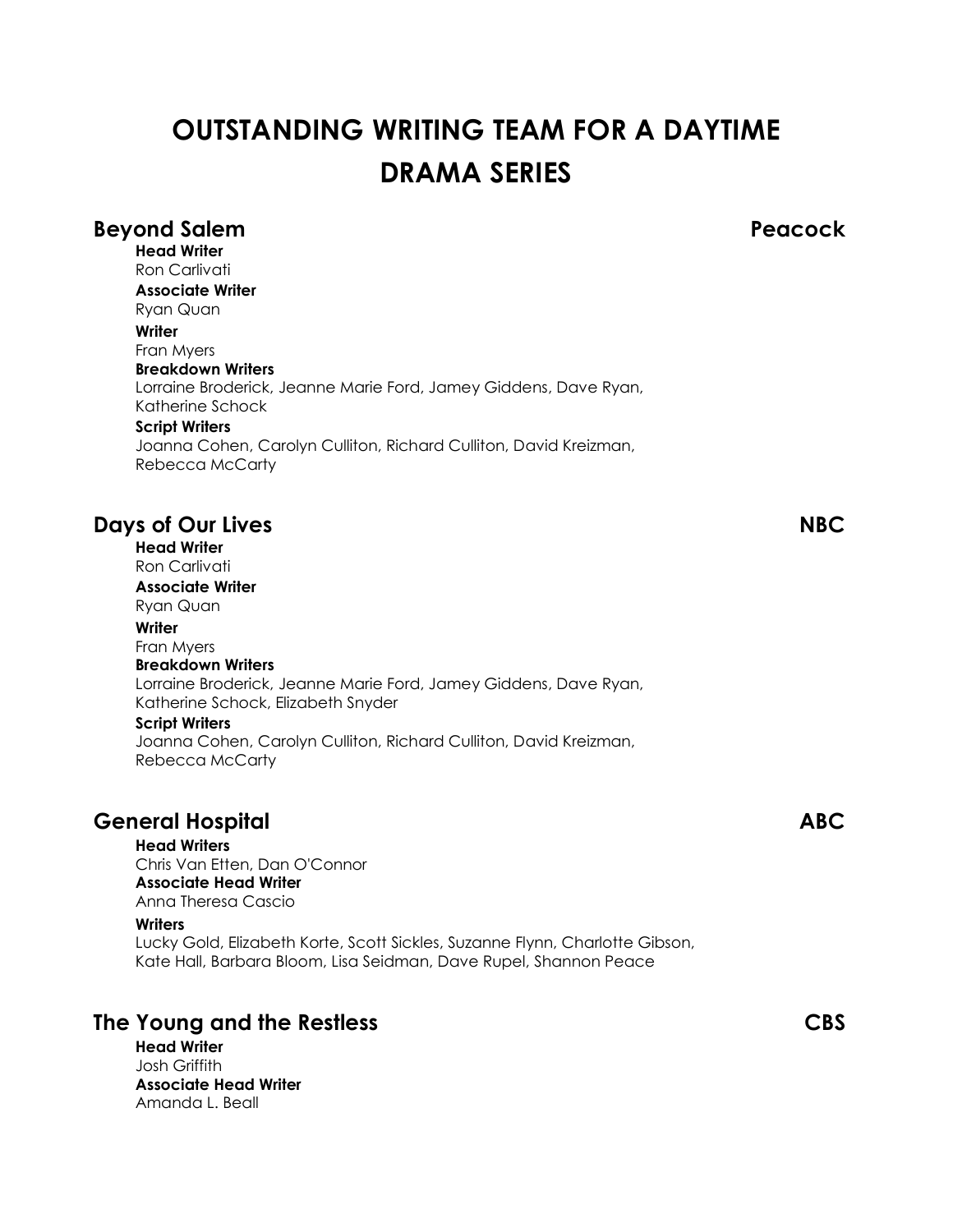### **Writers**

Susan Dansby, Jeff Beldner, Michael Conforti, Christopher Dunn, Teresa Zimmerman, Natalie Minardi Slater, Sara Bibel, Susan Banks, Sara Endsley, Brent Boyd, Janice Ferri Esser, Lynn Martin, Marin Gazzaniga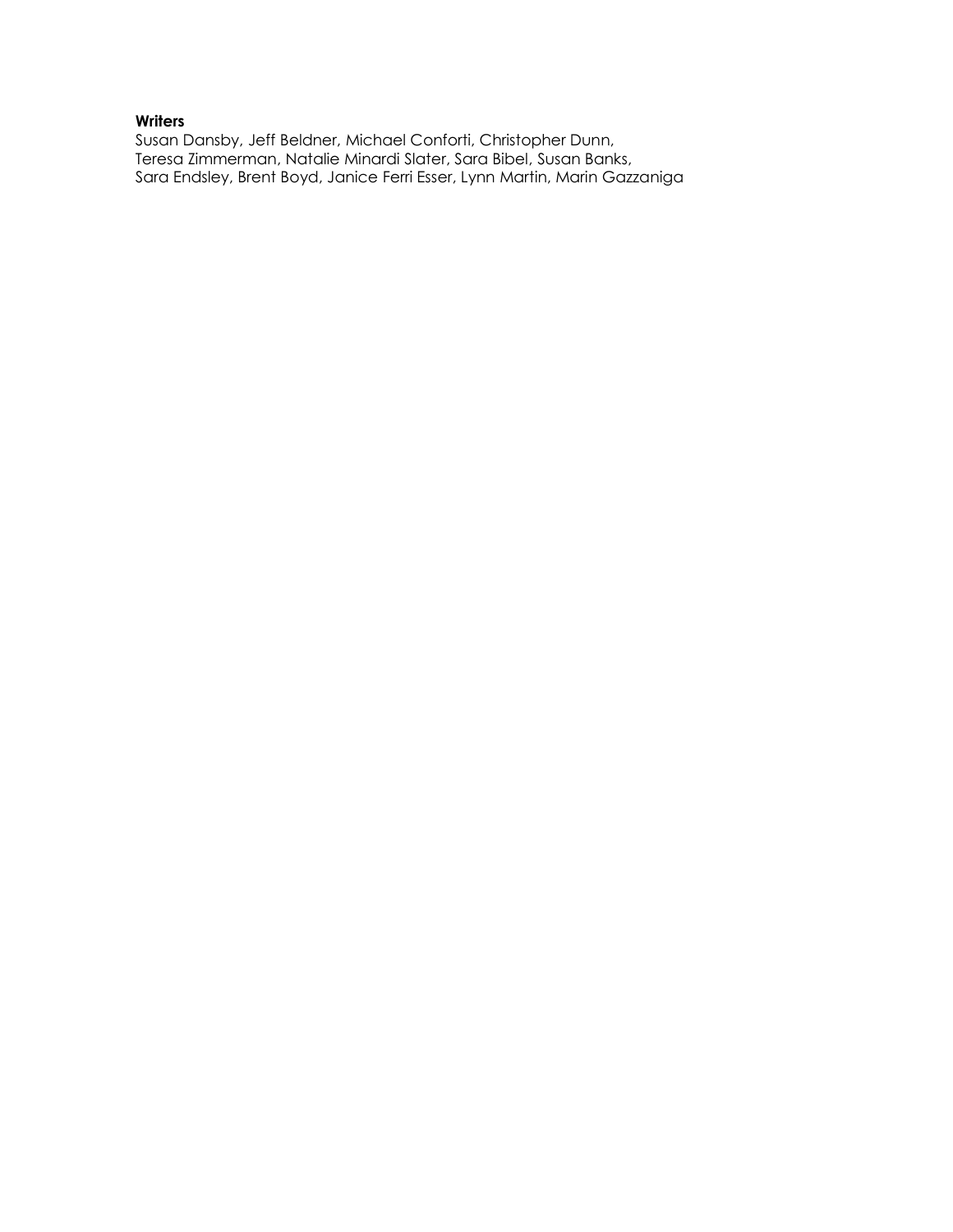# **OUTSTANDING WRITING TEAM FOR A DAYTIME NON-FICTION PROGRAM**

# **Articulate with Jim Cotter PBS**

**Head Writer Jim Cotter** 

**Writers**

Matthew Hoisch, Paula Butler, Gabrielle Bing, Tori Marchiony, Pamela Whyte

# **The Drew Barrymore Show SYNDICATED**

**Head Writers** Chelsea White, Cristina Kinon **Writer** Liz Koe

## **The Ellen DeGeneres Show SYNDICATED**

### **Head Writers**

Alison Balian, Gil Rief, Lauren Pomerantz

### **Writers**

Troy Thomas, Jamie Brunton, Rick Mitchell, Michael Tiberi, Grace Anaclerio, Brian Kiley, Ellen DeGeneres, Bente Engelstoft, Shannon Joy Rodgers, Adam Yenser

# **Start Up PBS**

**Writer** Gary Bredow

## **Wildlife Nation SYNDICATED**

**Writers** Amy Lambert, Barrett Thomas, Aaron Bauer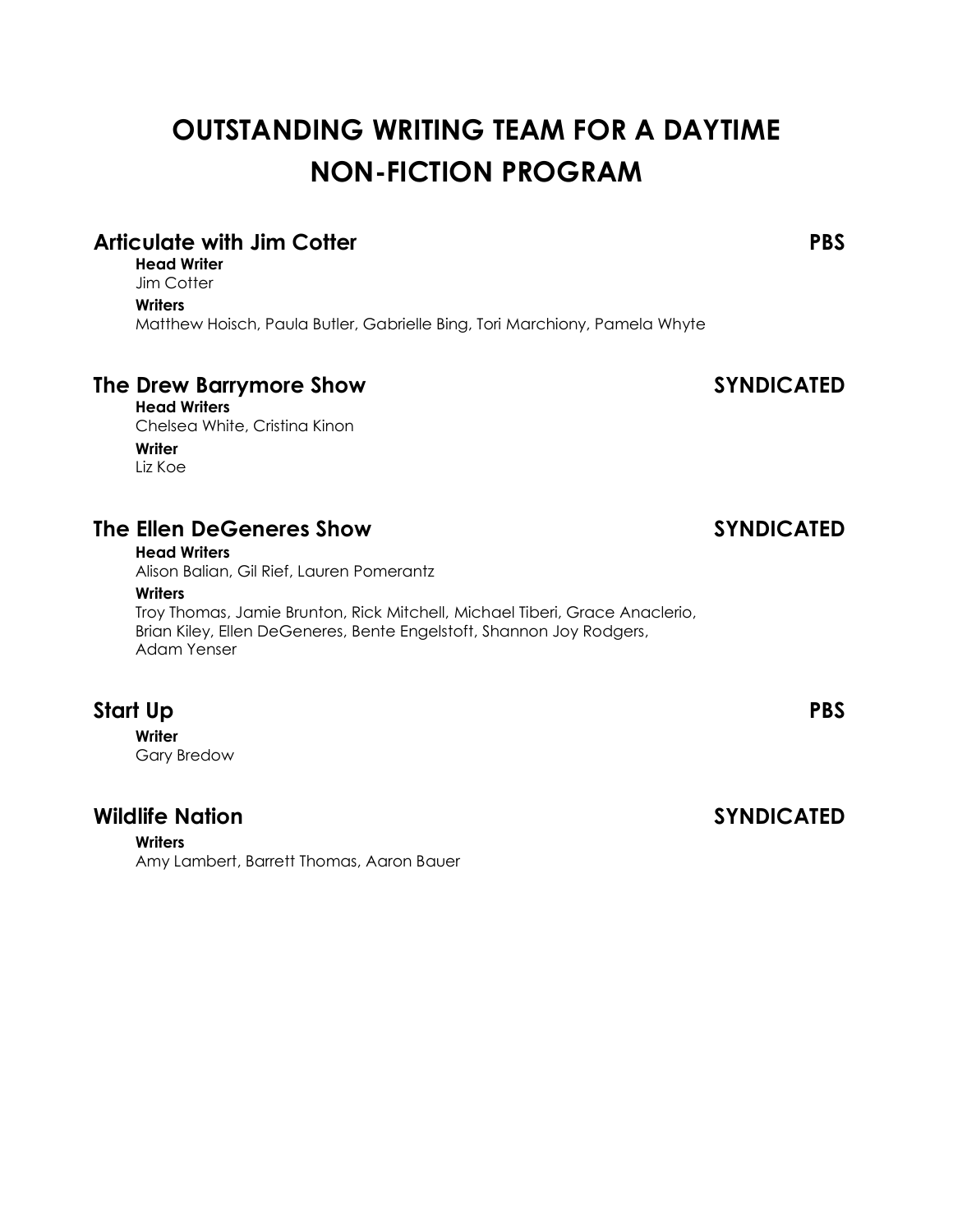# **OUTSTANDING DIRECTING TEAM FOR A DAYTIME DRAMA SERIES**

# **Beyond Salem Peacock**

**Directors** Albert Alarr, Noel Maxam, Sonia Blangiardo-Goins **Associate Directors** Joseph Lumer, Michael Fiamingo, Lugh Powers, Jenee Muyeau, Kevin Church **Stage Managers** Lucy Yalenian, Jessie Harrison **Production Associates** Sara Peterson-McCormick, Holly Metts, Alexis Straiten

# **Days of Our Lives NBC**

**Directors** Albert Alarr, Scott McKinsey, Noel Maxam, Sonia Blangiardo-Goins **Associate Directors** Joseph Lumer, Michael Fiamingo, Lugh Powers, Jenee Muyeau, Kevin Church **Stage Managers** Lucy Yalenian, Jessie Harrison **Production Associates** Sara Peterson-McCormick, Holly Metts, Alexis Straiten

# **General Hospital ABC**

**Directors** Frank Valentini, William Ludel, Gary Tomlin, Phideaux Xavier, Denise Van Cleave, Tina Keller, Robert Markham, Allison Reames Smith **Associate Directors**

Teresa Cicala, Christine Magarian Ucar, Marika Kushel, Jillian Dedote, Peter Fillmore, Paul Glass, Dave MacLeod

### **Stage Managers**

Craig McManus, Kyle Bell **Production Associates** Nate Hapke, Kelli Kuschman

# **The Young and the Restless CBS**

**Directors** Michael Eilbaum, Sally McDonald, Owen Renfroe, Steven Williford **Associate Directors** Derek Berlatsky, Andrew Hachem, Robbin Phillips **Stage Managers** Fritz Brekeller, Brendan Higgins **Production Associates**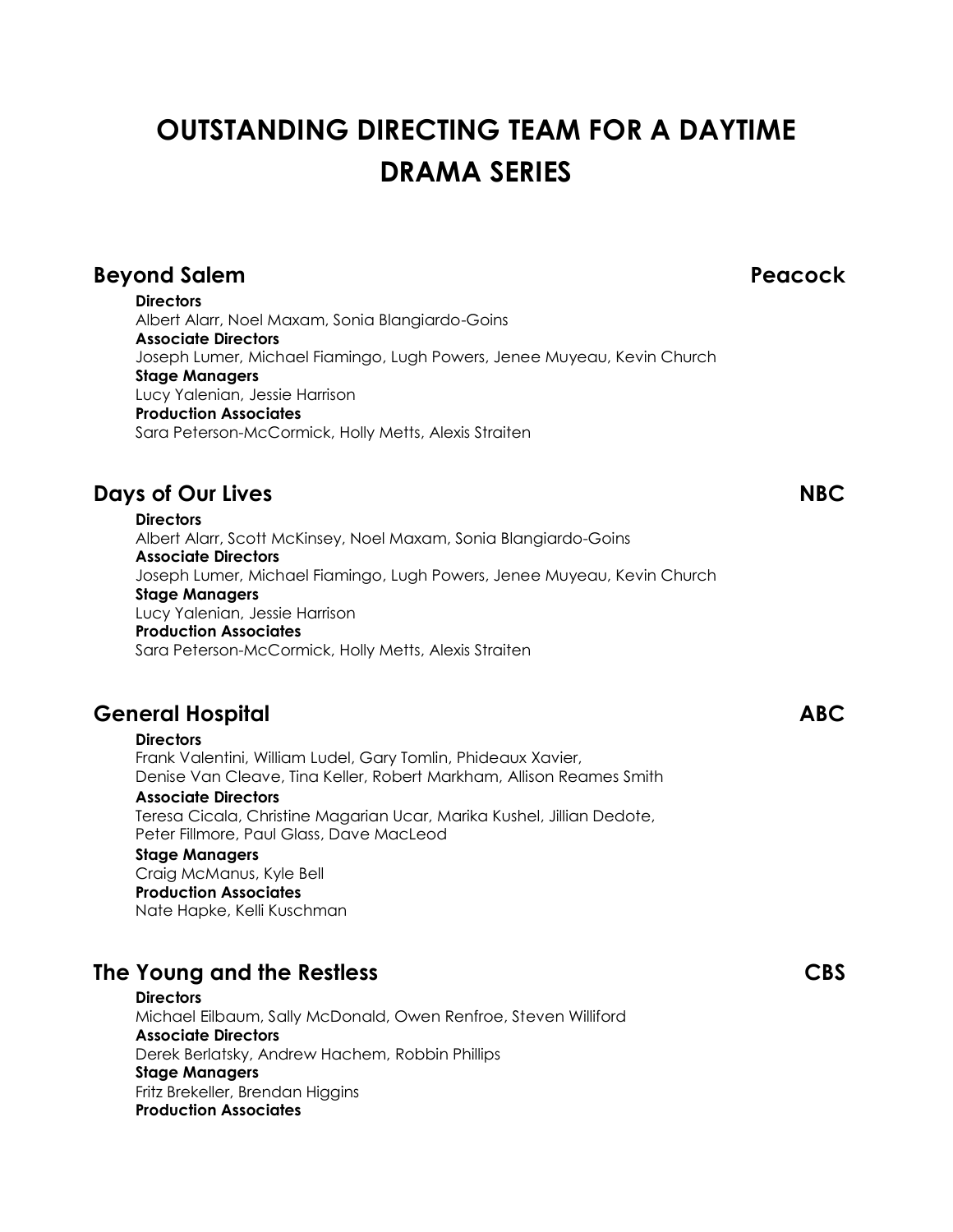Kristin Doherty, Alexandra Jensen, Nancy Ortenberg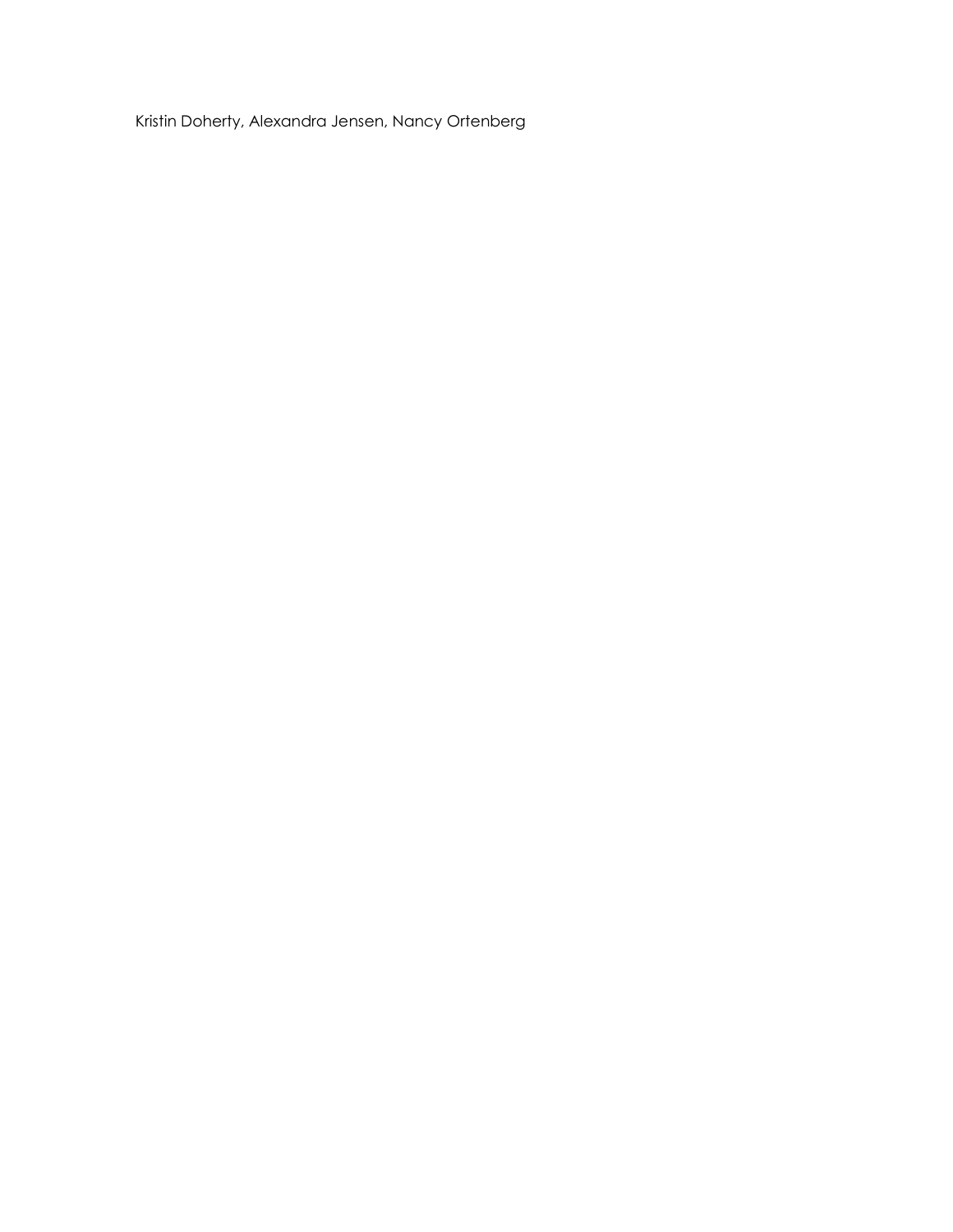# **OUTSTANDING DIRECTING TEAM FOR A SINGLE CAMERA DAYTIME NON-FICTION PROGRAM**

| <b>Cat People</b><br><b>Directors</b><br>Don Argott, Sheena M. Joyce, Michael Palmieri, Donal Mosher<br>Neil Berkeley, Ivan Kovac | <b>Netflix</b>    |
|-----------------------------------------------------------------------------------------------------------------------------------|-------------------|
| <b>Fresh, Fried &amp; Crispy</b><br><b>Directors</b><br>Tim Duffy, Matthew Hobin                                                  | <b>Netflix</b>    |
| The Minimalists: Less is Now<br><b>Director</b><br>Matt D'Avella                                                                  | <b>Netflix</b>    |
| <b>Samantha Brown's Places To Love</b><br><b>Directors</b><br>Sylvia Caminer, Michael Indjeian                                    | <b>PBS</b>        |
| <b>Shelter Me: Soul Awakened</b><br><b>Directors</b><br>Steven Latham, Conrad Stanley                                             | <b>PBS</b>        |
| <b>Wildlife Nation</b><br><b>Directors</b><br>Glenn Louis Evans, Luke Grossaint, Jeff Corwin, Sara Arnoff                         | <b>SYNDICATED</b> |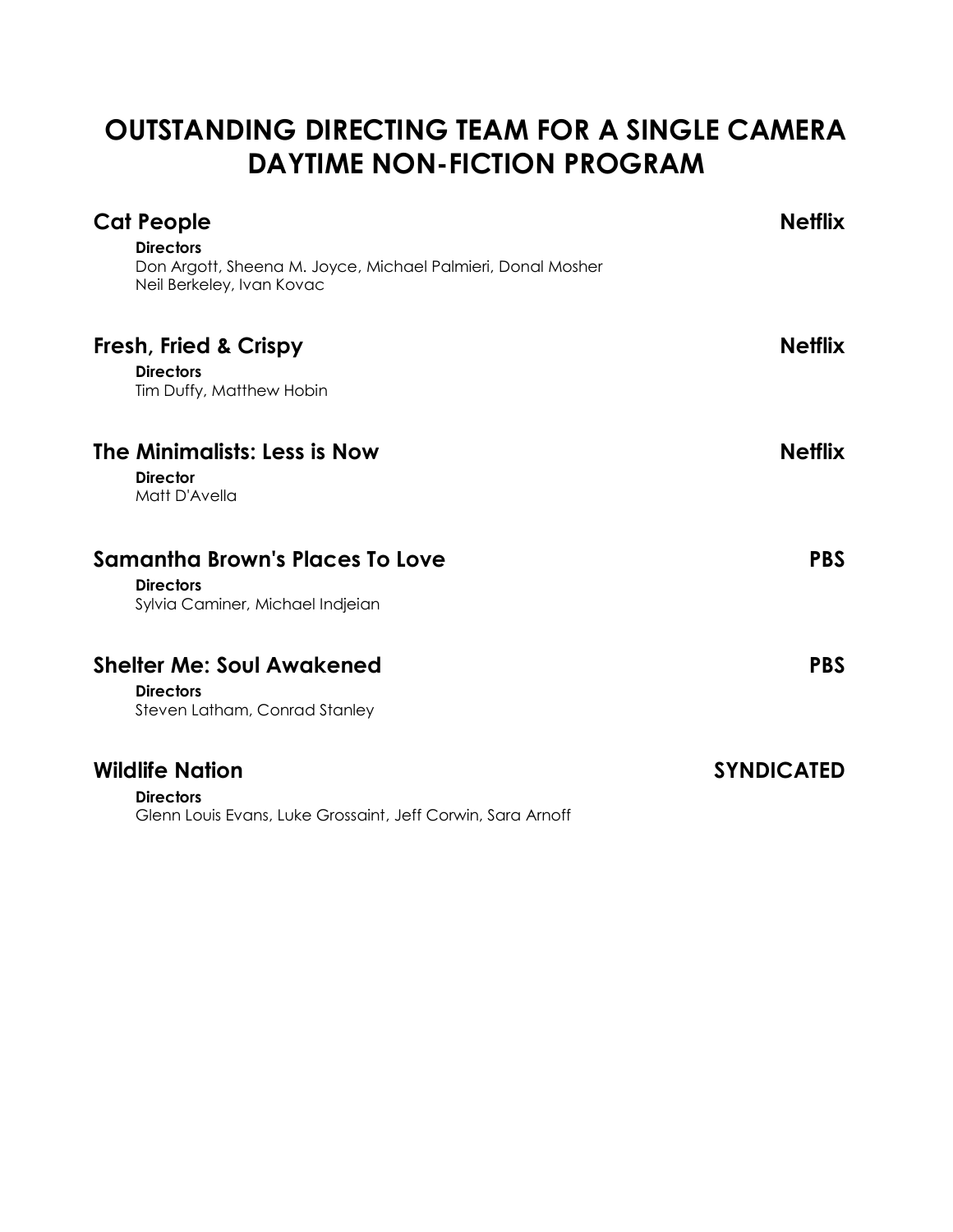# **OUTSTANDING DIRECTING TEAM FOR A MULTIPLE CAMERA DAYTIME NON-FICTION PROGRAM**

| 95th Annual Macy's Thanksgiving Day Parade<br><b>Director</b><br>Ron de Moraes                                                                                                                                             | <b>NBC</b>        |
|----------------------------------------------------------------------------------------------------------------------------------------------------------------------------------------------------------------------------|-------------------|
| <b>Disney Parks Magical Christmas Day Parade</b><br><b>Director</b><br>Sam Wrench                                                                                                                                          | <b>ABC</b>        |
| <b>The Kelly Clarkson Show</b><br><b>Director</b><br>Joe Terry<br><b>Associate Director</b><br>Diana Horn<br><b>Stage Managers</b><br>Chris Hines, Ran Lowe                                                                | <b>SYNDICATED</b> |
| <b>The Good Road</b><br><b>Director</b><br><b>Andy Duensing</b>                                                                                                                                                            | <b>PBS</b>        |
| <b>The View</b><br><b>Director</b><br>Sarah de la O<br><b>Associate Directors</b><br>John Keegan, Janean Elkins, Craig Viechec, Christopher Wayne, Dawn DiCicco<br><b>Stage Managers</b><br>Rob Bruce Baron, Paul Tarascio | <b>ABC</b>        |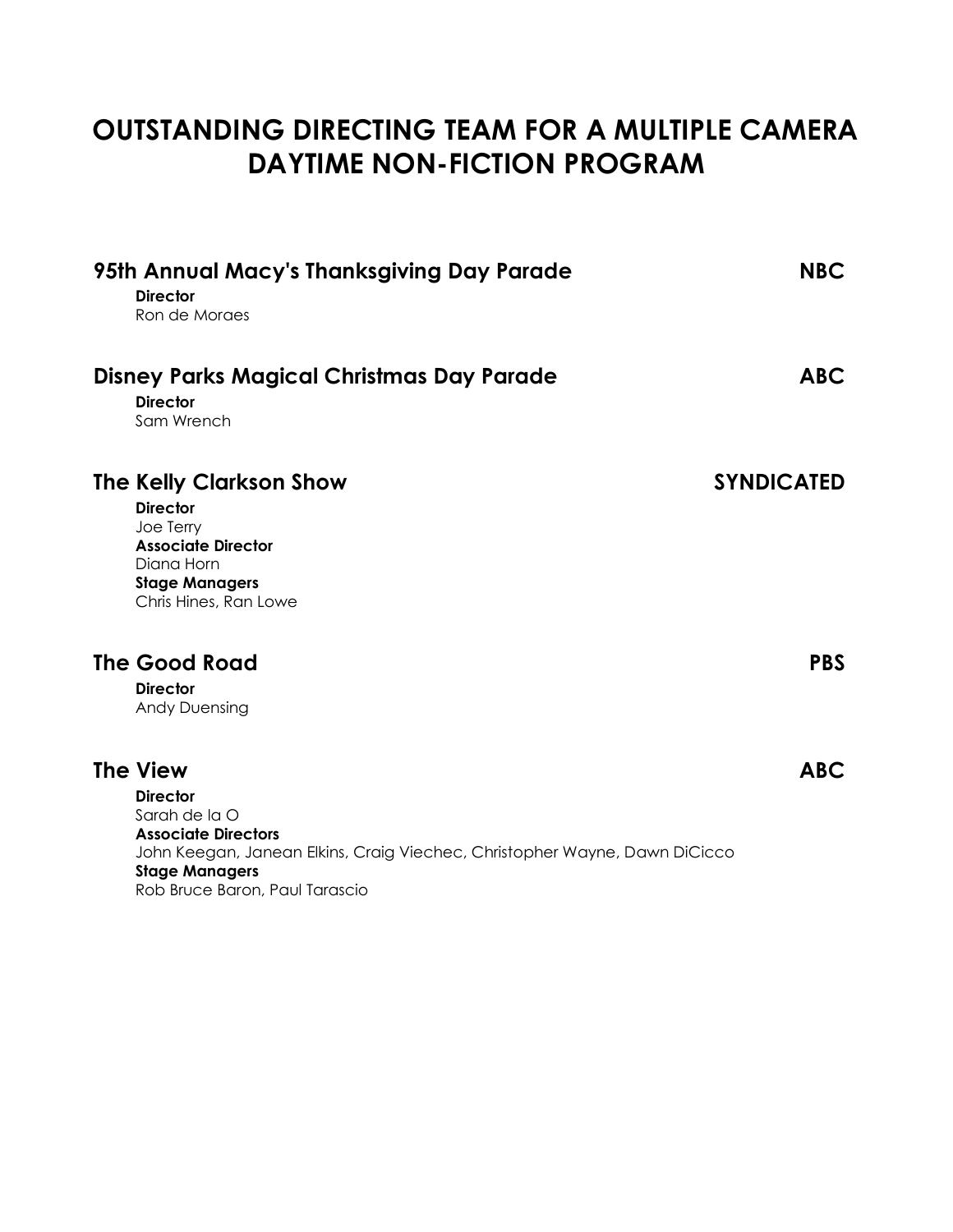# **OUTSTANDING MUSIC DIRECTION AND COMPOSITION**

| <b>Cat People</b><br>Composer<br><b>Tyler Strickland</b>                           | <b>Netflix</b>    |
|------------------------------------------------------------------------------------|-------------------|
| <b>The Kelly Clarkson Show</b><br><b>Music Director</b><br>Jason Halbert           | <b>SYNDICATED</b> |
| <b>Penguin Town</b><br><b>Composers</b><br>Lenny Williams, Chris Biondo            | <b>Netflix</b>    |
| <b>Shelter Me: Soul Awakened</b><br><b>Music Supervisor</b><br><b>Andrew Gross</b> | <b>PBS</b>        |
| <b>Wildlife Nation</b><br>Composer<br>Evan Frankfort                               | <b>SYNDICATED</b> |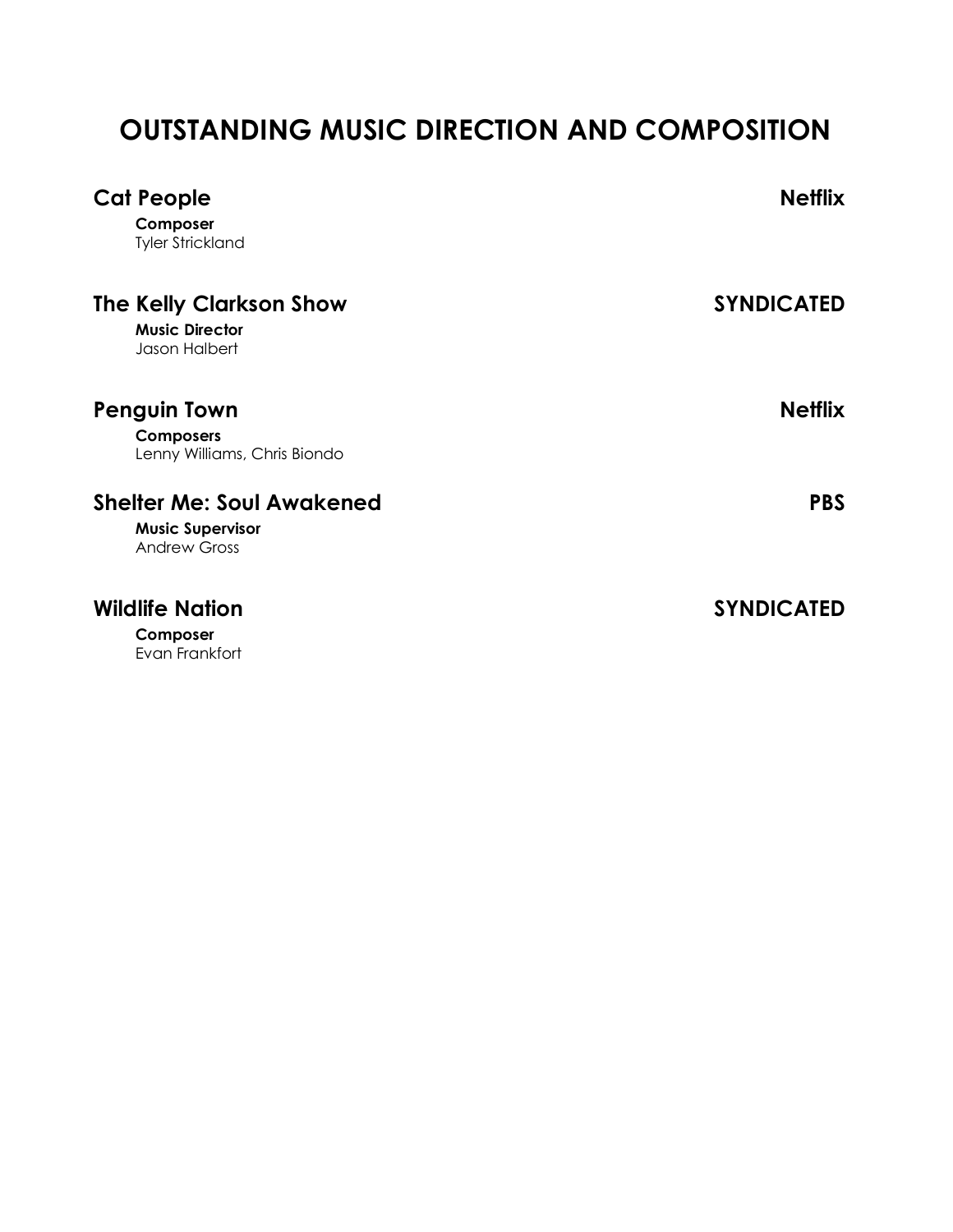# **OUTSTANDING ORIGINAL SONG**

| The Young and the Restless<br><b>Grateful For It All</b>                                                | <b>CBS</b>     |
|---------------------------------------------------------------------------------------------------------|----------------|
| <b>Composers</b><br>Gaye Tolan Hatfield, Brad Hatfield<br><b>Composer &amp; Lyricist</b><br>Jeff Meegan |                |
| The Young and the Restless<br><b>Next To You</b>                                                        | <b>CBS</b>     |
| Composer<br><b>Brad Hatfield</b><br><b>Composer &amp; Lyricist</b><br>Cait Fairbanks                    |                |
| Talks With Mama Tina<br><b>Talks With Mama Tina Theme Song</b><br>Composer & Lyricist                   | Facebook Watch |

Beyonce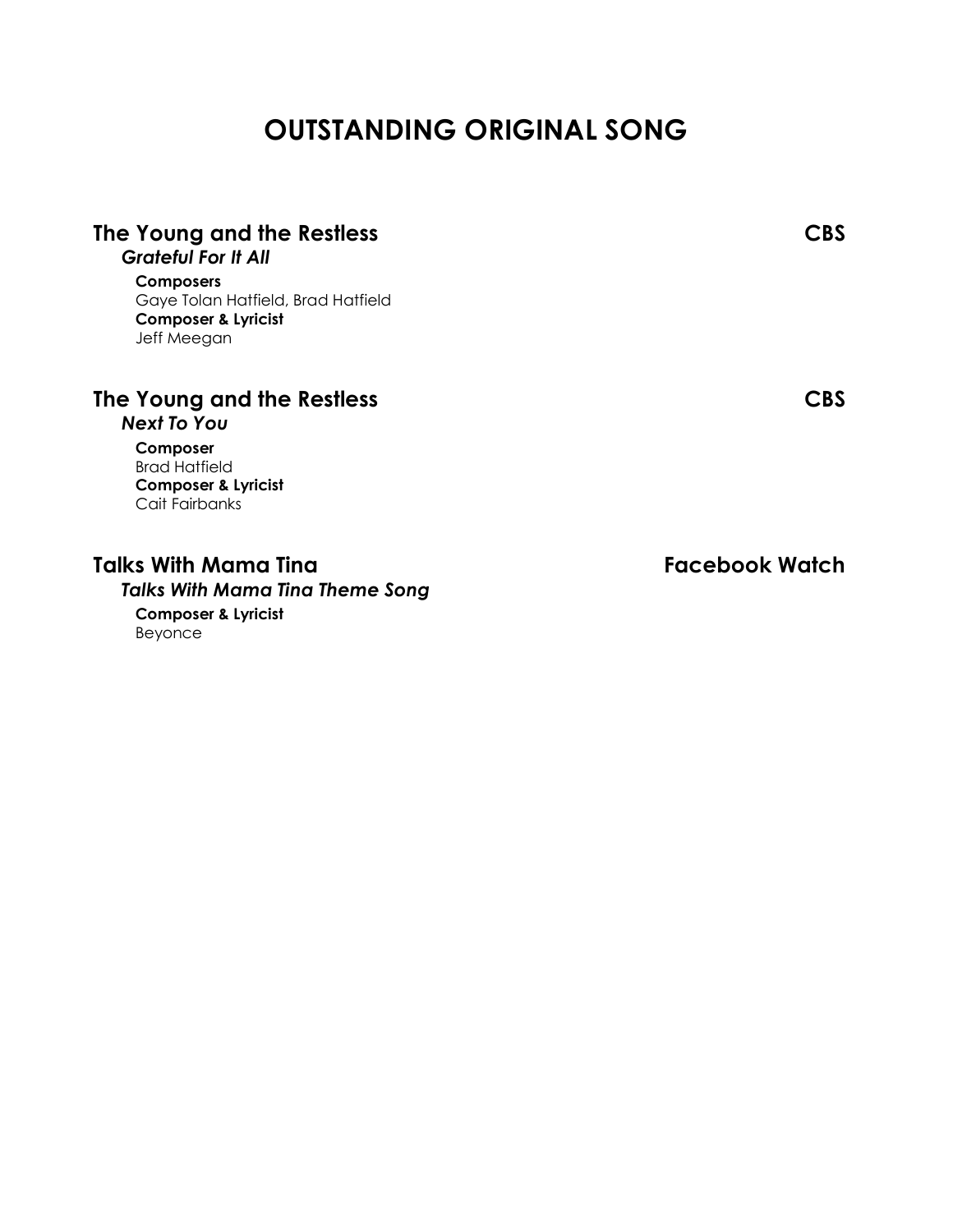# **OUTSTANDING LIGHTING DIRECTION**

| Jeopardy!<br><b>Lighting Designer</b><br>Jeffrey M. Engel                                                                | <b>SYNDICATED</b> |
|--------------------------------------------------------------------------------------------------------------------------|-------------------|
| <b>The Kelly Clarkson Show</b><br><b>Lighting Designer</b><br>Darren Langer                                              | <b>SYNDICATED</b> |
| <b>Red Table Talk</b><br><b>Lighting Designer</b><br>George Maxwell<br><b>Lighting Director</b><br>Eric Foster           | Facebook Watch    |
| <b>The View</b><br><b>Lighting Designer/Lighting Director</b><br>James Gallagher                                         | <b>ABC</b>        |
| <b>Wheel of Fortune</b><br><b>Lighting Designer</b><br>Jeffrey M. Engel<br><b>Lighting Director</b><br>William McLachlan | <b>SYNDICATED</b> |
| The Young and the Restless<br><b>Lighting Directors</b><br>William Roberts, Ed Burgess                                   | <b>CBS</b>        |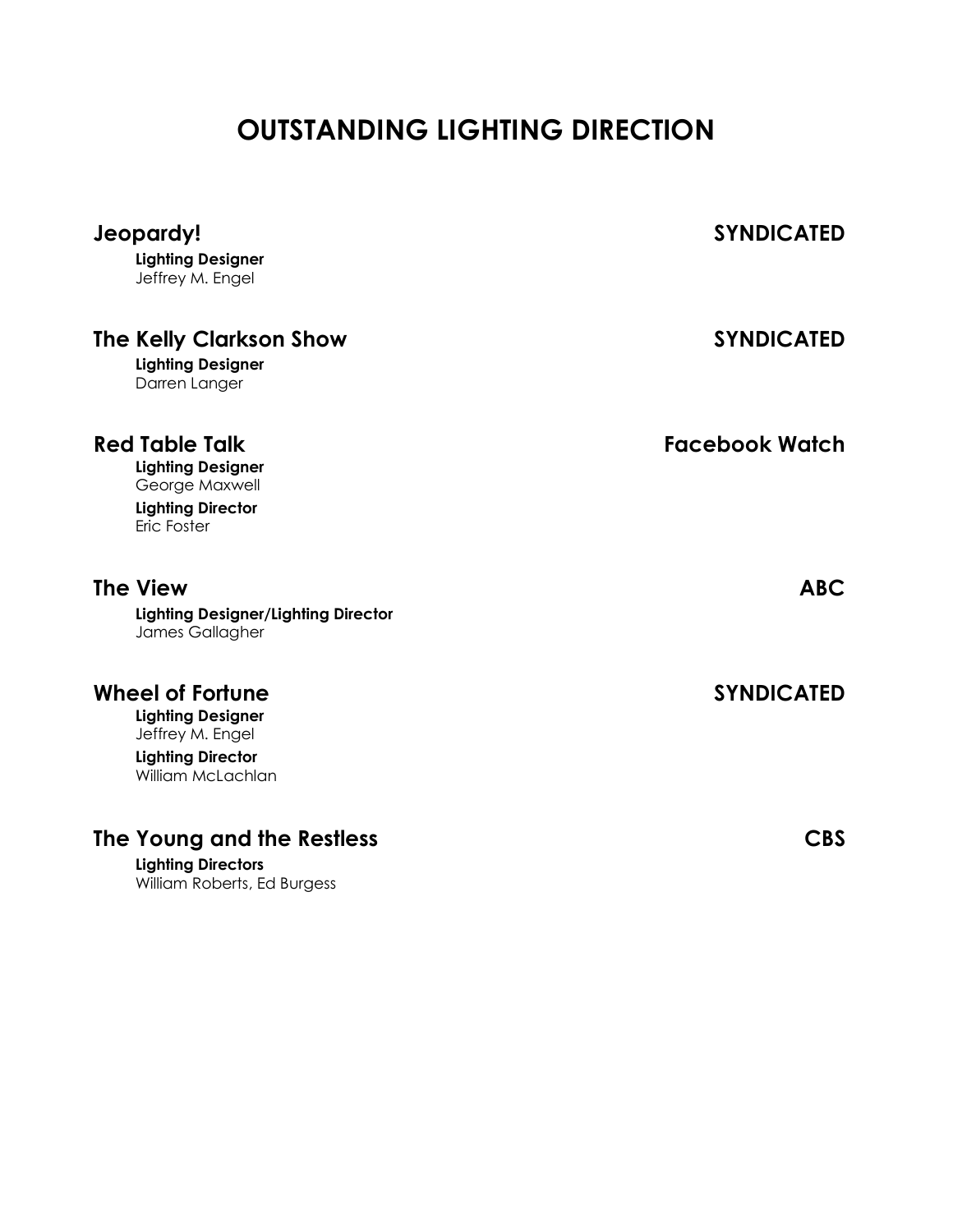# **OUTSTANDING TECHNICAL TEAM, CAMERA WORK, VIDEO**

## **Disney Parks Magical Christmas Day Parade ABC**

### **Camera Operators**

Travis Hays, Melissa Lynch, John Atkinson, Tom Hildreth, Chris Ferguson, Nat Havholm, Jonny Harkins, Scott Acosta, Ryan Dean, Dave Eastwood, Jorge Ferris, Michael Gorczynski, Daniel Hagouel, Helena Jackson, Dee Nichols

## **Jeopardy! SYNDICATED**

**Technical Director** Lucinda Owens Margolis **Camera Operators** Mike Tribble, Ray Reynolds, Steve Simmons, L. David Irete, Diane Farrell **Video Control** Jeff Messenger

# **The Kelly Clarkson Show SYNDICATED**

**Technical Director** Tom Henson **Camera Operators** Dick Mort, Dean Andersen, Richard Pitpit, Eric Taylor, Drew Jansen, Ralph Bolton **Video Control** Wade Bobbit

## **The View ABC**

**Technical Director** Rene Butler **Camera Operators** Michael Danisi, Nick Davis, Rob Feder, Gary Jelaso, Manuel Gutierrez, Douglas Schneider, Andrew Capuano, David Dainoff, Anthony Ioannou, Hardy Kluender, Donato DePasquale **Senior Video**

## John Kokinis

# **The Young and the Restless CBS**

**Technical Director** Steve Hoorn **Camera Operators** Andrew Clark, Luis Godinez Jr., William Looper, William "Bill" Scott **Video Control** Roberto Bosio, Thomas Luth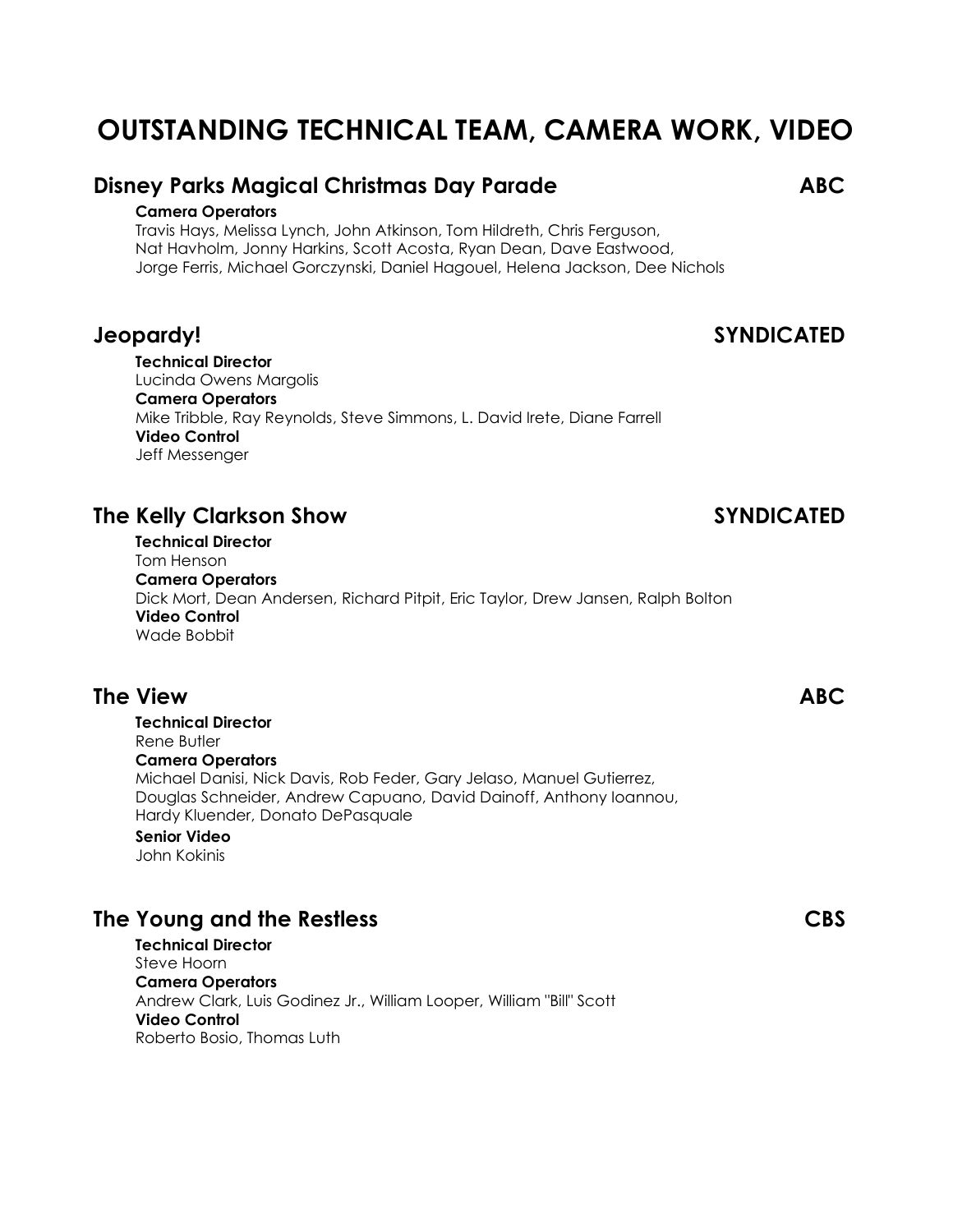# **OUTSTANDING CINEMATOGRAPHY**

| <b>Culture Quest</b>                                                                                                                       | <b>PBS</b>       |
|--------------------------------------------------------------------------------------------------------------------------------------------|------------------|
| <b>Director of Photography</b><br>lan Levasseur                                                                                            |                  |
| <b>Growing Floret</b>                                                                                                                      | Magnolia Network |
| <b>Director of Photography</b><br>Jamie Francis                                                                                            |                  |
| Cameras<br>Jason Greene, Megan Eleanor Clark, Chris Janjic, Rob Finch, Chris Benzakein,<br>Skip Armstrong                                  |                  |
| In Our Hands: The Battle For Jerusalem<br><b>Director of Photography</b><br>Haim Asias                                                     | CBN              |
| <b>Penguin Town</b>                                                                                                                        | <b>Netflix</b>   |
| <b>Directors of Photography</b><br>Alexander Sletten-Lead, Falk Eggert, Dale Hancock, Boris Von Schoenebeck,<br>Russell Bergh, Greg Nelson |                  |
| <b>Shelter Me: Soul Awakened</b>                                                                                                           | <b>PBS</b>       |
| <b>Director of Photography</b><br><b>Brian Pratt</b>                                                                                       |                  |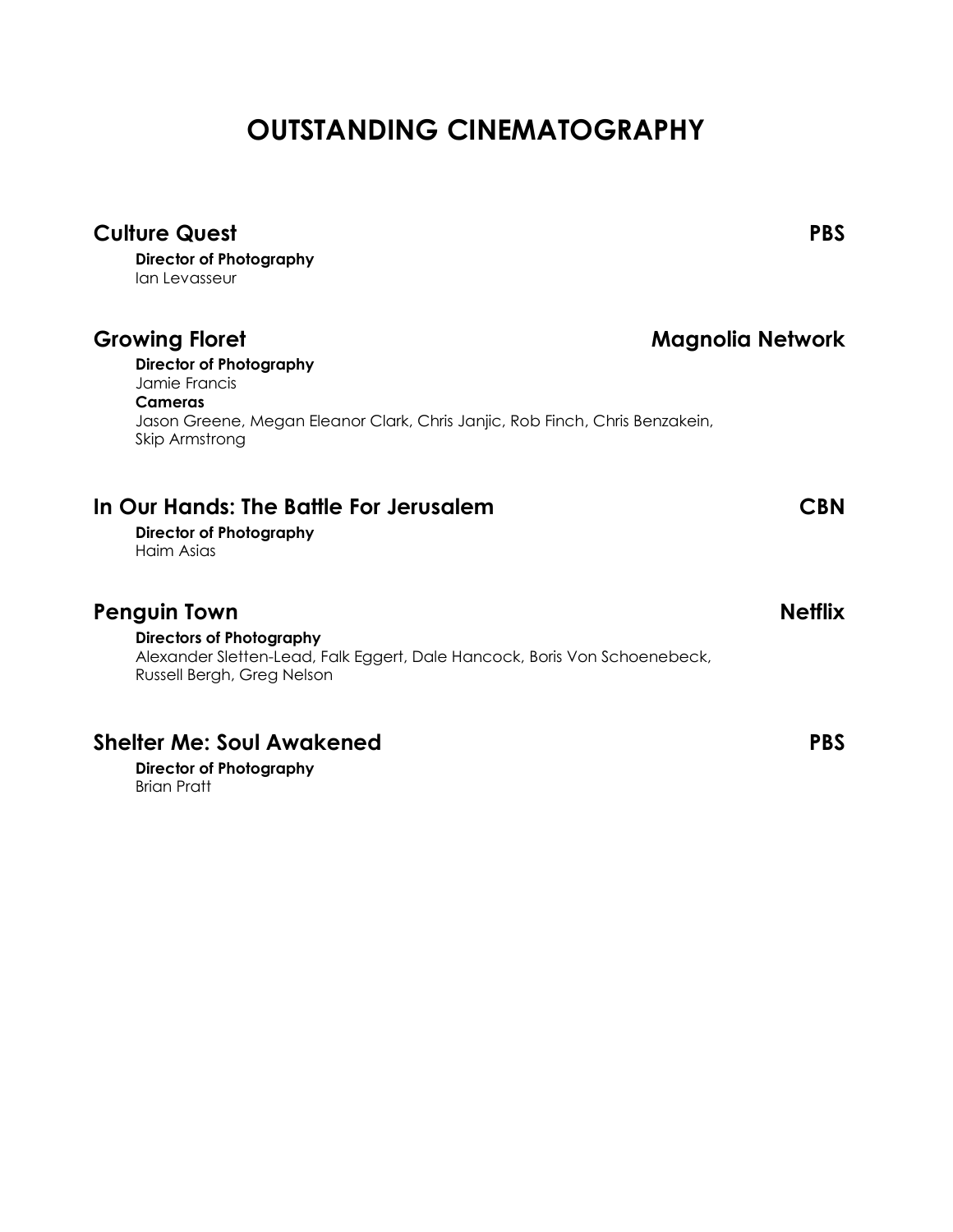# **OUTSTANDING SINGLE CAMERA EDITING**

# **Cat People Netflix Editors** Michael Mees, Ruben Sebban, Keita Ideno **Fresh, Fried & Crispy Netflix Lead Editor** Jason Gallagher **Editors** Bryan Kregg, John Leone, Uma Sanasaryan, Jesse Fisher, Jeff Thurlow, Dajana Mitchell

# **Penguin Town Netflix**

**Editors** Kevin Chapados, John Freeburn

# **Power On: The Story of Xbox The Roku Channel**

**Editors** Justin Fay, Eric Frith, Brian Giberson Heather Abell, Cy Christiansen, Chris King

# **Shelter Me: Soul Awakened PBS**

**Editor**

Conrad Stanley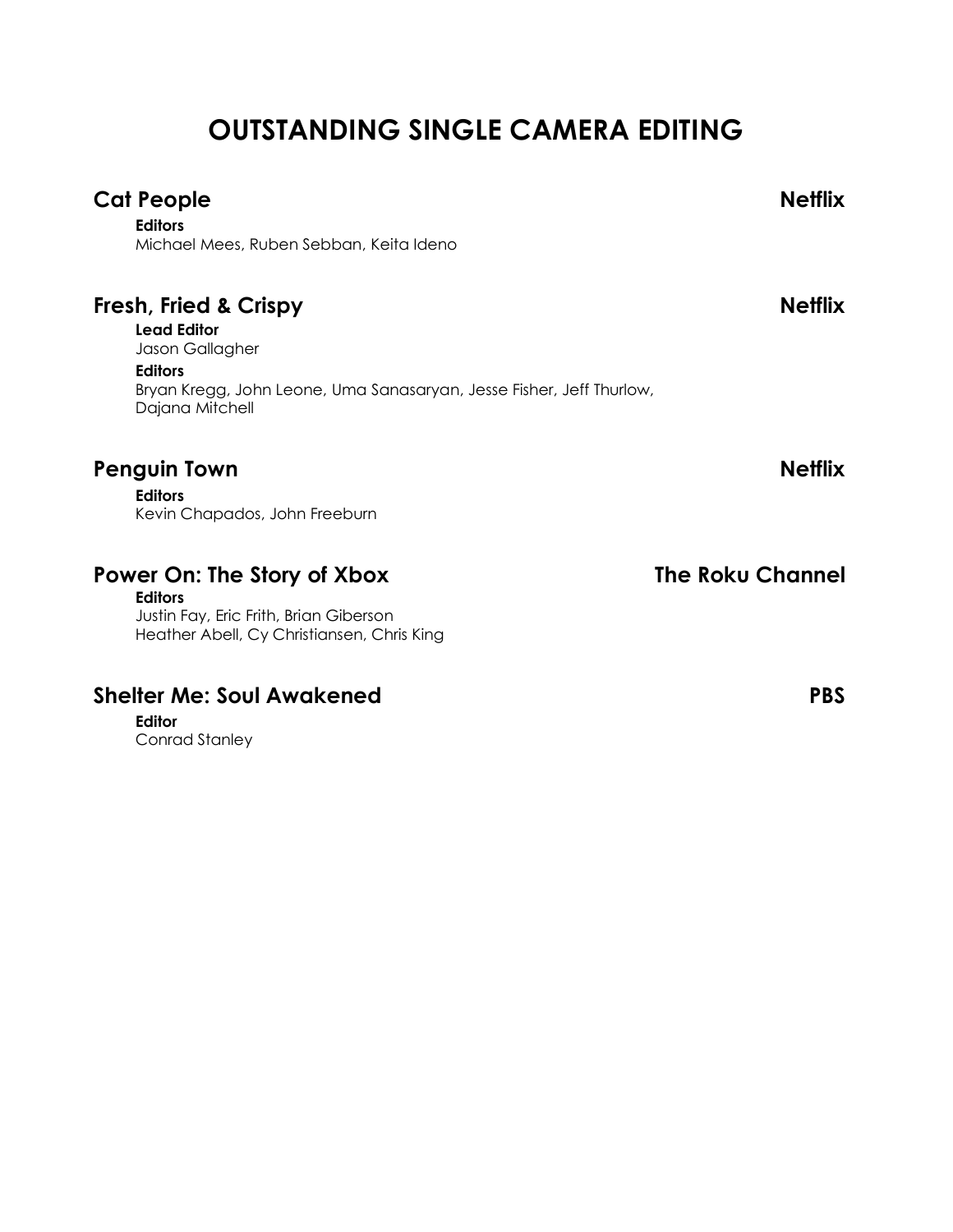# **OUTSTANDING MULTIPLE CAMERA EDITING**

| <b>Articulate with Jim Cotter</b><br><b>Senior Editor</b><br>Mark Miller<br><b>Editors</b><br>Tom Contarino, Ryan Savage, Christine Walden | <b>PBS</b>        |
|--------------------------------------------------------------------------------------------------------------------------------------------|-------------------|
| The Bold and the Beautiful<br><b>Editors</b><br>Anthony Pascarelli, Marc Beruti, Bob Tan, Sean-Michael Connor                              | <b>CBS</b>        |
| <b>The Good Road</b><br><b>Senior Editor</b><br><b>Andy Duensing</b>                                                                       | <b>PBS</b>        |
| <b>The Kelly Clarkson Show</b><br><b>Editors</b><br>Justin Curran, Stas Lipovetskiy, Kliff Svatos, Sam Goldfein, Casey O'Brien             | <b>SYNDICATED</b> |
| <b>Today's Homeowner with Danny Lipford</b><br><b>Editors</b><br><b>Brad Rodgers, Scott Gardner</b>                                        | <b>SYNDICATED</b> |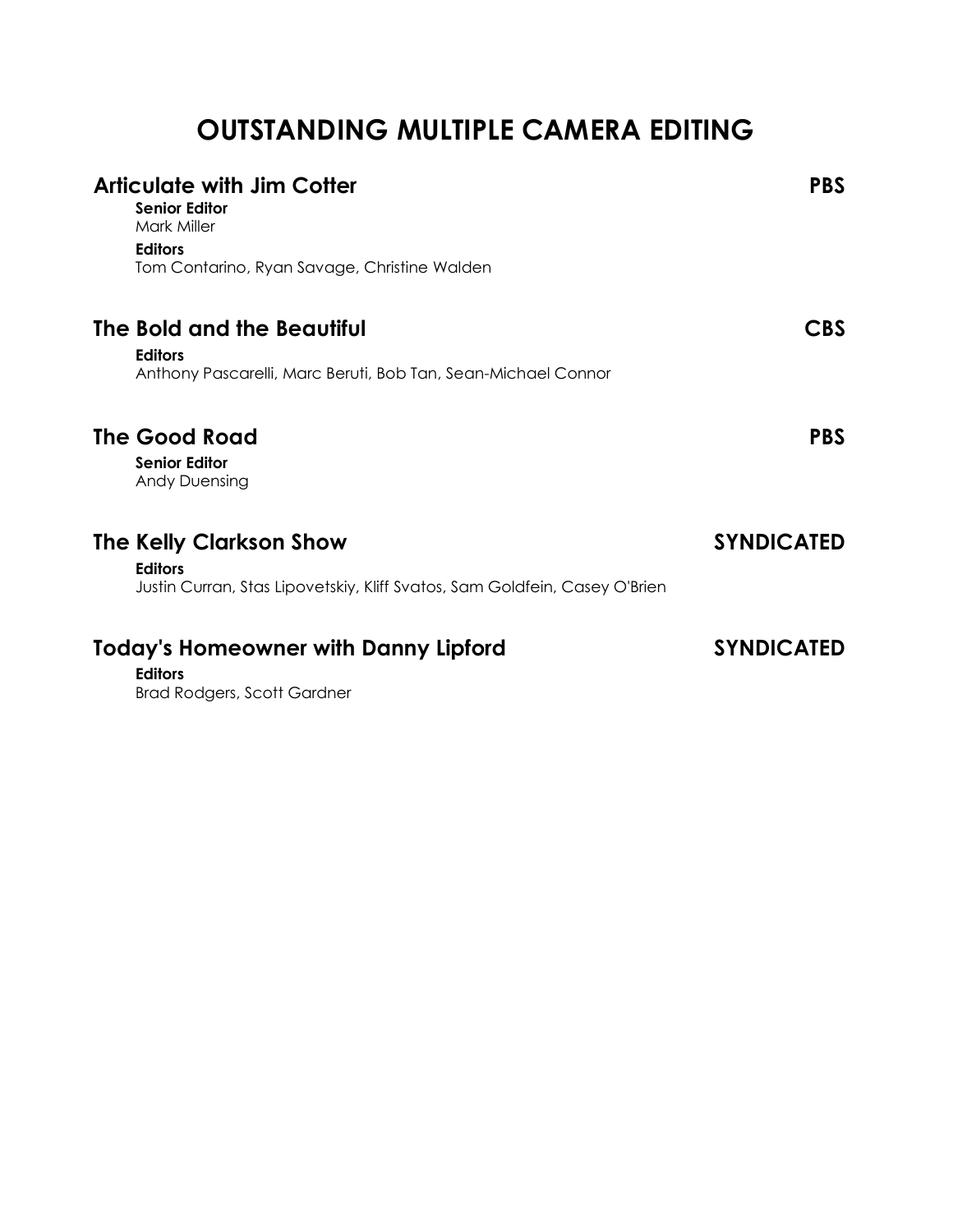# **OUTSTANDING LIVE SOUND MIXING AND SOUND EDITING**

## **Days of Our Lives NBC**

### **Production Mixers**

Kevin Church, Nick Kleissas, Marko Fox, Harry Young, Stu Rudolph, Lugh Powers, Jenée Muyeau, Michael Flamingo, Joseph Lumer, Erwin Castillo

**Production Mixers** Dirk Sciarrotta, Jeff Frickman **Music Mixer** Hugh Harrer **Front of House Mixers** Logan Patton, Tom Boisseau **Pre-Production Mixers** Jennifer Vannoy-Rounsaville, Jefferson Samuel **Post-Production Mixers** Otto Svoboda, Tom Evans

## **General Hospital ABC**

**Production Mixer, Post-Production Mixer, Music Mixer** Alex Layne **Production Mixer** Gary Ellis **Music Mixers** Paul Glass, Dave MacLeod **Boom Operators** Jimmy Chang, Thomas Byrne

# **The Kelly Clarkson Show SYNDICATED**

**Production Mixers** James Slanger, Bob Lewis **Front of House Mixer** Eddie Marquez **Music Mixer** Robert Venable **Pre-Production Mixers** Danny Cruz, Jennifer Vannoy-Rounsaville, Jeff Hickman, Kevin Shannon **Pre-Production Music Mixer** Rachel Orscher

# **The Price Is Right CBS**

**Production Mixers** Henry Muehlhausen, Brian Rushing

**Family Feud SYNDICATED**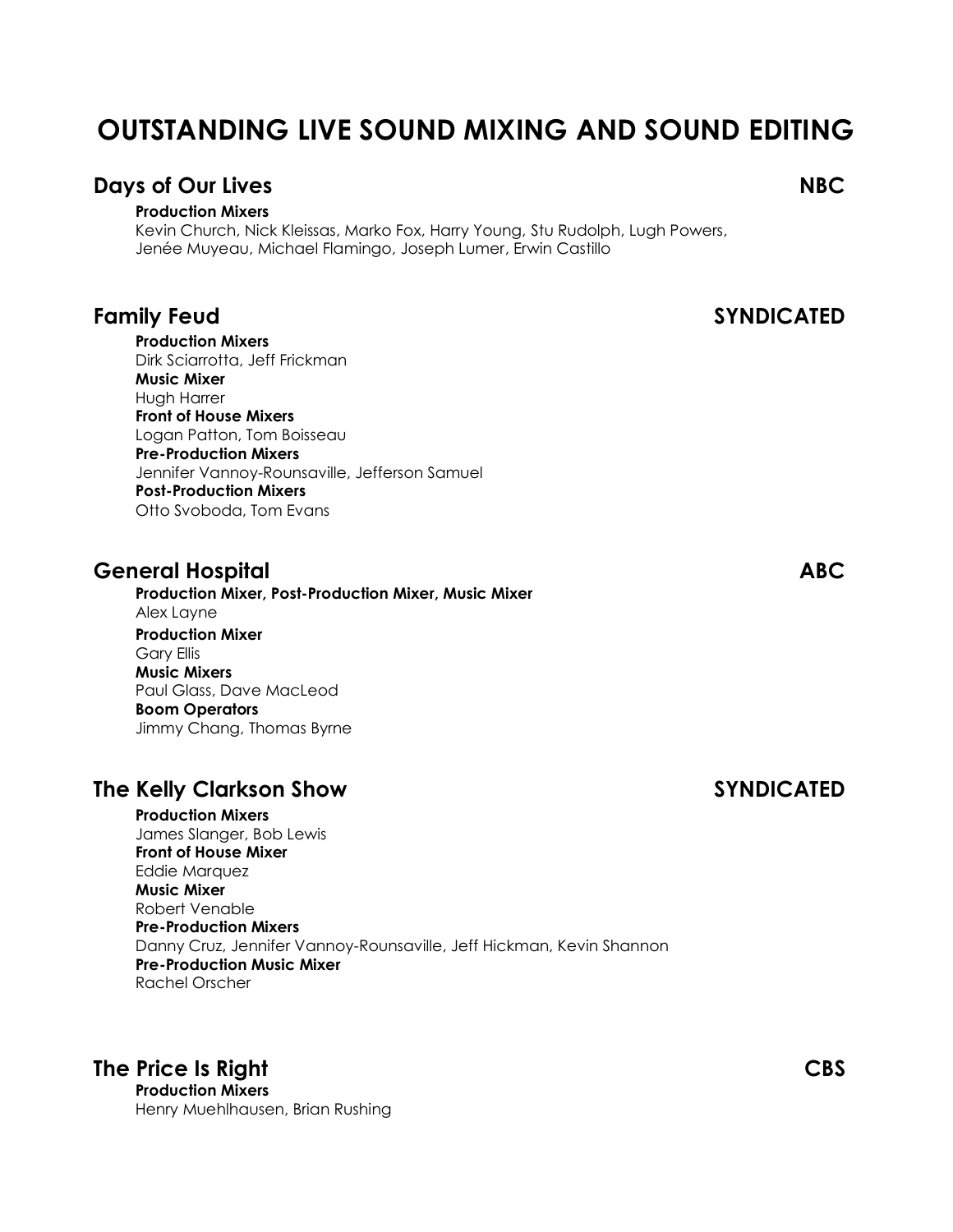### **Audio Engineers** Robbi Sutherland, Pete Mallard **Music Mixer** Nancy Perry **Front of House Mixer** Joshua Gardner **Post-Production Mixers** Frankie Le Nguyen, Jennifer Fah-Vayhinger, La-Aja J. Hernandez, Nicole M. Katz, Doug Schneider, Mathew Van Lannin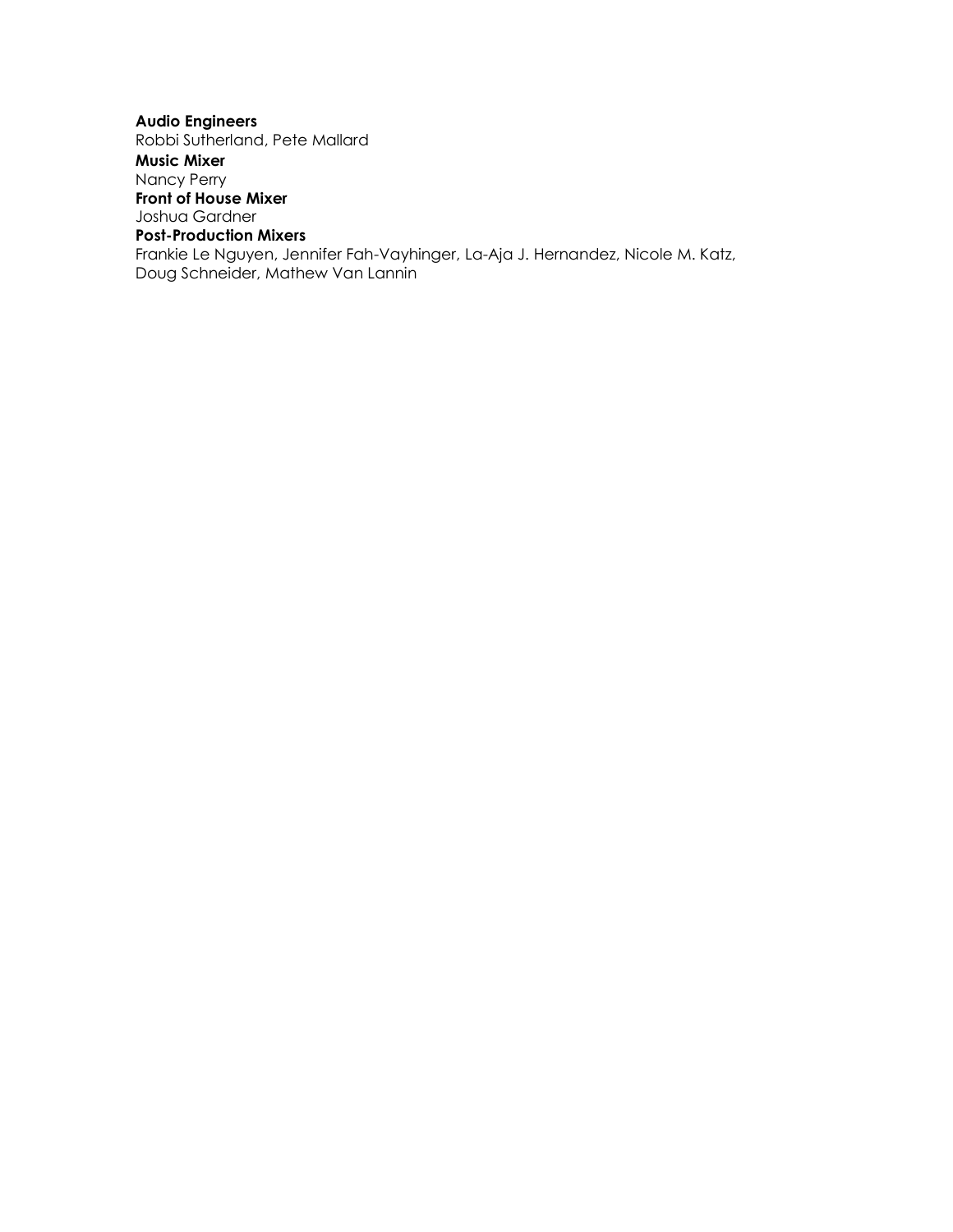# **OUTSTANDING SOUND MIXING AND SOUND EDITING**

| <b>Car Masters: Rust to Riches</b><br><b>Supervising Sound Editors</b><br>Jeremy Habig, Michael Budzik<br><b>Re-Recording Mixer</b><br>John Reese | <b>Netflix</b> |
|---------------------------------------------------------------------------------------------------------------------------------------------------|----------------|
| Disney Parks Magical Christmas Day Parade                                                                                                         | <b>ABC</b>     |
| <b>Production Mixer</b><br>Shane O'Connor<br><b>Supervising Sound Editors</b><br>Brian Rachko, Jacob Smith                                        |                |
| <b>Fresh, Fried &amp; Crispy</b>                                                                                                                  | <b>Netflix</b> |
| <b>Production Mixer</b>                                                                                                                           |                |
| Dean Gaveau<br><b>Sound Designer &amp; Re-Recording Mixer</b>                                                                                     |                |
| Andy Snavley, CAS                                                                                                                                 |                |
| <b>Sound Editor</b><br>Jae Kim                                                                                                                    |                |
| <b>Penguin Town</b>                                                                                                                               | <b>Netflix</b> |
| <b>Sound Designer</b>                                                                                                                             |                |
| <b>Mark Haskins</b><br><b>Re-Recording Mixers</b>                                                                                                 |                |
| <b>Brian Cunneff, Chris Martin</b>                                                                                                                |                |
| You vs. Wild: Out Cold                                                                                                                            | <b>Netflix</b> |
| <b>Audio Supervisor</b>                                                                                                                           |                |
| Mark Owen                                                                                                                                         |                |
| <b>Supervising Sound Editor</b><br>Justin Lenoir                                                                                                  |                |
| <b>Re-Recording Mixer</b>                                                                                                                         |                |
| Nick Cox<br><b>Sound Effects Editor</b>                                                                                                           |                |
| Josh Banach                                                                                                                                       |                |
| <b>Dialogue Editor</b>                                                                                                                            |                |
| Martin Schloemer                                                                                                                                  |                |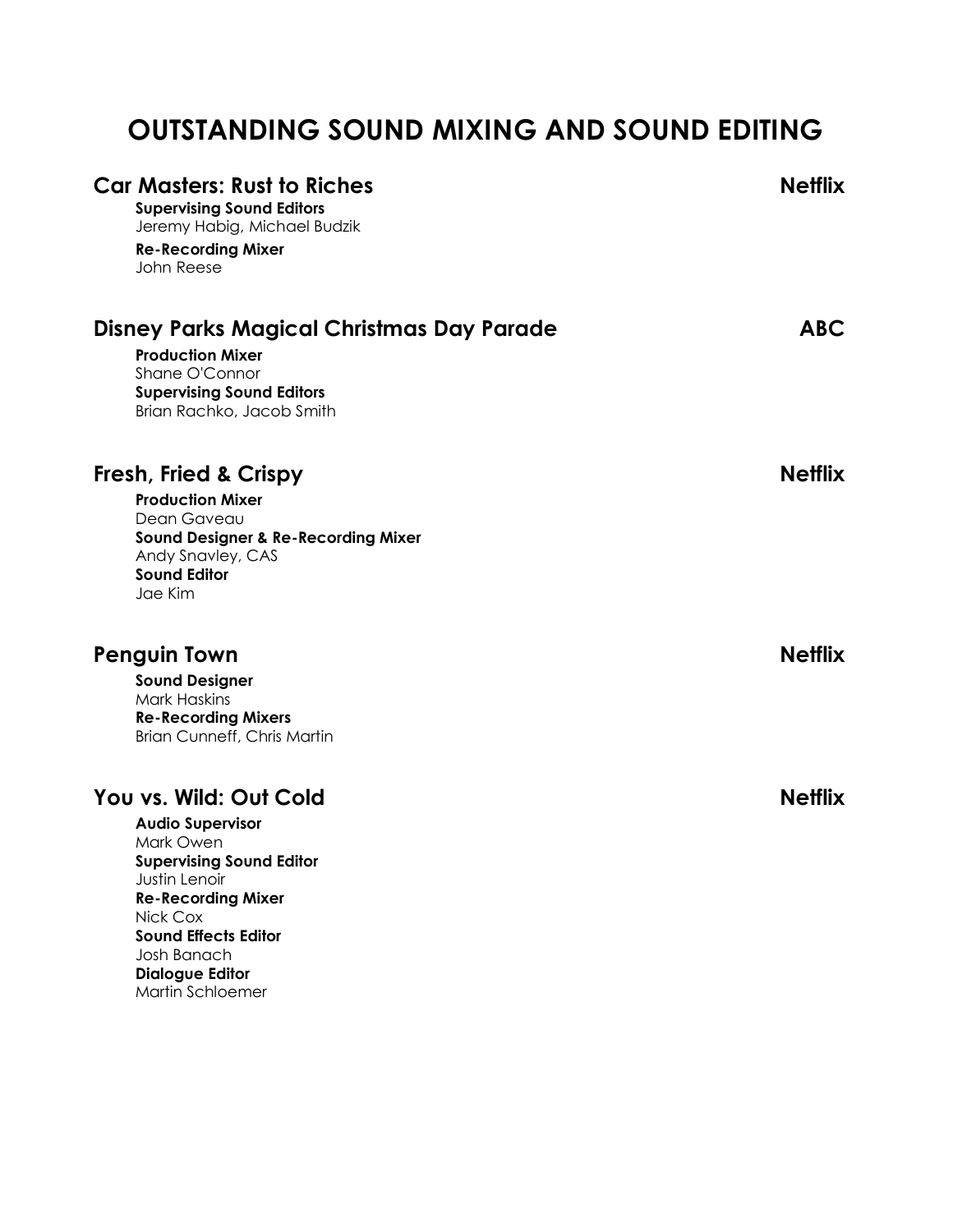# **OUTSTANDING MAIN TITLE AND GRAPHIC DESIGN**

## **Cat People Netflix**

**Creative Director** Curt Cooper **Graphics Producers** Andrew Johnston, Tatiana Grezeszak **Art Director** Sean Kasa **Animator** Curt Cooper

# **Headspace: Guide to Meditation Netflix**

## **Art Director**

Drew Takashi **Animators** Ben Pearce, Carmen Perez, Jake Cook, Jack Holmes, Jim Cascarina, Jonathan Gallagher, Leon Nikoo, Nik Maund, Ryan Wintle, Simon Brooke, Tomas Koza, Tony Comley

## **Colorist**

Chris Hall

# **Headspace: Unwind Your Mind Netflix**

### **Art Directors**

Tyler Hoehne, Caroline Pay

### **Illustrator**

Chris Hall

### **Animators**

Tony Comley, Carmen Perez, Ben Pearce, Jake Cook, Aaron Diamond, Simon Brooke, Jim Cascarina, Nik Maund, Nico Cagnini

### **Creative Director** Candis Meredith

**Graphics Producers** T J Packer, Joel Petrie **Art Director** Michael McCray **Animators** Mathew Knegt, Jordan Wall

# **The View ABC**

**Creative Directors** Sarah de la O, Alan Ives, Michael Vamosy **Graphics Producer**

# **Home Work Magnolia Network**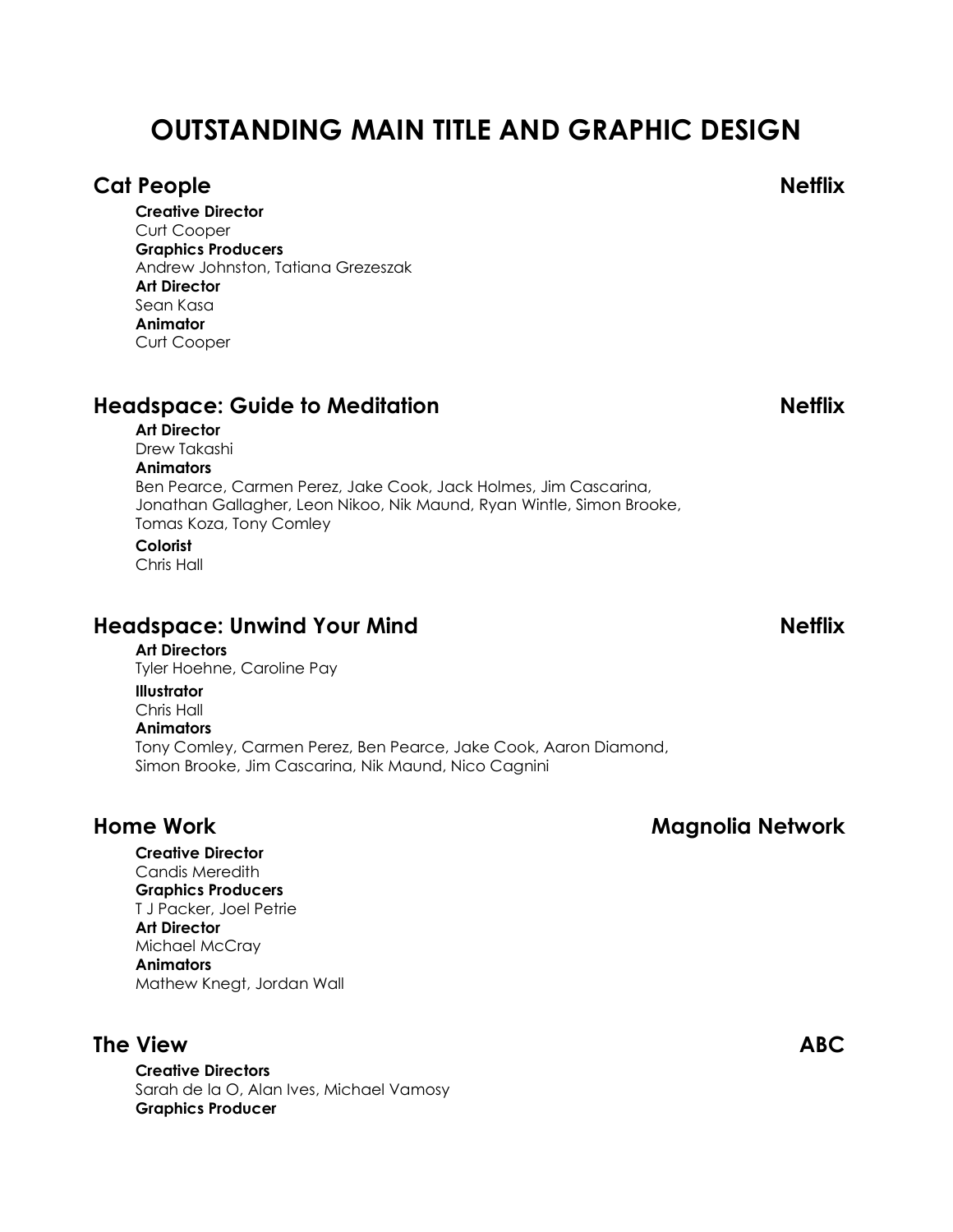Andrew Maercklein **Art Directors** Craig Viechec, Thomas Papesca **Graphic Artists** Amy Caspare, Kristen Cunningham, Halli Rosin **Animators** Mike Cahill, Brian Castleforte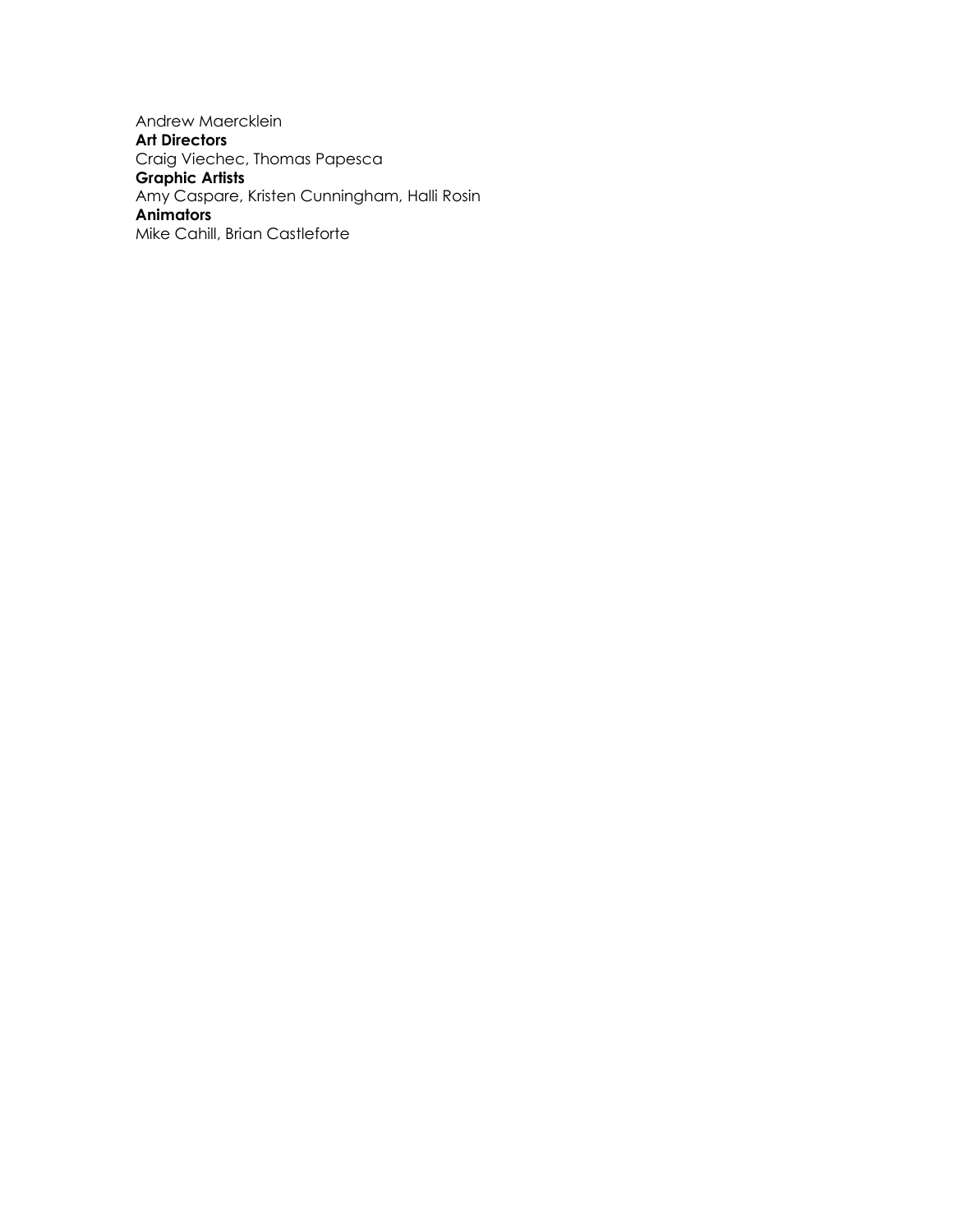# **OUTSTANDING CASTING**

| Days of Our Lives / Beyond Salem<br><b>Casting Director</b><br>Marnie Saitta<br><b>Casting Associate</b><br><b>Bob Lambert</b> | NBC   Peacock  |
|--------------------------------------------------------------------------------------------------------------------------------|----------------|
| <b>Dogs</b>                                                                                                                    | <b>Netflix</b> |
| <b>Casting By</b><br>Francine Dauw, Matt Shelley                                                                               |                |
| <b>General Hospital</b>                                                                                                        | <b>ABC</b>     |
| <b>Casting Director</b><br><b>Mark Teschner</b>                                                                                |                |
| <b>Associate Casting Director</b><br>Lisa Snedeker Booth                                                                       |                |
| Start Up                                                                                                                       | <b>PBS</b>     |
| <b>Casting Director</b><br>Jenny Feterovich                                                                                    |                |
| The Young and the Restless                                                                                                     | CBS            |
| <b>Casting Director</b><br>Nancy Nayor                                                                                         |                |
| <b>Casting Associate</b>                                                                                                       |                |

Greg Salmon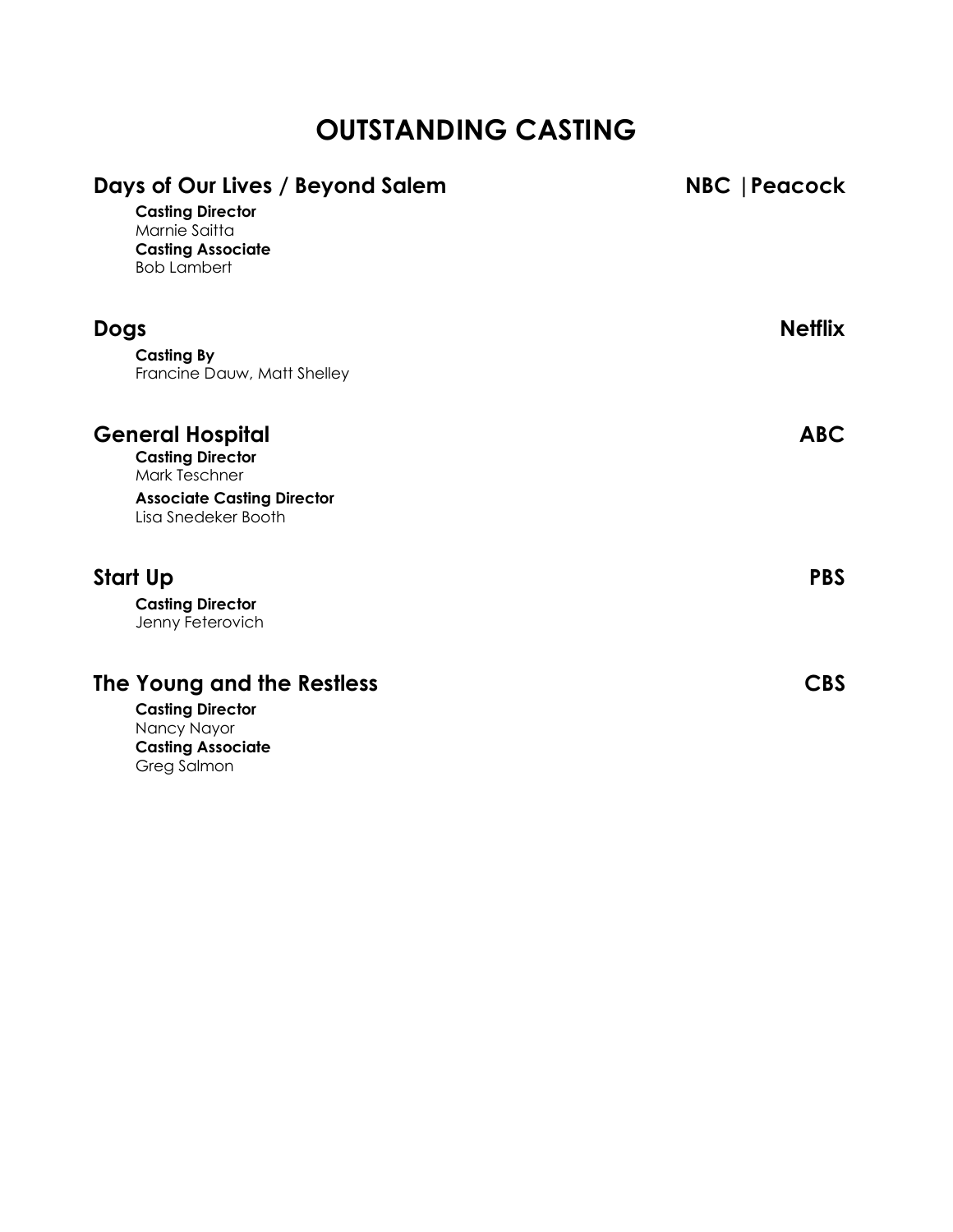# **OUTSTANDING ART DIRECTION/SET DECORATION/ SCENIC DESIGN**

| The Ellen DeGeneres Show<br><b>Production Designer</b><br>Kristen Adams                                                                                                                                         | <b>SYNDICATED</b> |
|-----------------------------------------------------------------------------------------------------------------------------------------------------------------------------------------------------------------|-------------------|
| <b>Art Directors</b><br>Vanessa Wilkey Escobar, Kristyn Ingle, Roxanna Suarez                                                                                                                                   |                   |
| The Kelly Clarkson Show<br><b>Production Designers</b><br>James Pearse Connelly, David Eckert<br><b>Creative Designer/Head Props</b><br><b>Kevin Grace</b>                                                      | <b>SYNDICATED</b> |
| <b>Tamron Hall</b><br><b>Production Designer</b><br>Seth Easter<br><b>Art Directors</b><br>Cat McKenney, Megan Dohmlo, Diann Duthie                                                                             | <b>SYNDICATED</b> |
| <b>The View</b><br><b>Scenic Designer</b><br>Mark Erbaugh                                                                                                                                                       | <b>ABC</b>        |
| The Young and the Restless<br><b>Production Designer</b><br>David Hoffmann<br><b>Art Director</b><br>Jennifer Savala<br><b>Set Decorators</b><br>Jennifer Haybach, Justine Mercado, Maria Dirolf, Raquel Tarbet | <b>CBS</b>        |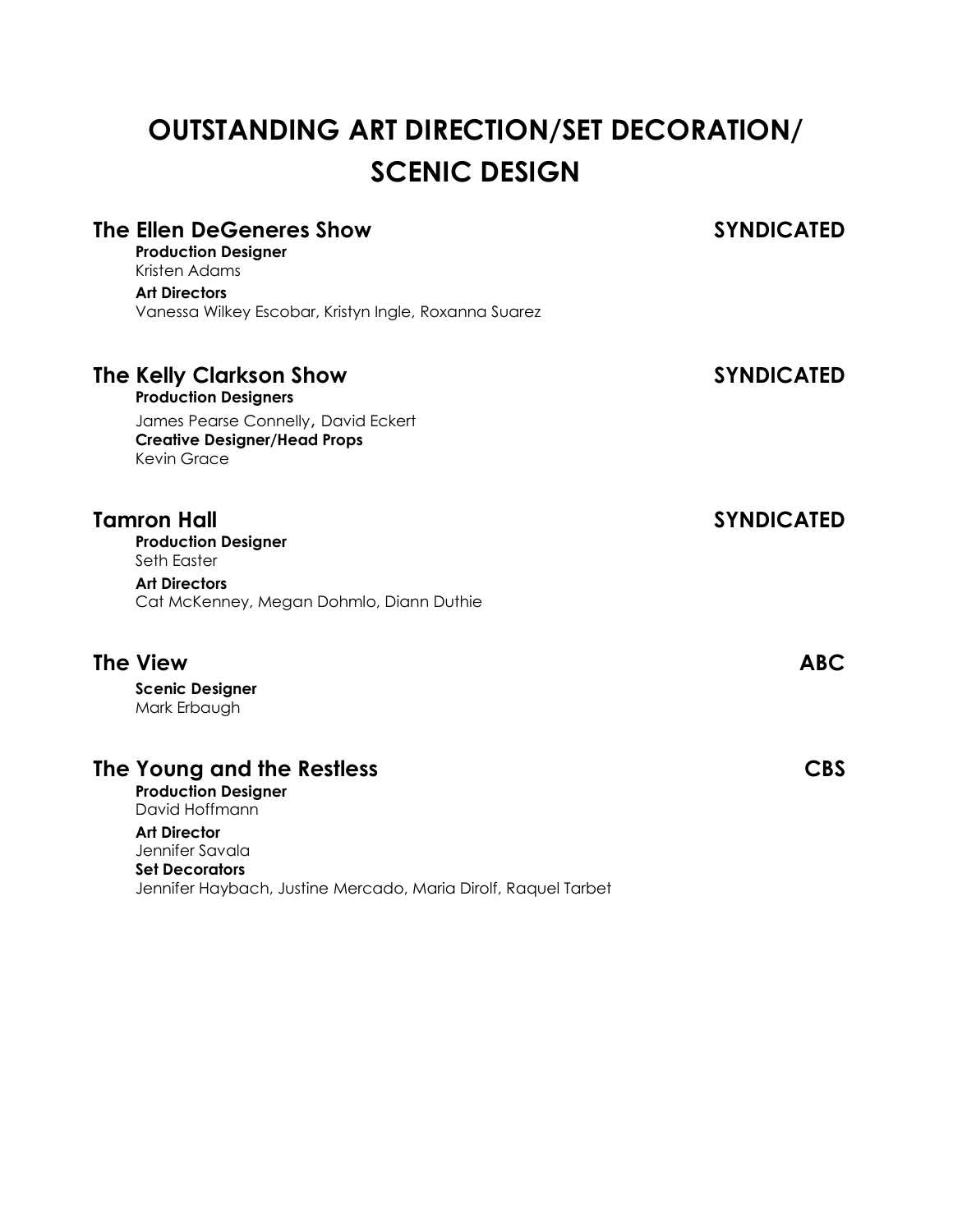# **OUTSTANDING COSTUME DESIGN/STYLING**

## **The Drew Barrymore Show SYNDICATED**

**Wardrobe Supervisor** Lee Harris **Costume Designer** Matthew Kilgore

## **General Hospital ABC**

**Costume Designer** Shawn Reeves **Assistant Costume Designer** William H Hoffman, Jr **Costume Supervisor** Julianna Bolles Morrison **Costume Stylists** Maki Chaudhuri, Alice Volonino, Nicole Nagy, Nichole Nelson, Margaret Lousen, Christine Shahverdian

## **Nick Cannon SYNDICATED**

**Costume Designer** Katja Cahill **Costume Supervisor** Tracey Moore-Cruz **Wardrobe Supervisor** Juliet Ouyoung **Wardrobe Stylist** Aric Johnson

# **The Young and the Restless CBS**

**Costume Designer** David Zyla **Costume Stylists** Craig Aspden, Scott Burkhart, Juliet Huerta, Tony Lorito, Andreea Moldovan, Polina Roytman-Purcell, Laura Tiefer, Kay Wataguchi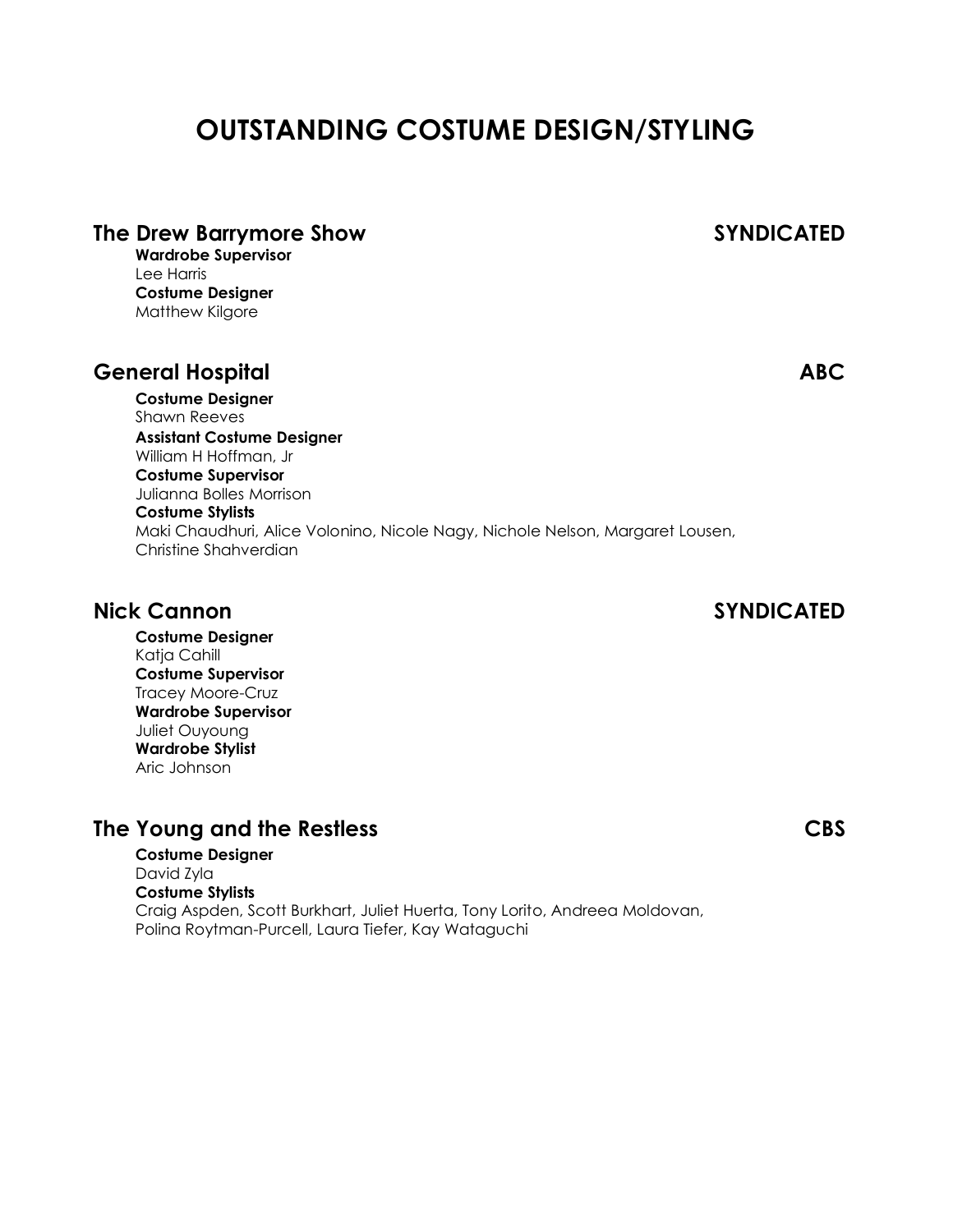# **OUTSTANDING HAIRSTYLING**

| The Bold and the Beautiful<br><b>Head Hairstylist</b><br>Lisa Long<br><b>Hairstylists</b><br>Danielle Ventura, Lauren Salas, Stephanie Paugh | <b>CBS</b>            |
|----------------------------------------------------------------------------------------------------------------------------------------------|-----------------------|
| <b>The Real</b><br><b>Head Hairstylist</b><br>Roberta Gardener Rogers<br><b>Hairstylists</b><br>Noogie Thai, Ray Dodson, Robear Landeros     | <b>SYNDICATED</b>     |
| <b>Red Table Talk</b><br><b>Hairstylist</b><br>Neeko Abriol                                                                                  | <b>Facebook Watch</b> |
| <b>Red Table Talk: The Estefans</b><br><b>Hairstylists</b><br>Georgina Del Pino, William Isaac Mesa                                          | <b>Facebook Watch</b> |
| <b>The Talk</b><br><b>Hairstylists</b><br>Angela Stevens, Vickie Mynes, Nicole Walpert                                                       | <b>CBS</b>            |
| <b>The View</b><br><b>Hairstylists</b><br>Derick Monroe, Dora Smagler, Rosa Amoedo, Matthew Yates, Joedson Gomes                             | <b>ABC</b>            |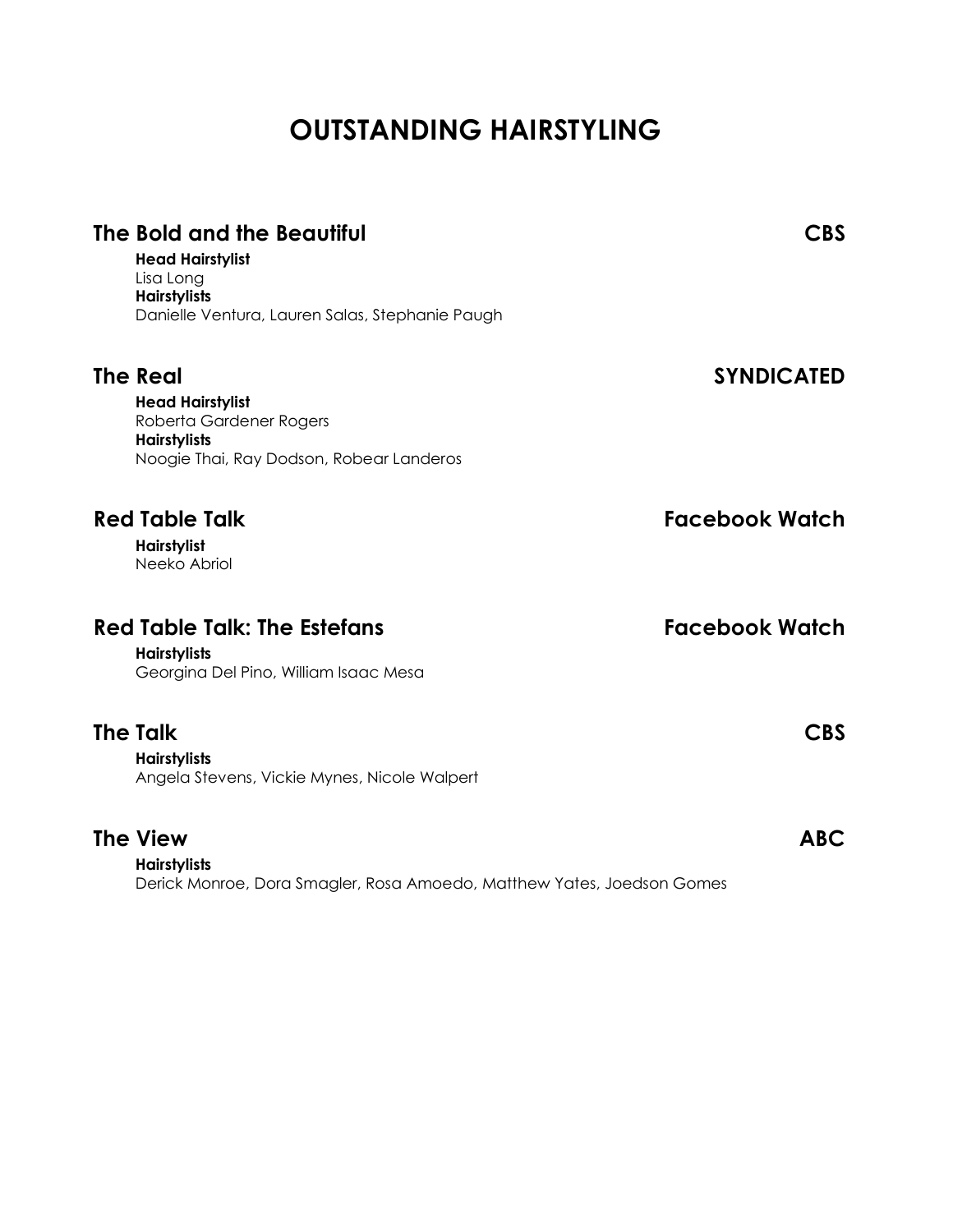# **OUTSTANDING MAKEUP**

# **General Hospital ABC**

### **Makeup Artists**

Luiza Adzhiyan, Alexandra Fleck, Jacklyn Quackenbush, Victoria Vesy, Karen Simon

**The Real SYNDICATED**

## **Makeup Artists**

Motoko Honjo Clayton, Julie Jules, Marie-Flore Beaubien, Arianna Jimenez

# **Red Table Talk Facebook Watch**

**Makeup Artists** Leanne Hirsh, Steven Aturo

# **Tamron Hall SYNDICATED**

**Key Makeup Artist** Jessica Smalls

# **The View ABC**

**Makeup Artists** Rebecca Borman, Lynette Broom, Karen Dupiche, Veronica Ibarra